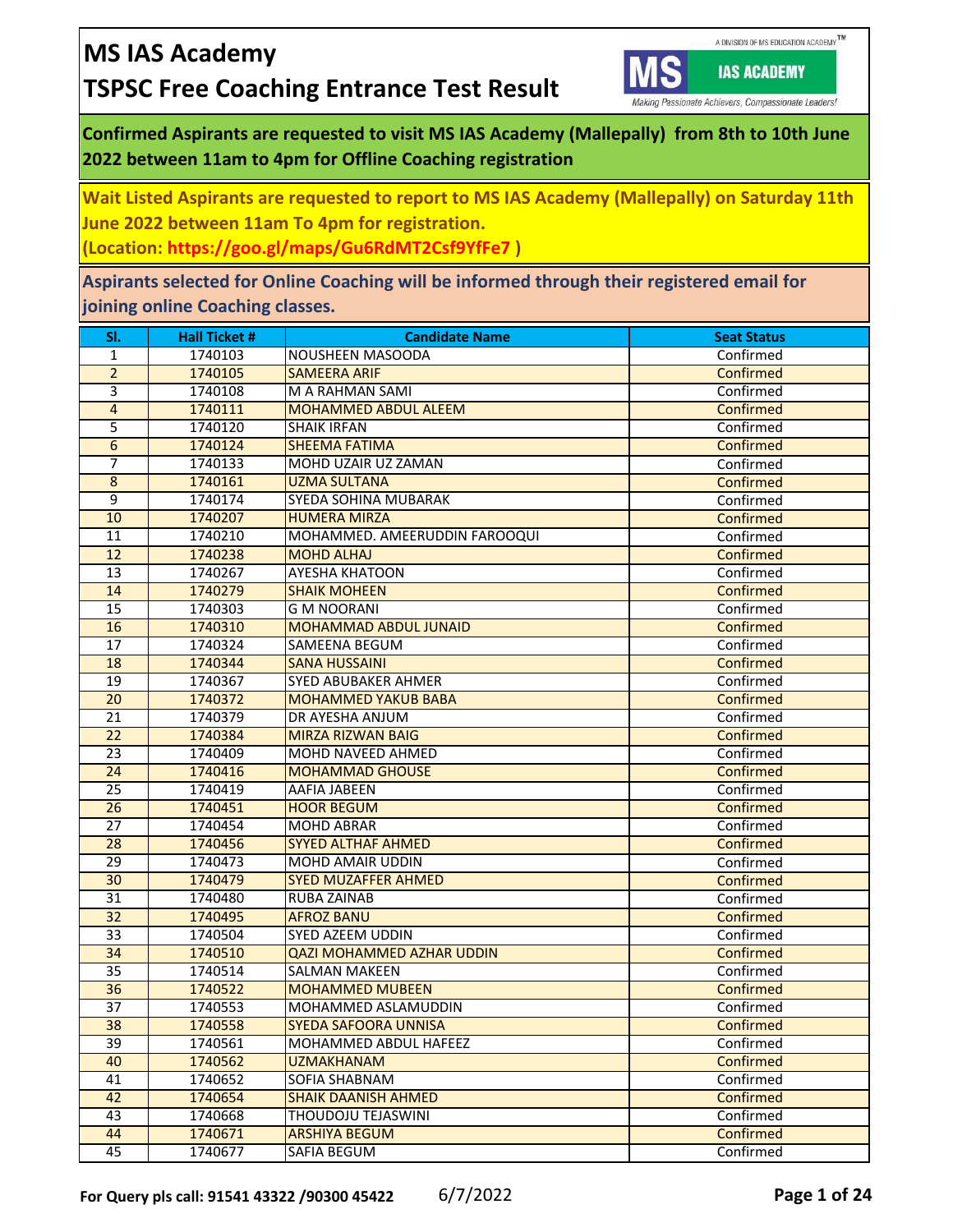| SI.             | <b>Hall Ticket #</b> | <b>Candidate Name</b>                                  | <b>Seat Status</b>     |
|-----------------|----------------------|--------------------------------------------------------|------------------------|
| 46              | 1740680              | <b>AZEEMA TABASSUM</b>                                 | Confirmed              |
| 47              | 1740716              | MOHAMMED ABDUL SAMAD                                   | Confirmed              |
| 48              | 1740718              | <b>RUBINA FATIMA</b>                                   | Confirmed              |
| 49              | 1740723              | HASHMATH UNNISA BEGUM                                  | Confirmed              |
| 50              | 1740738              | <b>RANA ANJUM</b>                                      | Confirmed              |
| 51              | 1740740              | <b>EMMANUAL GUNTI</b>                                  | Confirmed              |
| 52              | 1740751              | <b>MOHAMMED AKRAM</b>                                  | Confirmed              |
| 53              | 1740760              | <b>SANA BEGUM</b>                                      | Confirmed              |
| 54              | 1740763              | <b>MUZAMMIL SHADAB</b>                                 | Confirmed              |
| $\overline{55}$ | 1740766              | AYESHA ZEESHAN                                         | Confirmed              |
| 56              | 1740778              | <b>NAYELA ZAREEN</b>                                   | Confirmed              |
| 57              | 1740784              | AMINA BEGUM                                            | Confirmed              |
| 58              | 1740787              | <b>SYEDA BATOOL SULTANA</b>                            | Confirmed              |
| 59              | 1740808              | <b>AFSHEEN BANO</b>                                    | Confirmed              |
| 60              | 1740844              | <b>SALMA FAROOQ</b>                                    | Confirmed              |
| 61              | 1740852              | MOHAMMED IMADUDDIN SUFI                                | Confirmed              |
| 62              | 1740877              | <b>QAMER JAHAN</b>                                     | Confirmed              |
| 63              | 1740919              | <b>AMTUL NOOR</b>                                      | Confirmed              |
| 64              | 1740921              | <b>UMME AMMARA</b>                                     | Confirmed              |
| 65              | 1740922              | AFSHAN JABEEN                                          | Confirmed              |
| 66              | 1740929              | <b>SUMAYYA AMIR</b>                                    | Confirmed              |
| 67              | 1740933              | <b>SUMAYYAH FIRDOUS</b>                                | Confirmed              |
| 68              | 1740934              | <b>ZAHOORA ABID</b>                                    | Confirmed              |
| 69              | 1740944              | <b>SYED AYAZ</b>                                       | Confirmed              |
| 70              | 1740953              | <b>NAWAL AJAZ JUNEDI</b>                               | Confirmed              |
| $\overline{71}$ | 1740957              | MD KHAJA HUSSAIN                                       | Confirmed              |
| 72              | 1740968              | <b>SANA AZEEM</b>                                      | Confirmed              |
| $\overline{73}$ | 1740980              | <b>MOHAMMED ANEES</b>                                  | Confirmed              |
| 74              | 1740994              | <b>MOHAMMED BILAL BADR</b>                             | Confirmed              |
| 75              | 1799107              | <b>SYED ZUBAIR</b>                                     | Confirmed              |
| 76              | 1799108              | <b>MOHD ATHER HUSSAIN</b>                              | Confirmed              |
| $\overline{77}$ | 1799109              | NASREEN FATIMA                                         | Confirmed              |
| 78              | 1799111              |                                                        |                        |
| 79              |                      | <b>SANIYA BEGUM</b>                                    | Confirmed              |
|                 | 1799112              | MOHAMMED HAMID HUSSAIN<br><b>MOHAMMED ABDUL MOQEET</b> | Confirmed              |
| 80              | 1799113<br>17401001  | <b>SUMHERA KHANAM</b>                                  | Confirmed<br>Confirmed |
| 81<br>82        | 17401004             | <b>YASEENA SHAIK</b>                                   | Confirmed              |
| 83              |                      |                                                        |                        |
|                 | 17401005             | <b>FARHANA BEGUM</b>                                   | Confirmed              |
| 84              | 17401020             | <b>MUBEEN AHMED</b>                                    | Confirmed              |
| 85              | 17401029             | ABIDUNNISSA BEGUM                                      | Confirmed              |
| 86              | 17401030             | <b>KULSUM NAZIA HASAN</b>                              | Confirmed              |
| 87              | 17401039             | <b>TAISEEN FATIMA</b>                                  | Confirmed              |
| 88              | 17401046             | <b>MOHAMMED SHIZAAN SIDDIQ</b>                         | Confirmed              |
| 89              | 17401054             | KHALEELUR RAHMAN KHAN                                  | Confirmed              |
| 90              | 17401055             | <b>KHADIJA SANIA</b>                                   | Confirmed              |
| 91              | 17401070             | <b>FIRDOUS BEGUM</b>                                   | Confirmed              |
| 92              | 17401072             | <b>BUSHRA NAUSHEEN</b>                                 | Confirmed              |
| 93              | 17401103             | AMREEN SULTANA                                         | Confirmed              |
| 94              | 17401104             | <b>LUBNA PARVEEN</b>                                   | Confirmed              |
| 95              | 17401106             | ATIYA TUR RAHMAN SHIFA                                 | Confirmed              |
| 96              | 17401129             | VASEEMBANU                                             | Confirmed              |
| 97              | 17401140             | <b>AHMED MUNEEB</b>                                    | Confirmed              |
| 98              | 17401150             | <b>MOHD IDREES</b>                                     | Confirmed              |
| 99              | 17401155             | AYATHULLA KHAN                                         | Confirmed              |
| 100             | 17401159             | <b>MOHAMMED AZHAR</b>                                  | Confirmed              |
| 101             | 1740104              | <b>SHIFA MUTHAREEN</b>                                 | WaitListed             |
| 102             | 1740178              | <b>OSAMA FAHIM</b>                                     | <b>WaitListed</b>      |
| 103             | 1740250              | MOHAMMED ASAADMOINUDDIN                                | WaitListed             |
| 104             | 1740286              | <b>UZMA BEGUM</b>                                      | <b>WaitListed</b>      |
| 105             | 1740357              | <b>MOHAMMED IRFAN SIDDIQ</b>                           | WaitListed             |
| 106             | 1740362              | <b>S MUNAWAR ALI</b>                                   | <b>WaitListed</b>      |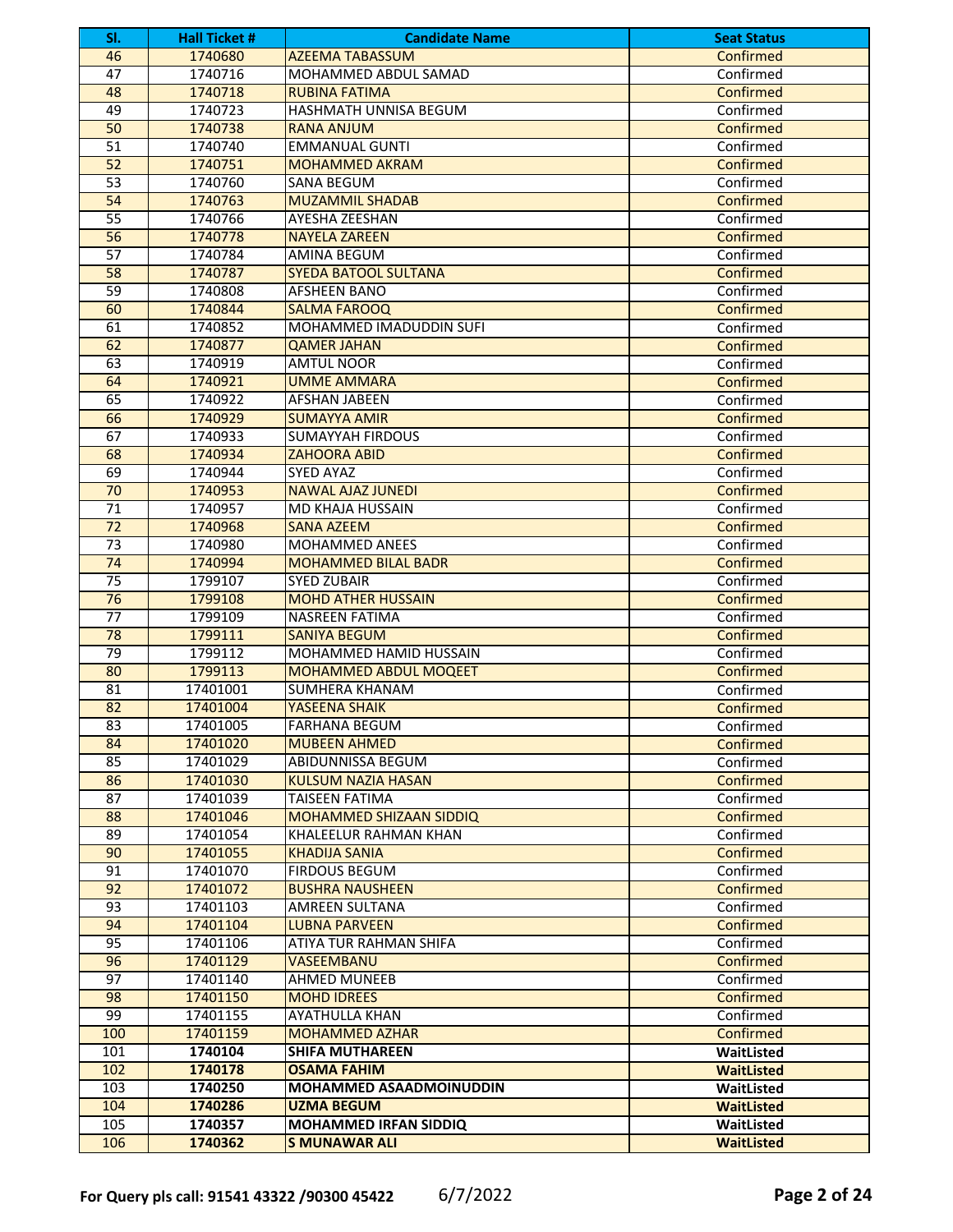| SI.              | <b>Hall Ticket #</b> | <b>Candidate Name</b>                                                                                                                                                                                 | <b>Seat Status</b>                                                  |
|------------------|----------------------|-------------------------------------------------------------------------------------------------------------------------------------------------------------------------------------------------------|---------------------------------------------------------------------|
| 107              | 1740682              | <b>MOHAMMED AZAM</b>                                                                                                                                                                                  | WaitListed                                                          |
| 108              | 1740691              | <b>LAYEEQ UNISA</b>                                                                                                                                                                                   | <b>WaitListed</b>                                                   |
| 109              | 1740793              | <b>ABDUL RAZZAK</b>                                                                                                                                                                                   | WaitListed                                                          |
| 110              | 1740837              | <b>SYEDA SADIA NAUSHEEN</b>                                                                                                                                                                           | <b>WaitListed</b>                                                   |
| 111              | 1740845              | <b>AFSHAN FAROOQ</b>                                                                                                                                                                                  | WaitListed                                                          |
| 112              | 1740909              | <b>SYEDA ASFIYA SULTANA</b>                                                                                                                                                                           | <b>WaitListed</b>                                                   |
| $\frac{113}{2}$  | 1740913              | <b>SUMAYYA TAHSEEN</b>                                                                                                                                                                                | WaitListed                                                          |
| 114              | 1799110              | <b>MOMMA SRI LATHA</b>                                                                                                                                                                                | <b>WaitListed</b>                                                   |
| 115              | 1799114              | <b>FARZANA BEGUM</b>                                                                                                                                                                                  | WaitListed                                                          |
| $\frac{116}{1}$  | 17401071             | <b>AFRAH AAMER</b>                                                                                                                                                                                    | <b>WaitListed</b>                                                   |
| $\overline{117}$ | 17401102             | <b>BUSHRA KHANAM</b>                                                                                                                                                                                  | WaitListed                                                          |
| 118              | 17401166             | <b>TARANNUM AFREEN</b>                                                                                                                                                                                | <b>WaitListed</b>                                                   |
| 119              | 17401172             | <b>AFSHA SULTANA</b>                                                                                                                                                                                  | WaitListed                                                          |
| 120              | 17401180             | <b>MOHD ABDUL MUJEEB</b>                                                                                                                                                                              | <b>WaitListed</b>                                                   |
|                  |                      | Wait Listed Aspirants are requested to report to MS IAS Academy (Mallepally) on Saturday 11th<br>June 2022 between 11am To 4pm for registration.<br>(Location: https://goo.gl/maps/Gu6RdMT2Csf9YfFe7) |                                                                     |
| 121              | 1740101              | <b>THALLAPALLY SRIKANTH</b>                                                                                                                                                                           | Selected for Online Coaching                                        |
| $\overline{122}$ | 1740102              | <b>ALTAF AHMED</b>                                                                                                                                                                                    | <b>Selected for Online Coaching</b>                                 |
| 123              | 1740106              | <b>MOHD KHAJA GHOUSE</b>                                                                                                                                                                              | Selected for Online Coaching                                        |
| 124<br>125       | 1740107              | <b>ALIZA</b><br><b>RASHED BIN SAYEED</b>                                                                                                                                                              | <b>Selected for Online Coaching</b><br>Selected for Online Coaching |
| 126              | 1740109<br>1740110   | <b>SAMEENA PARVEEN</b>                                                                                                                                                                                | <b>Selected for Online Coaching</b>                                 |
| 127              | 1740112              | <b>SHAIK SADIQ</b>                                                                                                                                                                                    | Selected for Online Coaching                                        |
| 128              | 1740113              | MOHD ALEEMUDDIN JUNAIDI                                                                                                                                                                               | <b>Selected for Online Coaching</b>                                 |
| 129              | 1740114              | MOHAMMED SAJID                                                                                                                                                                                        | Selected for Online Coaching                                        |
| 130              | 1740115              | <b>MD HYDERULLAH SHAREEF</b>                                                                                                                                                                          | <b>Selected for Online Coaching</b>                                 |
| 131              | 1740116              | MOHAMMAD AHMED ALI                                                                                                                                                                                    | Selected for Online Coaching                                        |
| 132              | 1740117              | <b>AATIF IQBAL</b>                                                                                                                                                                                    | <b>Selected for Online Coaching</b>                                 |
| 133              | 1740118              | MOHAMMED RASHEEDUDDIN QURASHI                                                                                                                                                                         | Selected for Online Coaching                                        |
| 134              | 1740119              | <b>UMME KULSUM FATIMA</b>                                                                                                                                                                             | <b>Selected for Online Coaching</b>                                 |
| $\frac{135}{2}$  | 1740121              | MOHAMMED MUZAMMIL                                                                                                                                                                                     | Selected for Online Coaching                                        |
| 136              | 1740122              | MOHAMMED ABDUL ATEEQ                                                                                                                                                                                  | <b>Selected for Online Coaching</b>                                 |
| 137              | 1740125              | <b>AYESHA FATIMA</b>                                                                                                                                                                                  | <b>Selected for Online Coaching</b>                                 |
| 138              | 1740126              | <b>MD SADIQ BAIG</b>                                                                                                                                                                                  | <b>Selected for Online Coaching</b>                                 |
| 139              | 1740127              | <b>SHAIK SHAMEER</b>                                                                                                                                                                                  | Selected for Online Coaching                                        |
| 140              | 1740128              | <b>SHAGUFTA AZMI</b>                                                                                                                                                                                  | <b>Selected for Online Coaching</b>                                 |
| 141              | 1740129              | MOHAMMED ASFAAR UDDIN SHAREEF                                                                                                                                                                         | Selected for Online Coaching                                        |
| 142              | 1740130              | <b>MOHD NAZEERUDDIN</b>                                                                                                                                                                               | <b>Selected for Online Coaching</b>                                 |
| 143              | 1740131              | RESHMA BEGUM                                                                                                                                                                                          | Selected for Online Coaching                                        |
| 144              | 1740132              | <b>MOHD IMRAN AHMED KHAN</b>                                                                                                                                                                          | <b>Selected for Online Coaching</b>                                 |
| 145              | 1740135              | MOHAMMAD AYUB KHAN                                                                                                                                                                                    | Selected for Online Coaching                                        |
| 146              | 1740136              | <b>MOHD ARSHAD AHMED</b>                                                                                                                                                                              | <b>Selected for Online Coaching</b>                                 |
| 147              | 1740137              | <b>MOHD QIYAMUDDIN</b>                                                                                                                                                                                | Selected for Online Coaching                                        |
| 148              | 1740138              | <b>ABDUL WAHEED KHAN</b>                                                                                                                                                                              | <b>Selected for Online Coaching</b>                                 |
| 149              | 1740139              | RAHILA MAHEEN                                                                                                                                                                                         | Selected for Online Coaching                                        |
| 150              | 1740140              | <b>KHAIR UNNISA</b>                                                                                                                                                                                   | <b>Selected for Online Coaching</b>                                 |
| 151              | 1740141              | <b>SHAIK KHALEEL BASHA</b>                                                                                                                                                                            | Selected for Online Coaching                                        |
| 152              | 1740142              | <b>SHAIK JAVEED</b>                                                                                                                                                                                   | <b>Selected for Online Coaching</b>                                 |
| 153              | 1740143              | M.ARSHAD FAYAZ                                                                                                                                                                                        | Selected for Online Coaching                                        |
| 154              | 1740144              | <b>ASMA SIDDIQUA</b>                                                                                                                                                                                  | <b>Selected for Online Coaching</b>                                 |
| 155              | 1740145              | <b>K.PRANUSHA</b>                                                                                                                                                                                     | Selected for Online Coaching                                        |
| 156              | 1740146              | <b>MOHD PARVEZ AHMED</b>                                                                                                                                                                              | <b>Selected for Online Coaching</b>                                 |
| 157              | 1740147              | SAYERA BEGUM                                                                                                                                                                                          | Selected for Online Coaching                                        |
| 158              | 1740148              | <b>TABASSUM</b>                                                                                                                                                                                       | <b>Selected for Online Coaching</b>                                 |
| 159              | 1740149              | MOHAMMED FAYAZUDDIN                                                                                                                                                                                   | Selected for Online Coaching                                        |
| 160              | 1740150              | <b>SYED SALLAUDDIN</b>                                                                                                                                                                                | <b>Selected for Online Coaching</b>                                 |
| 161              | 1740151              | M A WAJAHATH SUBHANI                                                                                                                                                                                  | Selected for Online Coaching                                        |
| 162              | 1740152              | <b>MOHAMMED AZHAR</b>                                                                                                                                                                                 | <b>Selected for Online Coaching</b>                                 |
| 163              | 1740153              | MOHAMMED TOFIQ                                                                                                                                                                                        | Selected for Online Coaching                                        |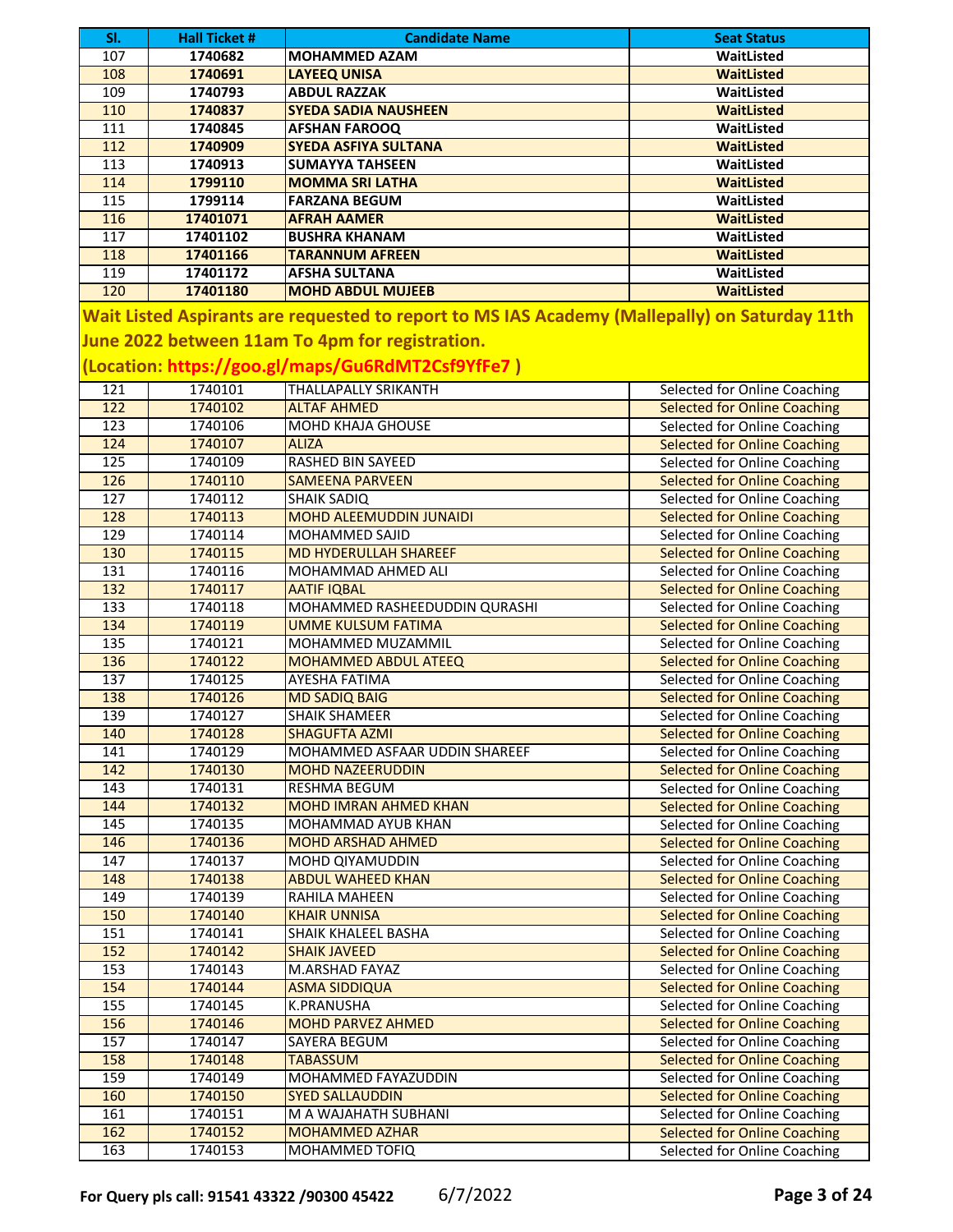| SI.              | <b>Hall Ticket #</b> | <b>Candidate Name</b>                  | <b>Seat Status</b>                  |
|------------------|----------------------|----------------------------------------|-------------------------------------|
| 164              | 1740154              | <b>KHARATHE VITTAL RAO</b>             | <b>Selected for Online Coaching</b> |
| 165              | 1740155              | MOHAMMED AQWANDUDDIN SIDDIQUI          | Selected for Online Coaching        |
| 166              | 1740156              | <b>MOHAMMED MAZHARUDDIN</b>            | <b>Selected for Online Coaching</b> |
| 167              | 1740157              | MOHAMMED SOHAIL                        | Selected for Online Coaching        |
| 168              | 1740158              | <b>ADIBA AFREEN</b>                    | <b>Selected for Online Coaching</b> |
| 169              | 1740159              | <b>GANTENAPALLI BALACHANDRA</b>        | Selected for Online Coaching        |
| 170              | 1740160              | <b>THIRUMANI OMKAR</b>                 | <b>Selected for Online Coaching</b> |
| 171              | 1740162              | <b>SK IRFAN</b>                        | Selected for Online Coaching        |
| 172              | 1740163              | <b>SYED SHOAB AHMED</b>                | <b>Selected for Online Coaching</b> |
| 173              | 1740164              | MOHAMMED ABUL ASEEM AKRAM              | Selected for Online Coaching        |
| 174              | 1740165              | <b>ABDUL AZAM PASHA</b>                | <b>Selected for Online Coaching</b> |
| 175              | 1740166              | MOHD ABDUL SAFFI                       | Selected for Online Coaching        |
| 176              | 1740167              | <b>MD HAJIBABA</b>                     | <b>Selected for Online Coaching</b> |
| 177              | 1740168              | SK MOHSIN                              | Selected for Online Coaching        |
| 178              | 1740169              | <b>SYEDA SEEMA FATIMA</b>              | <b>Selected for Online Coaching</b> |
| 179              | 1740170              | <b>SYED SHUJA AHMED</b>                | Selected for Online Coaching        |
| 180              | 1740171              | <b>NIKHIL</b>                          | <b>Selected for Online Coaching</b> |
| 181              | 1740172              | <b>NAZIA FARHEEN</b>                   | Selected for Online Coaching        |
| 182              | 1740173              | <b>HUSNA BENAZIR</b>                   | <b>Selected for Online Coaching</b> |
| 183              | 1740175              | <b>ATHAR BEGUM</b>                     | Selected for Online Coaching        |
| 184              | 1740176              | <b>ABDUL MUTAKABBIR</b>                | <b>Selected for Online Coaching</b> |
| 185              | 1740177              | PATHAN MUTEEBA ZEENATH                 | Selected for Online Coaching        |
| 186              | 1740179              | <b>GADIWAN MOHAMMED JAVEED JEELANI</b> | <b>Selected for Online Coaching</b> |
| 187              | 1740180              | <b>HAMEEDA</b>                         | Selected for Online Coaching        |
| 188              | 1740181              | <b>RAHUL CHAND</b>                     | <b>Selected for Online Coaching</b> |
| 189              | 1740182              | THASLEEM                               | Selected for Online Coaching        |
| 190              | 1740183              | <b>ABDUL BAQUI HASSAN</b>              | <b>Selected for Online Coaching</b> |
| 191              | 1740184              | MOHD WAJID                             | Selected for Online Coaching        |
| 192              | 1740185              | <b>MD SHOEIB ALI</b>                   | <b>Selected for Online Coaching</b> |
| 193              | 1740186              | MOHAMMADI BEGUM                        | Selected for Online Coaching        |
| 194              | 1740187              | <b>MIRZA IRSHAD BEGUM</b>              | <b>Selected for Online Coaching</b> |
| 195              | 1740188              | <b>VENKATA KIRAN G</b>                 | Selected for Online Coaching        |
| 196              | 1740189              | <b>MOHAMMED FAHEEMUDDIN</b>            | <b>Selected for Online Coaching</b> |
| 197              | 1740190              | ABDALLAH AKBAR MOHAMMED                | Selected for Online Coaching        |
| 198              | 1740191              | <b>ASHRAF UNNISSA</b>                  | <b>Selected for Online Coaching</b> |
| 199              | 1740192              | MOHAMMAD SAMEERUDDIN                   | Selected for Online Coaching        |
| 200              | 1740193              | <b>FAAIZA FATIMA ISMATH</b>            | <b>Selected for Online Coaching</b> |
| 201              | 1740194              | VINOD KUMAR PRABHUGARI                 | Selected for Online Coaching        |
| 202              | 1740195              | <b>MOHD ADIL ABBASI</b>                | <b>Selected for Online Coaching</b> |
| 203              | 1740196              | MD AZAM KHAN                           | Selected for Online Coaching        |
| 204              | 1740197              | <b>MD INZAMAM UL HAQ</b>               | <b>Selected for Online Coaching</b> |
| 205              | 1740198              | <b>SANA KAUSAR</b>                     | Selected for Online Coaching        |
| 206              | 1740199              | <b>ASMA PARVEEN</b>                    | <b>Selected for Online Coaching</b> |
| $\overline{207}$ | 1740200              | MOHAMMAD UZAIR                         | Selected for Online Coaching        |
| 208              | 1740201              | <b>SARITHA JULAKANTI</b>               | <b>Selected for Online Coaching</b> |
| 209              | 1740202              | PARI BANU                              | Selected for Online Coaching        |
| 210              | 1740203              | <b>SAFIYA</b>                          | <b>Selected for Online Coaching</b> |
| 211              | 1740204              | MOHAMMED FAIZ UR REHMAN SIDDIQUI       | Selected for Online Coaching        |
| 212              | 1740205              | <b>SYED ALEY FATIMA</b>                | <b>Selected for Online Coaching</b> |
| 213              | 1740206              | THOTAKURI MANISH KUMAR                 | Selected for Online Coaching        |
| 214              | 1740208              | <b>GULAM KHAJA MUDASIR UDDIN</b>       | <b>Selected for Online Coaching</b> |
| 215              | 1740209              | <b>ATIKA FARAH</b>                     | Selected for Online Coaching        |
| 216              | 1740211              | <b>AMENA FARHEEN</b>                   | <b>Selected for Online Coaching</b> |
| 217              | 1740212              | SYED SAFI ULLAH BUQARI                 | Selected for Online Coaching        |
| 218              | 1740213              | <b>MOHAMMAD SAMEER</b>                 | <b>Selected for Online Coaching</b> |
| 219              | 1740214              | MOHAMMAD ABDUL KHADER                  | Selected for Online Coaching        |
| 220              | 1740215              | <b>MAHVISH SULTANA</b>                 | <b>Selected for Online Coaching</b> |
| 221              | 1740216              | MOHD FAZIL UDDIN                       | Selected for Online Coaching        |
| 222              | 1740217              | <b>HAFSA TAMKANATH</b>                 | <b>Selected for Online Coaching</b> |
| 223              | 1740218              | MOHAMMED SHAREEF UDDIN                 | Selected for Online Coaching        |
| 224              | 1740219              | <b>SHAHEDA BEGUM</b>                   | <b>Selected for Online Coaching</b> |
|                  |                      |                                        |                                     |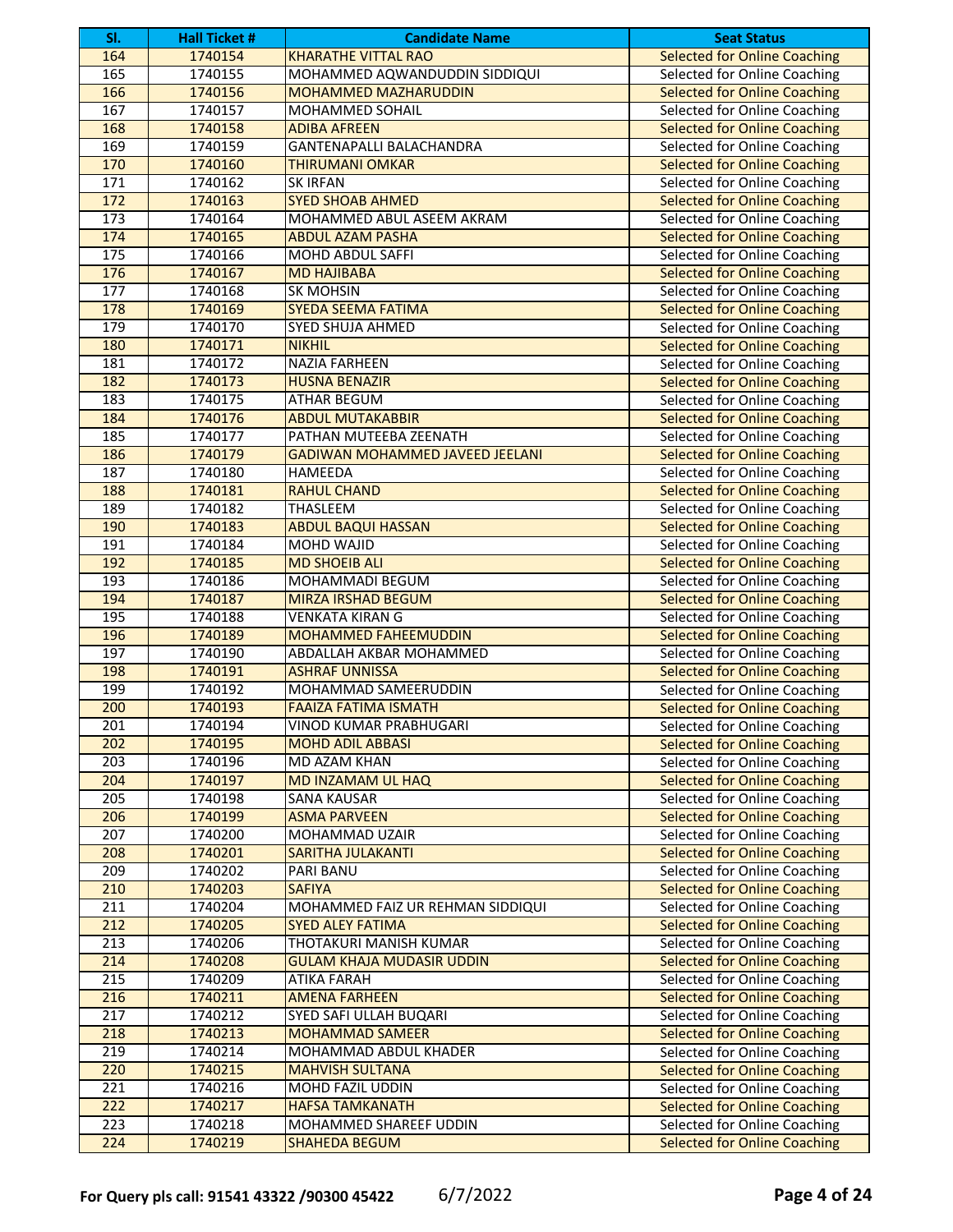| SI. | <b>Hall Ticket #</b> | <b>Candidate Name</b>        | <b>Seat Status</b>                  |
|-----|----------------------|------------------------------|-------------------------------------|
| 225 | 1740220              | MOHAMMED SHOEB TABREZ        | <b>Selected for Online Coaching</b> |
| 226 | 1740221              | <b>NAZNEEN SULTANA</b>       | <b>Selected for Online Coaching</b> |
| 227 | 1740222              | <b>MALIK SUFIAN KHAN</b>     | Selected for Online Coaching        |
| 228 | 1740223              | <b>SYED RAHEEM</b>           | <b>Selected for Online Coaching</b> |
| 229 | 1740224              | <b>SHAIK TAHSEEN</b>         | Selected for Online Coaching        |
| 230 | 1740225              | <b>ZUBAIR AHMED</b>          | <b>Selected for Online Coaching</b> |
| 231 | 1740226              | <b>SYED ZAHEER UDDIN</b>     | Selected for Online Coaching        |
| 232 | 1740227              | <b>MD MAHMOOD AHMED</b>      | <b>Selected for Online Coaching</b> |
| 233 | 1740228              | AFIFA SAMREEN                | Selected for Online Coaching        |
| 234 | 1740229              | <b>SYED FARHAN AHMED</b>     | <b>Selected for Online Coaching</b> |
| 235 | 1740230              | <b>BHONGIRI VAMSHI</b>       | Selected for Online Coaching        |
| 236 | 1740231              | <b>M A NAFEY SOHAIL</b>      | <b>Selected for Online Coaching</b> |
| 237 | 1740232              | MOHD NAZEER AHMED            | Selected for Online Coaching        |
| 238 | 1740233              | <b>SYEDA SUMMIYA SULTANA</b> | <b>Selected for Online Coaching</b> |
| 239 | 1740235              | HABEEB AHAMED                | Selected for Online Coaching        |
| 240 | 1740236              | <b>SACHIN KUMAR</b>          | <b>Selected for Online Coaching</b> |
| 241 | 1740237              | MIR IMTIYAZ ALI              | Selected for Online Coaching        |
| 242 | 1740239              | <b>SALMA TASNEEM</b>         | <b>Selected for Online Coaching</b> |
| 243 | 1740240              | AYESHA FATHIMA               | Selected for Online Coaching        |
| 244 | 1740241              | <b>MD SAMEER KHAN</b>        | <b>Selected for Online Coaching</b> |
| 245 | 1740242              | RUBINA DILSHAD               | Selected for Online Coaching        |
| 246 | 1740243              | <b>PINJARI ASIF AHMED</b>    | <b>Selected for Online Coaching</b> |
| 247 | 1740245              | <b>BABA ALI</b>              | Selected for Online Coaching        |
| 248 | 1740246              | <b>SYED RIZWAN</b>           | <b>Selected for Online Coaching</b> |
| 249 | 1740247              | <b>SYED IMRAN AHMED</b>      | Selected for Online Coaching        |
| 250 | 1740248              | <b>SIDRA SULTANA</b>         | <b>Selected for Online Coaching</b> |
| 251 | 1740249              | SYEDA RAFIA UNNISA           | Selected for Online Coaching        |
| 252 | 1740251              | <b>MOHAMMED RAMEEZ</b>       | <b>Selected for Online Coaching</b> |
| 253 | 1740252              | MUHAMMAD ABDULLAH            | Selected for Online Coaching        |
| 254 | 1740253              | MD MUZAMMIL AHMED            | <b>Selected for Online Coaching</b> |
| 255 | 1740254              | <b>AFREEN BEGUM</b>          | Selected for Online Coaching        |
| 256 | 1740255              | <b>RAKSHAN NAAZ</b>          | <b>Selected for Online Coaching</b> |
| 257 | 1740256              | SHAIK NEHARANA               | Selected for Online Coaching        |
| 258 | 1740257              | <b>FOUZIA</b>                | <b>Selected for Online Coaching</b> |
| 259 | 1740258              | MOHAMMED MOHSIN SHAREEF      | Selected for Online Coaching        |
| 260 | 1740259              | <b>SAJJAD SYED</b>           | <b>Selected for Online Coaching</b> |
| 261 | 1740260              | <b>GULFISHAN MAQSOOD</b>     | Selected for Online Coaching        |
| 262 | 1740261              | <b>KHAJA NASEER UDDIN</b>    | <b>Selected for Online Coaching</b> |
| 263 | 1740262              | MOHD AYYAZ                   | Selected for Online Coaching        |
| 264 | 1740263              | <b>ANJUM FATIMA</b>          | <b>Selected for Online Coaching</b> |
| 265 | 1740264              | MOHAMMED NISAR ALI           | Selected for Online Coaching        |
| 266 | 1740265              | <b>BIBI AYESHA</b>           | <b>Selected for Online Coaching</b> |
| 267 | 1740266              | <b>AFREEN KHAN</b>           | Selected for Online Coaching        |
| 268 | 1740268              | <b>KHAJA FASIHUDDIN</b>      | <b>Selected for Online Coaching</b> |
| 269 | 1740269              | <b>HADIA SAMREEN</b>         | Selected for Online Coaching        |
| 270 | 1740270              | <b>SHAIK ASHFAQ</b>          | <b>Selected for Online Coaching</b> |
| 271 | 1740271              | M ABDUL VAJAHAT ALI KHAN     | Selected for Online Coaching        |
| 272 | 1740272              | <b>ASRA FATIMA</b>           | <b>Selected for Online Coaching</b> |
| 273 | 1740273              | MOHAMMED MUJAHID             | Selected for Online Coaching        |
| 274 | 1740274              | <b>MD AQEEL AHMED</b>        | <b>Selected for Online Coaching</b> |
| 275 | 1740275              | SHAIK WASEEM                 | Selected for Online Coaching        |
| 276 | 1740276              | <b>ABDUL MAJED</b>           | <b>Selected for Online Coaching</b> |
| 277 | 1740277              | MOHAMMED AMER UR RAHMAN      | Selected for Online Coaching        |
| 278 | 1740278              | <b>HAFSA FATIMA</b>          | <b>Selected for Online Coaching</b> |
| 279 | 1740280              | AYESHA FATIMA                | Selected for Online Coaching        |
| 280 | 1740281              | DR MEHROZ AMENA              | <b>Selected for Online Coaching</b> |
| 281 | 1740282              | SAQHIB MUDASSIR              | Selected for Online Coaching        |
| 282 | 1740283              | <b>FARHA TABASSUM</b>        | <b>Selected for Online Coaching</b> |
| 283 | 1740284              | VADLAMUDI NAGA VAMSI         | Selected for Online Coaching        |
| 284 | 1740285              | <b>MIR SHAHED ULLAH</b>      | <b>Selected for Online Coaching</b> |
| 285 | 1740287              | <b>MD SHAFIUDDIN</b>         | Selected for Online Coaching        |
|     |                      |                              |                                     |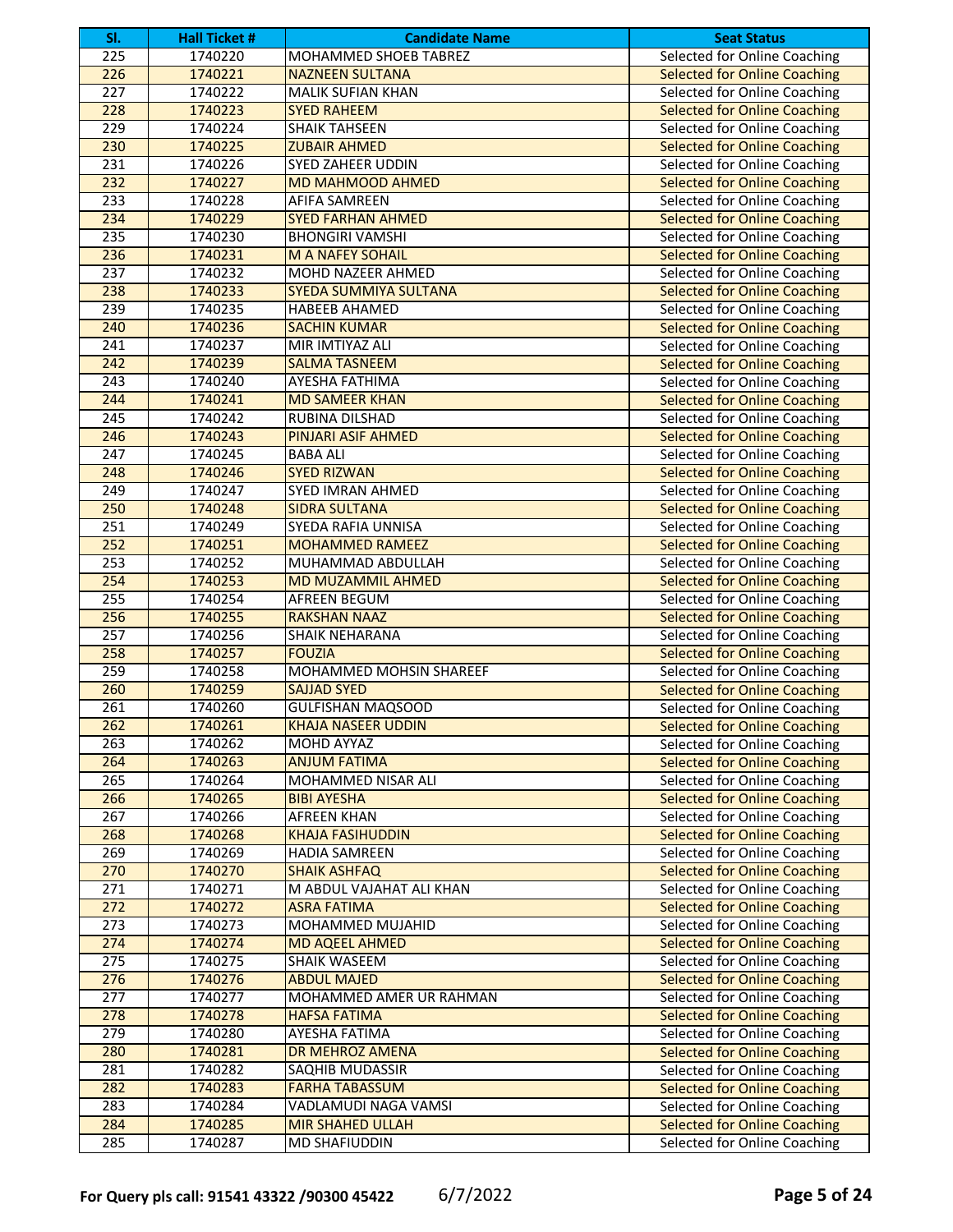| SI.                    | <b>Hall Ticket #</b> | <b>Candidate Name</b>                               | <b>Seat Status</b>                                                  |
|------------------------|----------------------|-----------------------------------------------------|---------------------------------------------------------------------|
| 286                    | 1740288              | <b>SHAIK ARBAZ</b>                                  | <b>Selected for Online Coaching</b>                                 |
| 287                    | 1740289              | <b>MOHD ZUBAIR</b>                                  | Selected for Online Coaching                                        |
| 288                    | 1740290              | <b>BASHEER AHMED</b>                                | <b>Selected for Online Coaching</b>                                 |
| 289                    | 1740291              | SYEDA AZRA FATIMA                                   | Selected for Online Coaching                                        |
| 290                    | 1740292              | <b>JABER AHMED KHAN</b>                             | <b>Selected for Online Coaching</b>                                 |
| 291                    | 1740293              | MOHD IBRAHIM FAISAL                                 | Selected for Online Coaching                                        |
| 292                    | 1740294              | <b>SAFIA BANU</b>                                   | <b>Selected for Online Coaching</b>                                 |
| 293                    | 1740295              | <b>ABDUL SUBHAN</b>                                 | Selected for Online Coaching                                        |
| 294                    | 1740296              | <b>MANOHAR THADURI</b>                              | <b>Selected for Online Coaching</b>                                 |
| 295                    | 1740297              | ZUBAIR MOHAMMED IFTEKHAR                            | Selected for Online Coaching                                        |
| 296                    | 1740298              | <b>MIRZA EHTESHAM BAIG</b>                          | <b>Selected for Online Coaching</b>                                 |
| 297                    | 1740299              | MOHAMMAD ARSHAD                                     | Selected for Online Coaching                                        |
| 298                    | 1740300              | <b>MOHAMMAD ASLAM</b>                               | <b>Selected for Online Coaching</b>                                 |
| 299                    | 1740301              | MOHD ABDUL MUJEEB                                   | Selected for Online Coaching                                        |
| 300                    | 1740302              | <b>NUSRATH SULTANA</b>                              | <b>Selected for Online Coaching</b>                                 |
| 301                    | 1740304              | <b>SHAIK NAGURBABU</b>                              | Selected for Online Coaching                                        |
| 302                    | 1740305              | <b>MOHAMMED HABEEBULLAH KHAN</b>                    | <b>Selected for Online Coaching</b>                                 |
| 303                    | 1740306              | QAZI MOHAMMED NASEERUDDIN                           | Selected for Online Coaching                                        |
| 304                    | 1740307              | <b>WAZEED PASHA</b>                                 | <b>Selected for Online Coaching</b>                                 |
| 305                    | 1740308              | <b>SHAKE ARFATH</b>                                 | Selected for Online Coaching                                        |
| 306                    | 1740309              | <b>MOHAMMED AFROZ</b>                               | <b>Selected for Online Coaching</b>                                 |
| 307                    | 1740311              | MOHAMMED SALMAN ALI                                 | Selected for Online Coaching                                        |
| 308                    | 1740312              | <b>NIMRAH SULTANA</b>                               | <b>Selected for Online Coaching</b>                                 |
| 309                    | 1740313              | <b>RAHAMAN KHAN</b>                                 | Selected for Online Coaching                                        |
| 310                    | 1740314              | <b>RAHAMATH SABA</b>                                | <b>Selected for Online Coaching</b>                                 |
| 311                    | 1740315              | <b>SUMAN KUMARI</b>                                 | Selected for Online Coaching                                        |
| 312                    | 1740316              | <b>VEDTHYA LAVANYA</b>                              | <b>Selected for Online Coaching</b>                                 |
| 313                    | 1740317              | MOHAMMED ZEESHAAN MALLICK                           | Selected for Online Coaching                                        |
| 314                    | 1740318              | <b>MD AZHER ULHAQ</b>                               | <b>Selected for Online Coaching</b>                                 |
| 315                    | 1740319              | MOHAMMAD ABDUL WADOOD TAJ                           | Selected for Online Coaching                                        |
| 316                    | 1740320              | <b>SYED KHALEEL</b>                                 | <b>Selected for Online Coaching</b>                                 |
| 317                    | 1740321              | SYED ZUBAIR ALI                                     | Selected for Online Coaching                                        |
| 318                    | 1740322              | <b>SYEDA RIDA FATIMA</b>                            | <b>Selected for Online Coaching</b>                                 |
| 319                    | 1740323              | MOHD ABRAR QUADRI                                   | Selected for Online Coaching                                        |
| 320                    | 1740325              | <b>SYED FAIZAN AHMED</b>                            | <b>Selected for Online Coaching</b>                                 |
| 321                    | 1740326              | MOHAMMED AAMER                                      | Selected for Online Coaching                                        |
| 322                    | 1740327              | MOHAMMED AMAIR KHAN                                 | <b>Selected for Online Coaching</b>                                 |
| 323                    | 1740328              | <b>MOHD SHAHRUKH</b>                                | Selected for Online Coaching                                        |
| 324                    | 1740329              | <b>SARA KHAN</b>                                    | <b>Selected for Online Coaching</b>                                 |
| 325                    | 1740330              | SHAIK NAGEEN                                        | Selected for Online Coaching                                        |
| $\frac{1}{326}$        | 1740331              | <b>SYED SHAHNAWAZ</b>                               | <b>Selected for Online Coaching</b>                                 |
| 327                    | 1740332              | MOHAMMED NAJEEBUDDIN                                | Selected for Online Coaching                                        |
| 328                    | 1740333              | <b>ABDUL RAZZAQ ZUBAIR</b>                          | <b>Selected for Online Coaching</b>                                 |
| 329                    | 1740334              | <b>BUSHRA PARVEEN</b>                               | Selected for Online Coaching                                        |
| 330<br>331             | 1740335<br>1740336   | <b>ASMA JABEEN</b>                                  | <b>Selected for Online Coaching</b><br>Selected for Online Coaching |
| 332                    | 1740337              | MOHAMMED ABDUL RAHMAN<br><b>SYEDA AFSHA NISHATH</b> |                                                                     |
| 333                    |                      | <b>ABDUL SALEEM QURESHI</b>                         | <b>Selected for Online Coaching</b>                                 |
|                        | 1740338              | <b>SYEDA SARAH AHMED</b>                            | Selected for Online Coaching                                        |
| 334<br>$\frac{1}{335}$ | 1740339              |                                                     | <b>Selected for Online Coaching</b>                                 |
| 336                    | 1740340              | MUZZAMMIL                                           | Selected for Online Coaching                                        |
|                        | 1740341              | MOHAMMED FARZAN AHMED                               | <b>Selected for Online Coaching</b>                                 |
| 337<br>338             | 1740342              | MOHAMMED AFTABUDDIN ALI                             | Selected for Online Coaching                                        |
| 339                    | 1740343<br>1740345   | <b>UMME HABEEBA RAHMANI</b><br><b>KAREEM UNISSA</b> | <b>Selected for Online Coaching</b><br>Selected for Online Coaching |
| 340                    | 1740346              | MUDAVATH SHANKAR NAIK                               | <b>Selected for Online Coaching</b>                                 |
| 341                    | 1740347              | MOHD ABDUL MUHEEB                                   | Selected for Online Coaching                                        |
| 342                    | 1740348              | <b>MOHD AHMED ALI</b>                               | <b>Selected for Online Coaching</b>                                 |
| 343                    | 1740349              | TABASSUM                                            | Selected for Online Coaching                                        |
| 344                    | 1740350              | <b>FARHA JABEEN</b>                                 | <b>Selected for Online Coaching</b>                                 |
| 345                    | 1740351              | WASIM KHAN                                          | Selected for Online Coaching                                        |
| 346                    |                      |                                                     | <b>Selected for Online Coaching</b>                                 |
|                        | 1740352              | <b>SHAIK ABDUL SALEEM</b>                           |                                                                     |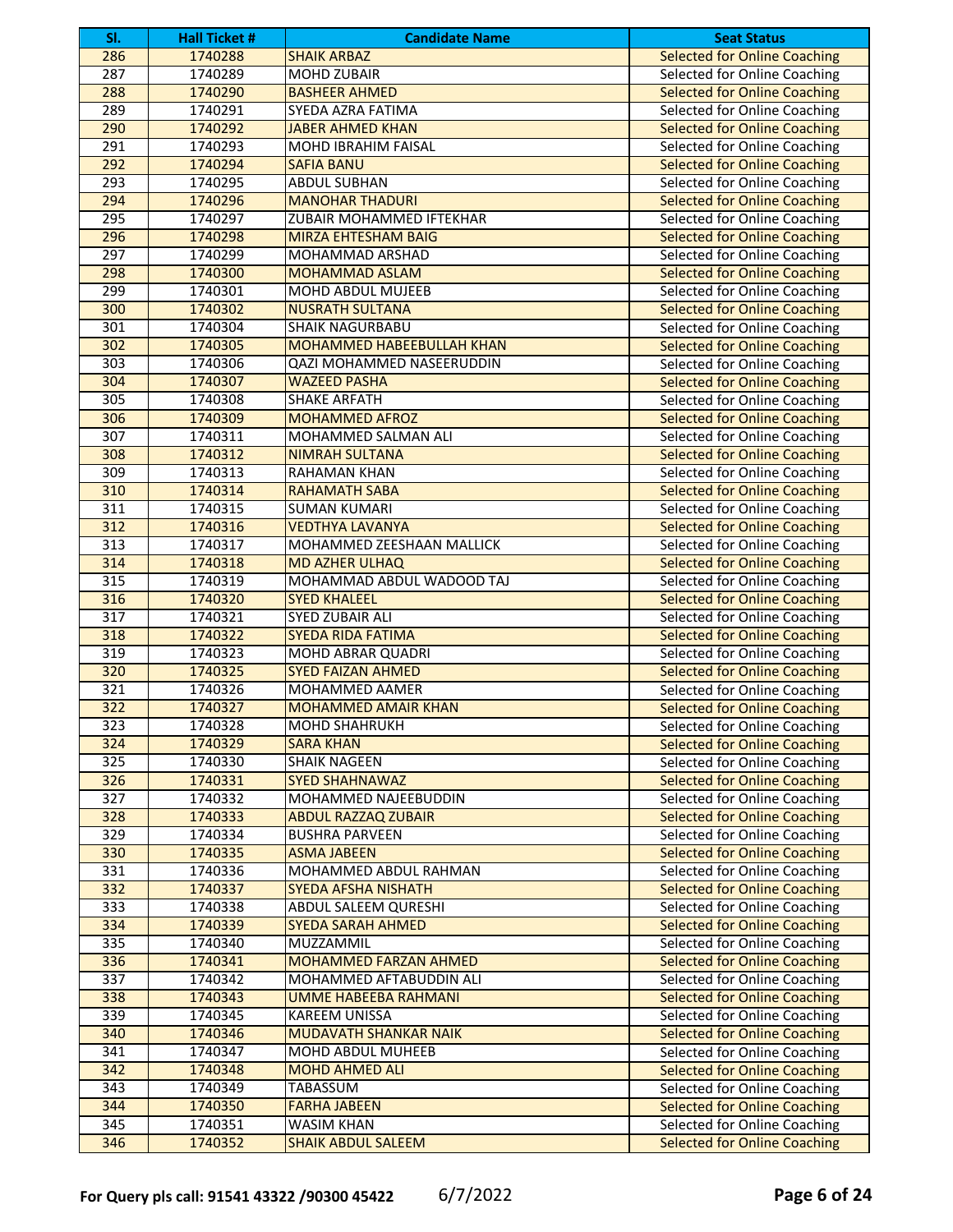| SI.              | <b>Hall Ticket #</b> | <b>Candidate Name</b>             | <b>Seat Status</b>                                                  |
|------------------|----------------------|-----------------------------------|---------------------------------------------------------------------|
| 347              | 1740353              | MOHAMMED FAROOQ                   | <b>Selected for Online Coaching</b>                                 |
| 348              | 1740354              | <b>ABDUL RIZWAN</b>               | <b>Selected for Online Coaching</b>                                 |
| 349              | 1740355              | <b>SUKINA FATIMA</b>              | Selected for Online Coaching                                        |
| 350              | 1740358              | <b>MOHAMMED ABRAR</b>             | <b>Selected for Online Coaching</b>                                 |
| 351              | 1740359              | FARHAFATIMA                       | Selected for Online Coaching                                        |
| 352              | 1740360              | <b>MOHD AZHARUDDIN</b>            | <b>Selected for Online Coaching</b>                                 |
| 353              | 1740361              | MOHAMMED AQUEEL UDDIN             | Selected for Online Coaching                                        |
| 354              | 1740363              | MOHD RAZI ULLAH SIDDIQUI          | <b>Selected for Online Coaching</b>                                 |
| 355              | 1740364              | SYED NAYEEM ULLAH HUSSAINI        | Selected for Online Coaching                                        |
| 356              | 1740365              | <b>SYED ZAINUL ABIDEEN FAISAL</b> | <b>Selected for Online Coaching</b>                                 |
| 357              | 1740366              | HASHMATH ALI KHAN                 | Selected for Online Coaching                                        |
| 358              | 1740368              | <b>JUVERIA TASNEEM RUMANA</b>     | <b>Selected for Online Coaching</b>                                 |
| 359              | 1740369              | FARHAN MOHMMED JHAKI              | Selected for Online Coaching                                        |
| 360              | 1740370              | <b>SHAIK AKBAR</b>                | <b>Selected for Online Coaching</b>                                 |
| 361              | 1740371              | SYED MUZAMMIL ALI                 | Selected for Online Coaching                                        |
| 362              | 1740373              | MOHD MUQTADIR UDDIN JAWAD         | <b>Selected for Online Coaching</b>                                 |
| 363              | 1740374              | TABASSUM BEGUM                    | Selected for Online Coaching                                        |
| 364              | 1740375              | <b>GULAM OMER QURESHI</b>         | <b>Selected for Online Coaching</b>                                 |
| 365              | 1740376              | <b>MAJIDA TABASSUM</b>            | Selected for Online Coaching                                        |
| 366              | 1740377              | <b>MOHD ATHER HUSSAIN</b>         | <b>Selected for Online Coaching</b>                                 |
| 367              | 1740378              | AZEEMUNISSA AMREEN                | Selected for Online Coaching                                        |
| 368              | 1740380              | MOHAMMED ABDUL AZHAR              | <b>Selected for Online Coaching</b>                                 |
| 369              | 1740381              | <b>SHAIK MUJEEB</b>               | Selected for Online Coaching                                        |
| 370              | 1740382              | <b>RAYEES UNNISA</b>              | <b>Selected for Online Coaching</b>                                 |
| 371              | 1740383              | MOHAMMAD MUZAMMIL                 | Selected for Online Coaching                                        |
| 372              | 1740385              | <b>MOHAMMED SAMEER AHMED</b>      | <b>Selected for Online Coaching</b>                                 |
| 373              | 1740386              | MOHD ABDUL WASEEM                 | Selected for Online Coaching                                        |
| 374              | 1740387              | <b>SYED REHAN HUSSAIN</b>         | <b>Selected for Online Coaching</b>                                 |
| 375              | 1740388              | MOHAMMAD RAFI                     | Selected for Online Coaching                                        |
| 376              | 1740389              | <b>KHATIJA FATIMA</b>             | <b>Selected for Online Coaching</b>                                 |
| $\overline{377}$ | 1740390              | <b>MOHAMMED ABDUL HASEEB</b>      | Selected for Online Coaching                                        |
| $\overline{378}$ | 1740391              | <b>B SAMANTH</b>                  | <b>Selected for Online Coaching</b>                                 |
| $\overline{379}$ | 1740392              | SAWMIYA ASNA                      | Selected for Online Coaching                                        |
| 380              | 1740393              | <b>KHAIR UNNISA</b>               | <b>Selected for Online Coaching</b>                                 |
| 381              | 1740394              | MOHAMMED ABDUL RAHEEM LAHAT       | Selected for Online Coaching                                        |
| 382              | 1740395              | <b>SYED MAZHAR HUSSAIN</b>        | <b>Selected for Online Coaching</b>                                 |
| 383              | 1740396              | MOHD MUBARIZ UDDIN KHAN           | Selected for Online Coaching                                        |
| 384              | 1740397              | <b>RIYAZ SHAIK</b>                | <b>Selected for Online Coaching</b>                                 |
| 385              | 1740398              | NIKHATH SULTANA                   | Selected for Online Coaching                                        |
| 386              | 1740399              | <b>PARVEEN ANSARI</b>             | <b>Selected for Online Coaching</b>                                 |
| 387              | 1740400              | MD AZAM                           | Selected for Online Coaching                                        |
| 388              | 1740401              | <b>RAISA RIZWANA</b>              | <b>Selected for Online Coaching</b>                                 |
| 389              | 1740402              | <b>MD SAYEED KHAN</b>             | Selected for Online Coaching                                        |
| 390              | 1740403              | <b>TAMKANAT FATIMA LUBNA</b>      | <b>Selected for Online Coaching</b>                                 |
| 391              | 1740404              | MOHAMMED BASIT KAMAL              | Selected for Online Coaching                                        |
| 392              | 1740405              | <b>NAZIMA BEGUM</b>               | <b>Selected for Online Coaching</b>                                 |
| 393              | 1740406              | <b>SHAMS UNNISA</b>               | Selected for Online Coaching                                        |
| 394              | 1740407              | MUHAMMAD MUJAHED ALI              | <b>Selected for Online Coaching</b>                                 |
| 395              | 1740408              | MOHD ZUBER                        | Selected for Online Coaching                                        |
| 396              | 1740410              | <b>ABDUL IMRAN</b>                | <b>Selected for Online Coaching</b>                                 |
| 397              | 1740411              | MEHAR BEGUM                       |                                                                     |
| 398              | 1740412              | <b>SABA NASREEN NAZ</b>           | Selected for Online Coaching<br><b>Selected for Online Coaching</b> |
| 399              |                      |                                   |                                                                     |
| 400              | 1740413              | KAHKASHAN AFROZ                   | Selected for Online Coaching<br><b>Selected for Online Coaching</b> |
| 401              | 1740414              | <b>MD MAJID</b>                   |                                                                     |
|                  | 1740415              | MOHAMMED SHOAIB                   | Selected for Online Coaching                                        |
| 402              | 1740417              | <b>HABEEBA UNNISA</b>             | <b>Selected for Online Coaching</b>                                 |
| 403              | 1740418              | SYEDA SARA BEGUM                  | Selected for Online Coaching                                        |
| 404              | 1740420              | <b>NOUSHEEN KHATOON</b>           | <b>Selected for Online Coaching</b>                                 |
| 405              | 1740421              | <b>ABDUL QUDDUS</b>               | Selected for Online Coaching                                        |
| 406              | 1740422              | <b>ASIR BAIG</b>                  | <b>Selected for Online Coaching</b>                                 |
| 407              | 1740423              | RIZWANA AHMED                     | Selected for Online Coaching                                        |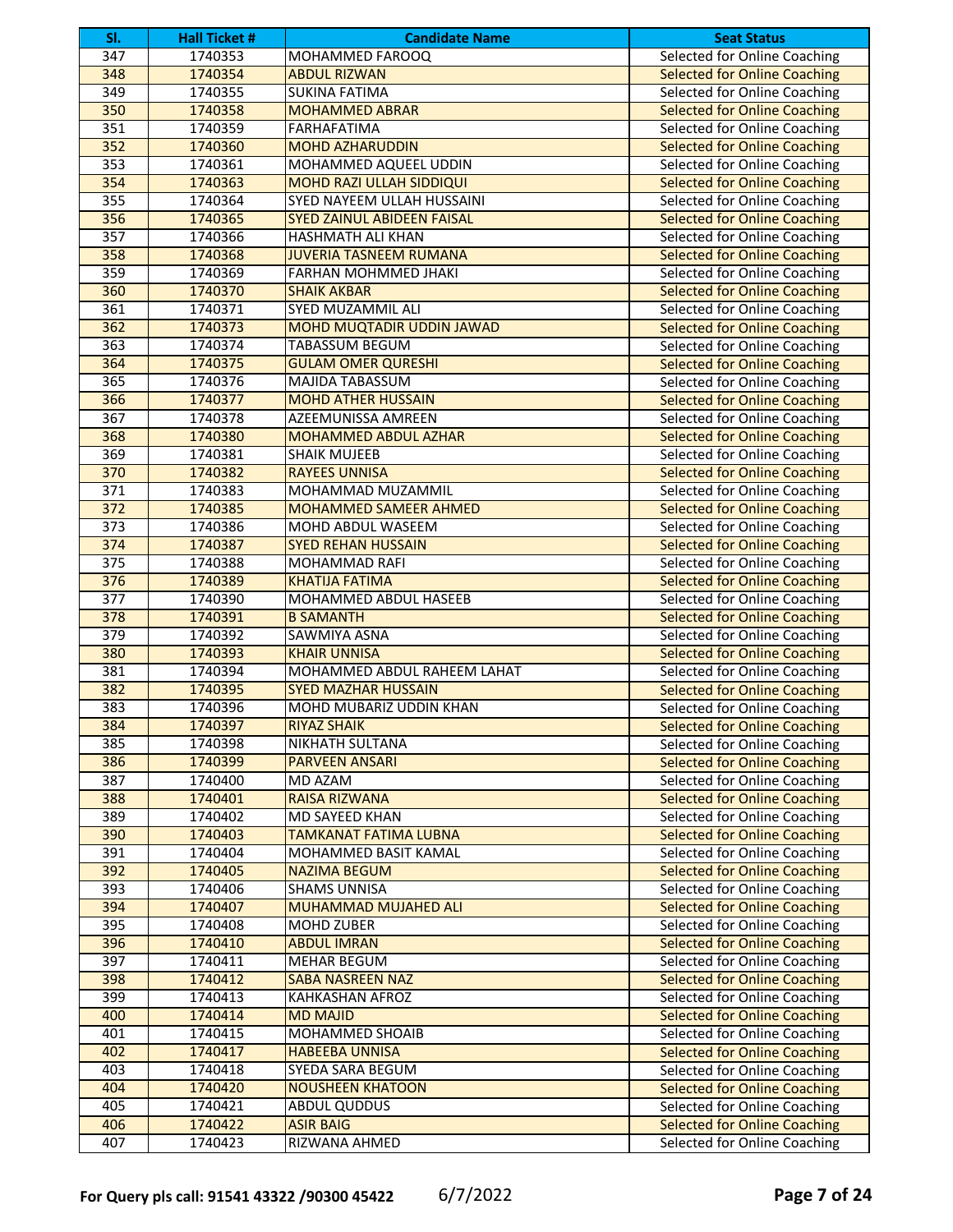| SI. | <b>Hall Ticket #</b> | <b>Candidate Name</b>        | <b>Seat Status</b>                  |
|-----|----------------------|------------------------------|-------------------------------------|
| 408 | 1740424              | <b>SYEDA QAMAR</b>           | <b>Selected for Online Coaching</b> |
| 409 | 1740425              | <b>ABDUL RAHMAN KHAN</b>     | Selected for Online Coaching        |
| 410 | 1740426              | <b>MD ABDUL MOIZ</b>         | <b>Selected for Online Coaching</b> |
| 411 | 1740427              | <b>GULAM FAREED</b>          | Selected for Online Coaching        |
| 412 | 1740428              | <b>MOHD AMER</b>             | <b>Selected for Online Coaching</b> |
| 413 | 1740429              | <b>SYED AKRAM</b>            | Selected for Online Coaching        |
| 414 | 1740430              | <b>ROSHNA ROOMI</b>          | <b>Selected for Online Coaching</b> |
| 415 | 1740431              | <b>MOHD FAZIL</b>            | Selected for Online Coaching        |
| 416 | 1740432              | <b>MD ABDUL ZAHID</b>        | <b>Selected for Online Coaching</b> |
| 417 | 1740433              | MOHD VASEEM ULLAH KHAN       | Selected for Online Coaching        |
| 418 | 1740434              | <b>MOHD TALIB KHAN</b>       | <b>Selected for Online Coaching</b> |
| 419 | 1740435              | <b>SYED SHAKEER</b>          | Selected for Online Coaching        |
| 420 | 1740436              | <b>MUSKAAN KAREEM</b>        | <b>Selected for Online Coaching</b> |
| 421 | 1740437              | <b>IMRAN KHAN</b>            | Selected for Online Coaching        |
| 422 | 1740438              | <b>NAFEESA IBRAHIM</b>       | <b>Selected for Online Coaching</b> |
| 423 | 1740439              | <b>FARIMA SHIREEN</b>        | Selected for Online Coaching        |
| 424 | 1740440              | <b>SYED ARIF ALI</b>         | <b>Selected for Online Coaching</b> |
| 425 | 1740441              | <b>SYED ANWAR</b>            | Selected for Online Coaching        |
| 426 | 1740443              | <b>SYED NASSER UDDIN</b>     | <b>Selected for Online Coaching</b> |
| 427 | 1740444              | MOHAMMED AYESHA SAMREEN      | Selected for Online Coaching        |
| 428 | 1740445              | <b>SHAIK MOHAMMED PASHA</b>  | <b>Selected for Online Coaching</b> |
| 429 | 1740446              | <b>NOORJAHAN</b>             | Selected for Online Coaching        |
| 430 | 1740447              | <b>USRA FIRDOUS</b>          | <b>Selected for Online Coaching</b> |
| 431 | 1740448              | SABA KHATOON                 | Selected for Online Coaching        |
| 432 | 1740449              | <b>ARSHIYA</b>               | <b>Selected for Online Coaching</b> |
| 433 | 1740450              | <b>MOHD RAFEEQ</b>           | Selected for Online Coaching        |
| 434 | 1740452              | <b>T AYESHA KHATOON</b>      | <b>Selected for Online Coaching</b> |
| 435 | 1740453              | SHAIK MOHAMMED IRFANUDDIN    | Selected for Online Coaching        |
| 436 | 1740455              | <b>ABDUL AHAD</b>            | <b>Selected for Online Coaching</b> |
| 437 | 1740457              | <b>TASLEEM FATHIMA</b>       | Selected for Online Coaching        |
| 438 | 1740458              | <b>OMER AHMED</b>            | <b>Selected for Online Coaching</b> |
| 439 | 1740459              | SHAHANA BEGUM UNNISA         | Selected for Online Coaching        |
| 440 | 1740460              | <b>GHULAM SAMDANI</b>        | <b>Selected for Online Coaching</b> |
| 441 | 1740461              | MOHAMMED ZUBAIR              | Selected for Online Coaching        |
| 442 | 1740462              | <b>ISHRATH FATIMI</b>        | <b>Selected for Online Coaching</b> |
| 443 | 1740463              | SABA IMROZE                  | Selected for Online Coaching        |
| 444 | 1740464              | <b>MOHD HANEEF ALI</b>       | <b>Selected for Online Coaching</b> |
| 445 | 1740465              | MOHD ABDUL NADEEM            | Selected for Online Coaching        |
| 446 | 1740466              | <b>MD AZIZ ALI</b>           | <b>Selected for Online Coaching</b> |
| 447 | 1740467              | SHAIK.KHADERBASHA            | Selected for Online Coaching        |
| 448 | 1740468              | <b>SULTAN SAAD ALI</b>       | <b>Selected for Online Coaching</b> |
| 449 | 1740469              | SYEDA MARIAM UNNISA BEGUM    | Selected for Online Coaching        |
| 450 | 1740470              | <b>AMATUL MUBASSIRA</b>      | <b>Selected for Online Coaching</b> |
| 451 | 1740471              | AMATUL TAHOORA               | Selected for Online Coaching        |
| 452 | 1740472              | <b>BUSHRA TAHSEEN</b>        | <b>Selected for Online Coaching</b> |
| 453 | 1740474              | <b>MOHD YOUNUS</b>           | Selected for Online Coaching        |
| 454 | 1740475              | <b>RABAB FATIMA</b>          | <b>Selected for Online Coaching</b> |
| 455 | 1740476              | ATHAR HUSSAIN MOHAMMED       | Selected for Online Coaching        |
| 456 | 1740477              | <b>ABDUL WAHID REHMANI</b>   | <b>Selected for Online Coaching</b> |
| 457 | 1740478              | MOHD RIZWAN ALI              | Selected for Online Coaching        |
| 458 | 1740481              | <b>FARHAT FATIMI</b>         | <b>Selected for Online Coaching</b> |
| 459 | 1740482              | SOGRA BEGUM                  | Selected for Online Coaching        |
| 460 | 1740483              | <b>MOHD MUKARRAM QURESHI</b> | <b>Selected for Online Coaching</b> |
| 461 | 1740484              | MOHAMMED ABDUL QUDDOOS       | Selected for Online Coaching        |
| 462 | 1740485              | SYEDA SANIYA FATIMA          | <b>Selected for Online Coaching</b> |
| 463 | 1740486              | SYED SAYEED UDDIN            | Selected for Online Coaching        |
| 464 | 1740487              | MOHAMMED JUNAID UDDIN        | <b>Selected for Online Coaching</b> |
| 465 | 1740488              | MARIYA FATIMA                | Selected for Online Coaching        |
| 466 | 1740489              | <b>NAAZ TAMKANATH</b>        | <b>Selected for Online Coaching</b> |
| 467 | 1740490              | MOHD AAQIB IHRAZ             | Selected for Online Coaching        |
| 468 | 1740491              | <b>SAFURA SULTANA</b>        | <b>Selected for Online Coaching</b> |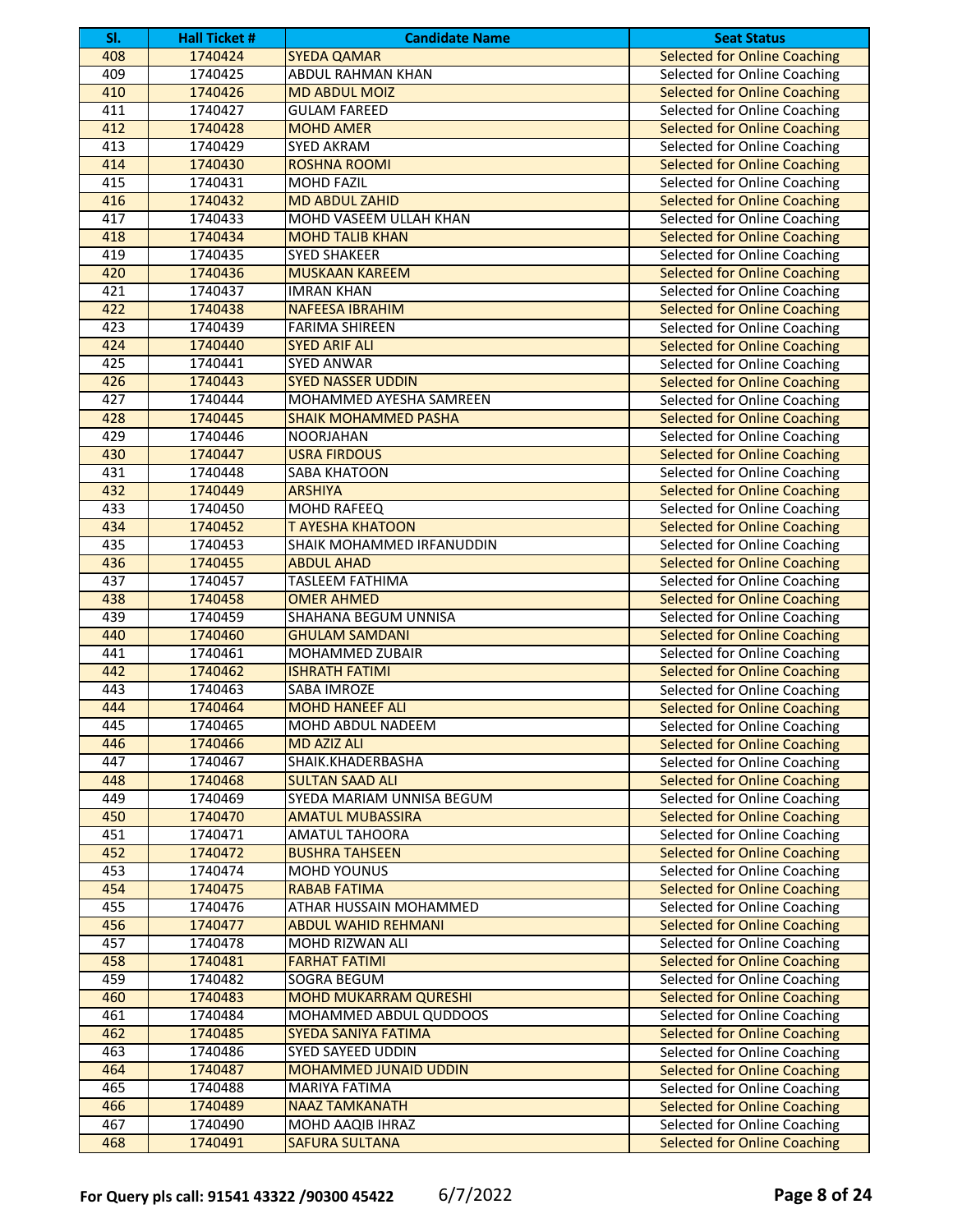| SI.              | <b>Hall Ticket #</b> | <b>Candidate Name</b>        | <b>Seat Status</b>                  |
|------------------|----------------------|------------------------------|-------------------------------------|
| 469              | 1740492              | MD AZEEM PASHA               | <b>Selected for Online Coaching</b> |
| 470              | 1740493              | <b>MOHAMMED ASIFUDDIN</b>    | <b>Selected for Online Coaching</b> |
| 471              | 1740494              | <b>ABDUL NAFEY</b>           | Selected for Online Coaching        |
| 472              | 1740496              | <b>NAZREEN BEGUM</b>         | <b>Selected for Online Coaching</b> |
| 473              | 1740497              | RAHEELA SULTANA              | Selected for Online Coaching        |
| 474              | 1740498              | <b>SHAIK IRFANA AMREEN</b>   | <b>Selected for Online Coaching</b> |
| 475              | 1740499              | SYED MOSHIN ALI              | Selected for Online Coaching        |
| 476              | 1740500              | <b>HOORUNNISA</b>            | <b>Selected for Online Coaching</b> |
| 477              | 1740501              | M. BHULAKSHMI                | Selected for Online Coaching        |
| 478              | 1740502              | <b>NAZIA FARHA</b>           | <b>Selected for Online Coaching</b> |
| 479              | 1740503              | <b>MOHAMMED ABDUL KAREEM</b> | Selected for Online Coaching        |
| 480              | 1740505              | <b>SYED ZUBAIR ALI</b>       | <b>Selected for Online Coaching</b> |
| 481              | 1740506              | <b>NOORUNNISA</b>            | Selected for Online Coaching        |
| 482              | 1740507              | MOHAMMED AHSAN UL HAQUE      | <b>Selected for Online Coaching</b> |
| 483              | 1740508              | <b>ISHRATH FATIMA</b>        | Selected for Online Coaching        |
| 484              | 1740511              | <b>MOHD MUJTABA AHMED</b>    | <b>Selected for Online Coaching</b> |
| 485              | 1740512              | <b>MOHD KAZEEM</b>           | Selected for Online Coaching        |
| 486              | 1740513              | <b>MOHAMMED AZHARUDDIN</b>   | <b>Selected for Online Coaching</b> |
| 487              | 1740515              | SYEDA ROMANA                 | Selected for Online Coaching        |
| 488              | 1740516              | <b>MOHAMMED SHUJATH ALI</b>  | <b>Selected for Online Coaching</b> |
| 489              | 1740517              | <b>UZMA NAZNEEN</b>          | Selected for Online Coaching        |
| 490              | 1740518              | <b>MOHD PARVAIZ</b>          | <b>Selected for Online Coaching</b> |
| 491              | 1740519              | <b>MD VAZEERUDDIN</b>        | Selected for Online Coaching        |
| 492              | 1740520              | <b>AYESHA SIDDIQA</b>        | <b>Selected for Online Coaching</b> |
| 493              | 1740521              | <b>TASNEEM SULTANA</b>       | Selected for Online Coaching        |
| 494              | 1740523              | <b>SYED MEHDI RAZA</b>       | <b>Selected for Online Coaching</b> |
| 495              | 1740524              | MOHAMMED ADNAN SHOEB         | Selected for Online Coaching        |
| 496              | 1740525              | <b>TAHSEEN FIRDOUSE</b>      | <b>Selected for Online Coaching</b> |
| 497              | 1740526              | <b>KHAJA VEQUAR UDDIN</b>    | Selected for Online Coaching        |
| 498              | 1740527              | <b>ZUMRA AMEEN</b>           | <b>Selected for Online Coaching</b> |
| 499              | 1740528              | FIDA UR RAHMAN               | Selected for Online Coaching        |
| 500              | 1740529              | <b>SYED ASHFAQ SOHAIL</b>    | <b>Selected for Online Coaching</b> |
| 501              | 1740530              | MIRZA AZHAR BAIG             | Selected for Online Coaching        |
| 502              | 1740531              | <b>AISHA</b>                 | <b>Selected for Online Coaching</b> |
| 503              | 1740532              | MOHAMMED MATEEN              | Selected for Online Coaching        |
| 504              | 1740533              | <b>SHAIK THASRIF</b>         | <b>Selected for Online Coaching</b> |
| 505              | 1740534              | M. BHULAKSHMI                | Selected for Online Coaching        |
| 506              | 1740535              | <b>MOHDWASIUDDIN JUNAID</b>  | <b>Selected for Online Coaching</b> |
| 507              | 1740536              | RAHMATH UNNISA               | Selected for Online Coaching        |
| 508              | 1740537              | <b>BOORAGOMMULA USHARANI</b> | <b>Selected for Online Coaching</b> |
| 509              | 1740538              | SAFINAAZ KOUNAIN             | Selected for Online Coaching        |
| 510              | 1740539              | <b>MOHD IRFAN</b>            | <b>Selected for Online Coaching</b> |
| 511              | 1740540              | MOHAMMED ASADUDDIN           | Selected for Online Coaching        |
| 512              | 1740541              | <b>SYED SALMAN SHAH</b>      | <b>Selected for Online Coaching</b> |
| 513              | 1740542              | RUMANA AYMANN                | Selected for Online Coaching        |
| 514              | 1740543              | <b>MOHAMMED IDREES UDDIN</b> | <b>Selected for Online Coaching</b> |
| 515              | 1740544              | MUNAZZA MASROOR              | Selected for Online Coaching        |
| 516              | 1740545              | <b>ABDUL BASEER SOHAIB</b>   | <b>Selected for Online Coaching</b> |
| 517              | 1740546              | AMTUL MUHAYAMIN KHAN         | Selected for Online Coaching        |
| 518              | 1740547              | <b>RAZIA SHAHWAR</b>         | <b>Selected for Online Coaching</b> |
| 519              | 1740548              | HUSNA NAAZ                   | Selected for Online Coaching        |
| 520              | 1740550              | <b>MOHD WASIM ALI</b>        | <b>Selected for Online Coaching</b> |
| 521              | 1740551              | MD ISMAIL KHAN               | Selected for Online Coaching        |
| 522              | 1740552              | <b>NEHA FATIMA</b>           | <b>Selected for Online Coaching</b> |
| 523              | 1740554              | ABDUL RAHEEM                 | Selected for Online Coaching        |
| 524              | 1740555              | <b>RUBIYA AMREEN</b>         | <b>Selected for Online Coaching</b> |
| 525              | 1740556              | AFSHAN SHAYESTA              | Selected for Online Coaching        |
| 526              | 1740557              | MOHAMMED AHSAN MIRZA         | <b>Selected for Online Coaching</b> |
| $\overline{527}$ | 1740560              | SHAIK ZUBAIR UDDIN           | Selected for Online Coaching        |
| 528              | 1740563              | <b>SYED AMANULLA</b>         | <b>Selected for Online Coaching</b> |
| 529              | 1740564              | MOHAMMAD SALMAN              | Selected for Online Coaching        |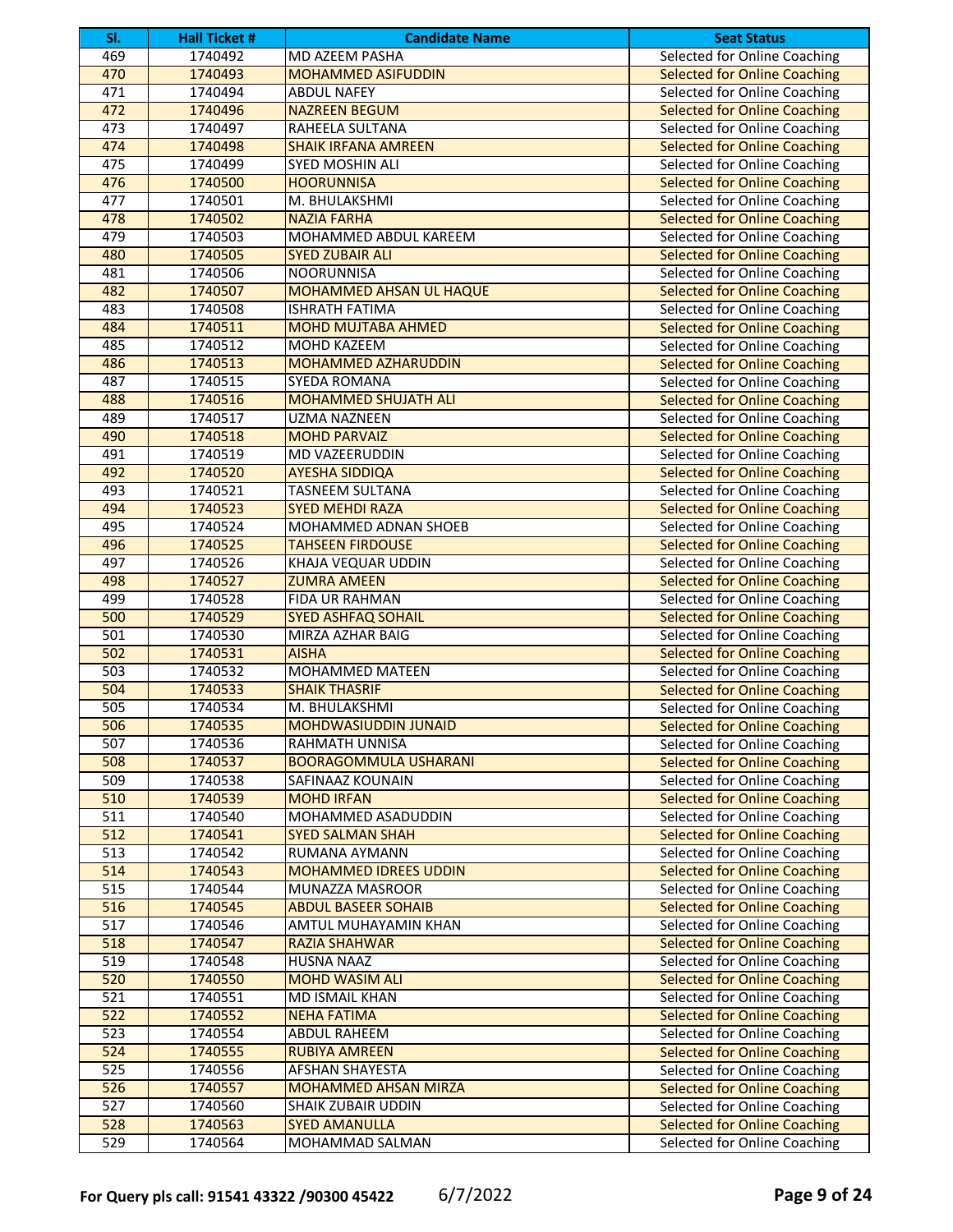| SI.              | <b>Hall Ticket #</b> | <b>Candidate Name</b>               | <b>Seat Status</b>                  |
|------------------|----------------------|-------------------------------------|-------------------------------------|
| 530              | 1740565              | <b>MOHAMMED FURQAN TAYEB GHOURI</b> | <b>Selected for Online Coaching</b> |
| 531              | 1740566              | <b>HAMIDA SULTANA</b>               | Selected for Online Coaching        |
| 532              | 1740567              | <b>MOHD SOHAIL KHAN</b>             | <b>Selected for Online Coaching</b> |
| 533              | 1740568              | <b>NARGIS FATIMA</b>                | Selected for Online Coaching        |
| 534              | 1740569              | <b>MIR MUNAWER ALI</b>              | <b>Selected for Online Coaching</b> |
| 535              | 1740570              | SAFEYA                              | Selected for Online Coaching        |
| 536              | 1740571              | <b>SHAZIA TAZEEN</b>                | <b>Selected for Online Coaching</b> |
| 537              | 1740572              | ARSHIYA MERAJ                       | Selected for Online Coaching        |
| 538              | 1740573              | <b>ALIYA MERAJ</b>                  | <b>Selected for Online Coaching</b> |
| 539              | 1740574              | SALMA BEGUM                         | Selected for Online Coaching        |
| 540              | 1740575              | <b>AMEENA BEGUM</b>                 | <b>Selected for Online Coaching</b> |
| 541              | 1740576              | <b>ROOHINA</b>                      | Selected for Online Coaching        |
| 542              | 1740577              | <b>MOHAMMED SHAH FAHAD</b>          | <b>Selected for Online Coaching</b> |
| $\overline{543}$ | 1740578              | SYEDA ATOOFA RAHMAN AFIYA           | <b>Selected for Online Coaching</b> |
| 544              | 1740579              | <b>SYEDA TOOBA RAHMAN</b>           | <b>Selected for Online Coaching</b> |
| $\overline{545}$ | 1740580              | SYEDA ZEHRA FATIMA                  | Selected for Online Coaching        |
| 546              | 1740581              | <b>SANA AFREEN</b>                  | <b>Selected for Online Coaching</b> |
| $\overline{547}$ | 1740582              | <b>SHAMA TEHSEEN</b>                | Selected for Online Coaching        |
| 548              | 1740583              | AYESHAMAHEEN                        | <b>Selected for Online Coaching</b> |
| 549              | 1740584              | MOHAMMED ABDUL TAWAB                | Selected for Online Coaching        |
| 550              | 1740585              | <b>SYEDA RABIYA BANU</b>            | <b>Selected for Online Coaching</b> |
| 551              | 1740586              | AYESHAMAHEEN                        | Selected for Online Coaching        |
| 552              | 1740587              | <b>SYED ABDUL RAZZAQ</b>            | <b>Selected for Online Coaching</b> |
| 553              | 1740588              | MOHAMMED AYOOB AMJAD                | Selected for Online Coaching        |
| 554              | 1740589              | <b>MOHAMMED ABDUL RAQEEB</b>        | <b>Selected for Online Coaching</b> |
| 555              | 1740590              | YASMEEN BEGUM                       | Selected for Online Coaching        |
| 556              | 1740591              | <b>MD AZHARUDDDIN</b>               | <b>Selected for Online Coaching</b> |
| 557              | 1740592              | SHAHINSHA BEGUM                     | Selected for Online Coaching        |
| 558              | 1740593              | <b>ANEES FATIMA</b>                 | <b>Selected for Online Coaching</b> |
| 559              | 1740594              | MOHAMMED MUBEEN                     | Selected for Online Coaching        |
| 560              | 1740595              | <b>GULNAAZ ANJUM</b>                | <b>Selected for Online Coaching</b> |
| 561              | 1740596              | SAMEERA MUBASHIR                    | Selected for Online Coaching        |
| 562              | 1740597              | <b>SYED AMAN SAYEED</b>             | <b>Selected for Online Coaching</b> |
| 563              | 1740598              | <b>SYED MUDASSAR</b>                | Selected for Online Coaching        |
| 564              | 1740599              | <b>MD HUSSAIN UDDIN</b>             | <b>Selected for Online Coaching</b> |
| 565              | 1740600              | MOHAMMED AFROZE                     | Selected for Online Coaching        |
| 566              | 1740601              | <b>MOHD NASER</b>                   | <b>Selected for Online Coaching</b> |
| 567              | 1740602              | <b>ARSHIYA KHANAM</b>               | Selected for Online Coaching        |
| 568              | 1740603              | <b>HAJERA NIKHATH</b>               | <b>Selected for Online Coaching</b> |
| 569              | 1740604              | SYED ABDUR RAHMAN                   | Selected for Online Coaching        |
| 570              | 1740605              | MOHAMMED NOUMAN SHARIQ              | <b>Selected for Online Coaching</b> |
| 571              | 1740606              | MOHAMMED OMER KHAN                  | Selected for Online Coaching        |
| 572              | 1740607              | <b>SHAZIA FATIMA</b>                | <b>Selected for Online Coaching</b> |
| 573              | 1740608              | SANA SULTANA                        | Selected for Online Coaching        |
| 574              | 1740609              | <b>MD ABDUL MAJID</b>               | <b>Selected for Online Coaching</b> |
| 575              | 1740610              | <b>MOHD IRSHAD</b>                  | Selected for Online Coaching        |
| 576              | 1740611              | <b>MOHAMMAD ASIF</b>                | <b>Selected for Online Coaching</b> |
| 577              | 1740612              | <b>SHAIK ARIFA</b>                  | Selected for Online Coaching        |
| 578              | 1740613              | <b>BIBI HAFSA</b>                   | <b>Selected for Online Coaching</b> |
| 579              | 1740614              | MOHAMMED AKRAM ALI                  | Selected for Online Coaching        |
| 580              | 1740616              | MOHAMMED ABDUL AZIZ                 | <b>Selected for Online Coaching</b> |
| 581              | 1740617              | <b>ASIMA NEHAN</b>                  | Selected for Online Coaching        |
| 582              | 1740618              | <b>JUVERIA AMENA</b>                | <b>Selected for Online Coaching</b> |
| 583<br>584       | 1740619              | SHAZIYA RIDA KHAN                   | Selected for Online Coaching        |
|                  | 1740620              | <b>ZUBEDA TARANNUM</b>              | <b>Selected for Online Coaching</b> |
| 585              | 1740621              | SHIMROSE AZEEM                      | Selected for Online Coaching        |
| 586<br>587       | 1740622              | DR SARA NAAZ                        | <b>Selected for Online Coaching</b> |
| 588              | 1740623              | FATIMA TABASSUM                     | Selected for Online Coaching        |
|                  | 1740624              | <b>NABEELA FIRDOUS</b>              | <b>Selected for Online Coaching</b> |
| 589              | 1740625              | MOHAMMED MUSAIB                     | Selected for Online Coaching        |
| 590              | 1740626              | <b>SYEDA SAIRA FATIMA</b>           | <b>Selected for Online Coaching</b> |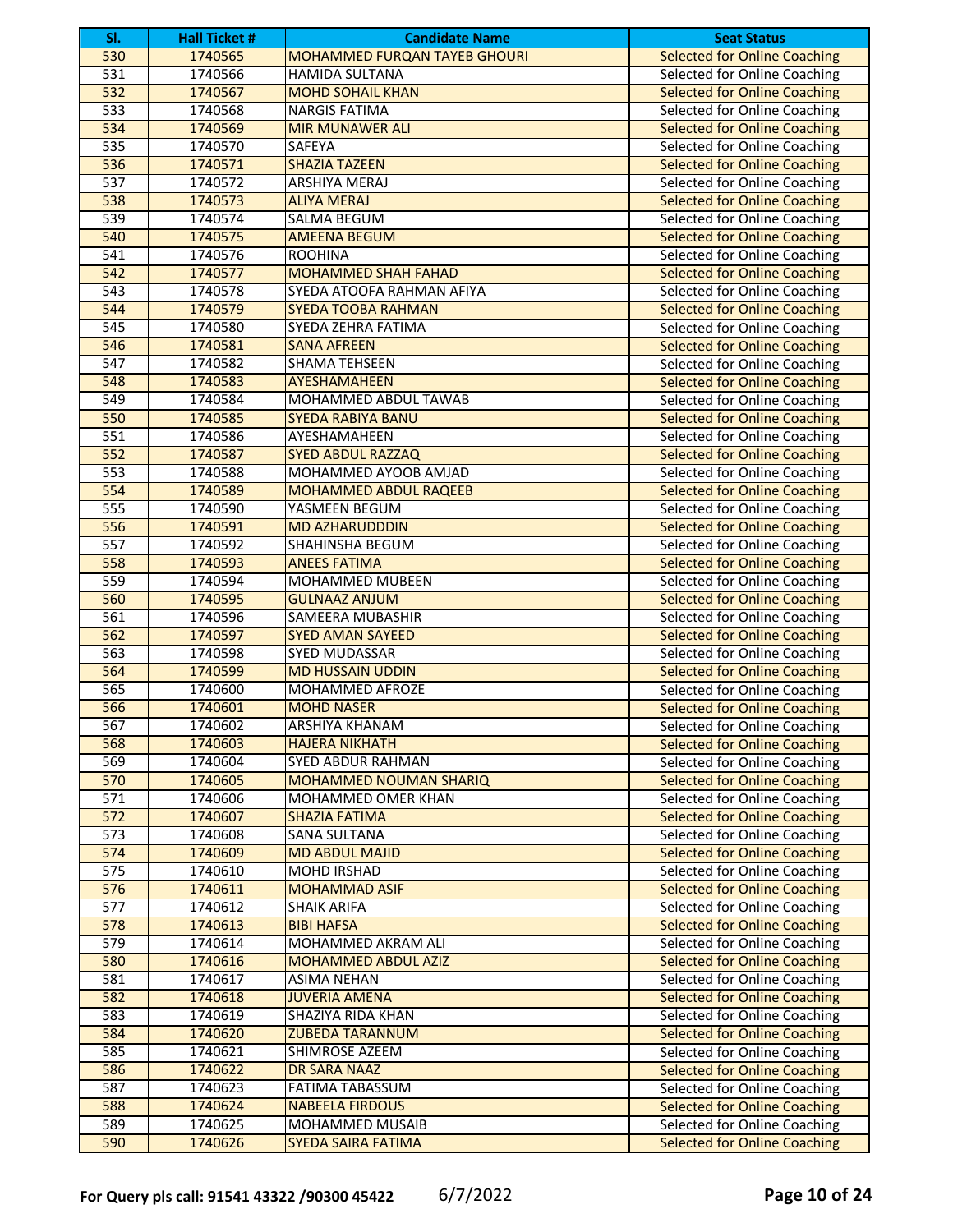| SI. | <b>Hall Ticket #</b> | <b>Candidate Name</b>            | <b>Seat Status</b>                  |
|-----|----------------------|----------------------------------|-------------------------------------|
| 591 | 1740627              | AMER NOOR KHAN                   | <b>Selected for Online Coaching</b> |
| 592 | 1740628              | <b>NOUSHEEN FATHIMA</b>          | <b>Selected for Online Coaching</b> |
| 593 | 1740629              | RUBEENA FATIMA                   | Selected for Online Coaching        |
| 594 | 1740630              | <b>MOHD OWAIS KHAN</b>           | <b>Selected for Online Coaching</b> |
| 595 | 1740631              | <b>MOHD KHALID</b>               | Selected for Online Coaching        |
| 596 | 1740632              | <b>MOHAMMED RESHMA</b>           | <b>Selected for Online Coaching</b> |
| 597 | 1740633              | MOHAMMED LATHIFUDDIN             | Selected for Online Coaching        |
| 598 | 1740634              | MOHAMMED MAQSOOD AHMED           | <b>Selected for Online Coaching</b> |
| 599 | 1740635              | MOHAMMED MUDASSIR                | Selected for Online Coaching        |
| 600 | 1740636              | <b>DANISH AHMED KHAN</b>         | <b>Selected for Online Coaching</b> |
| 601 | 1740637              | <b>TANVEER SULTANA</b>           | Selected for Online Coaching        |
| 602 | 1740638              | <b>SUMAYA FATIMA</b>             | <b>Selected for Online Coaching</b> |
| 603 | 1740639              | AMEERUNNISA BEGUM                | Selected for Online Coaching        |
| 604 | 1740640              | <b>FARHEEN SULTANA</b>           | <b>Selected for Online Coaching</b> |
| 605 | 1740641              | A ASIFA                          | Selected for Online Coaching        |
| 606 | 1740642              | <b>MOHAMMAD ISHAQ</b>            | <b>Selected for Online Coaching</b> |
| 607 | 1740643              | <b>BADAR UNISSA</b>              | Selected for Online Coaching        |
| 608 | 1740644              | <b>RESHMA FARHEEN</b>            | <b>Selected for Online Coaching</b> |
| 609 | 1740645              | <b>SHAMS UNISSA</b>              | Selected for Online Coaching        |
| 610 | 1740646              | <b>MOHAMMAD ILYAS</b>            | <b>Selected for Online Coaching</b> |
| 611 | 1740647              | AZIZUNNISA BEGUM                 | Selected for Online Coaching        |
| 612 | 1740648              | <b>SAYEEDA UZMA</b>              | <b>Selected for Online Coaching</b> |
| 613 | 1740649              | <b>ABDUL RAHMAN</b>              | Selected for Online Coaching        |
| 614 | 1740650              | <b>SYED BASIT ALI</b>            | <b>Selected for Online Coaching</b> |
| 615 | 1740651              | MOHAMMED ABDUL RAHEEM            | Selected for Online Coaching        |
| 616 | 1740653              | <b>SAMEENA QUADRI</b>            | <b>Selected for Online Coaching</b> |
| 617 | 1740655              | MOHAMMED ASIF                    | Selected for Online Coaching        |
| 618 | 1740656              | <b>SHAIK GULAM DASTHAGIR</b>     | <b>Selected for Online Coaching</b> |
| 619 | 1740657              | <b>MOHD TAHA</b>                 | Selected for Online Coaching        |
| 620 | 1740658              | <b>FARHATH BEGUM</b>             | <b>Selected for Online Coaching</b> |
| 621 | 1740659              | SHAZIA FATIMA                    | <b>Selected for Online Coaching</b> |
| 622 | 1740660              | <b>MOHAMMAD MAHABOOB FARZANA</b> | <b>Selected for Online Coaching</b> |
| 623 | 1740661              | <b>MOHSINA ABID</b>              | <b>Selected for Online Coaching</b> |
| 624 | 1740662              | M. A. AZEEM SOHAIL               | <b>Selected for Online Coaching</b> |
| 625 | 1740663              | MOHAMMED MOUAZZAM                | Selected for Online Coaching        |
| 626 | 1740664              | <b>FARHAT BEGUM</b>              | <b>Selected for Online Coaching</b> |
| 627 | 1740665              | <b>BASHEERA BEGUM</b>            | Selected for Online Coaching        |
| 628 | 1740666              | <b>AMATULLA HAFSA</b>            | <b>Selected for Online Coaching</b> |
| 629 | 1740667              | <b>UMMATUL ZEHRA</b>             | Selected for Online Coaching        |
| 630 | 1740669              | <b>AMTUL FARHA</b>               | <b>Selected for Online Coaching</b> |
| 631 | 1740670              | MIRZA NAVEED HUSSAIN             | Selected for Online Coaching        |
| 632 | 1740672              | <b>MAJEEDA BEGUM</b>             | <b>Selected for Online Coaching</b> |
| 633 | 1740673              | ADIBA SULTANA                    | Selected for Online Coaching        |
| 634 | 1740674              | <b>G MANEESHA</b>                | <b>Selected for Online Coaching</b> |
| 635 | 1740675              | <b>ASFIA SULTANA</b>             | Selected for Online Coaching        |
| 636 | 1740676              | <b>MOHD DASTAGIR</b>             | <b>Selected for Online Coaching</b> |
| 637 | 1740678              | <b>IRFANA FATIMA</b>             | <b>Selected for Online Coaching</b> |
| 638 | 1740679              | <b>SABETHA ASIM</b>              | <b>Selected for Online Coaching</b> |
| 639 | 1740681              | MOHAMMED JAVEED ALI              | Selected for Online Coaching        |
| 640 | 1740683              | <b>KHETAVATH MAHESHWARI</b>      | <b>Selected for Online Coaching</b> |
| 641 | 1740684              | MIR SARWAT ALI HUSSAM            | Selected for Online Coaching        |
| 642 | 1740685              | <b>SYED OMER FAROOQ</b>          | <b>Selected for Online Coaching</b> |
| 643 | 1740686              | <b>MD JAVEED</b>                 | Selected for Online Coaching        |
| 644 | 1740687              | <b>MD RASHED AHMED</b>           | <b>Selected for Online Coaching</b> |
| 645 | 1740688              | SYED MOHAMMED MOHIUDDIN          | <b>Selected for Online Coaching</b> |
| 646 | 1740689              | <b>HAFSA SAMREEN</b>             | <b>Selected for Online Coaching</b> |
| 647 | 1740690              | MD YOUSUF UDDIN                  | Selected for Online Coaching        |
| 648 | 1740692              | <b>MOHD ASHRAF MOHIUDDIN</b>     | <b>Selected for Online Coaching</b> |
| 649 | 1740693              | SHAIKH SAMIULLAH MUHIBULLAH      | Selected for Online Coaching        |
| 650 | 1740694              | PATHAN AHMED KHAN                | <b>Selected for Online Coaching</b> |
| 651 |                      |                                  |                                     |
|     | 1740695              | RIZWANA TABASSUM                 | Selected for Online Coaching        |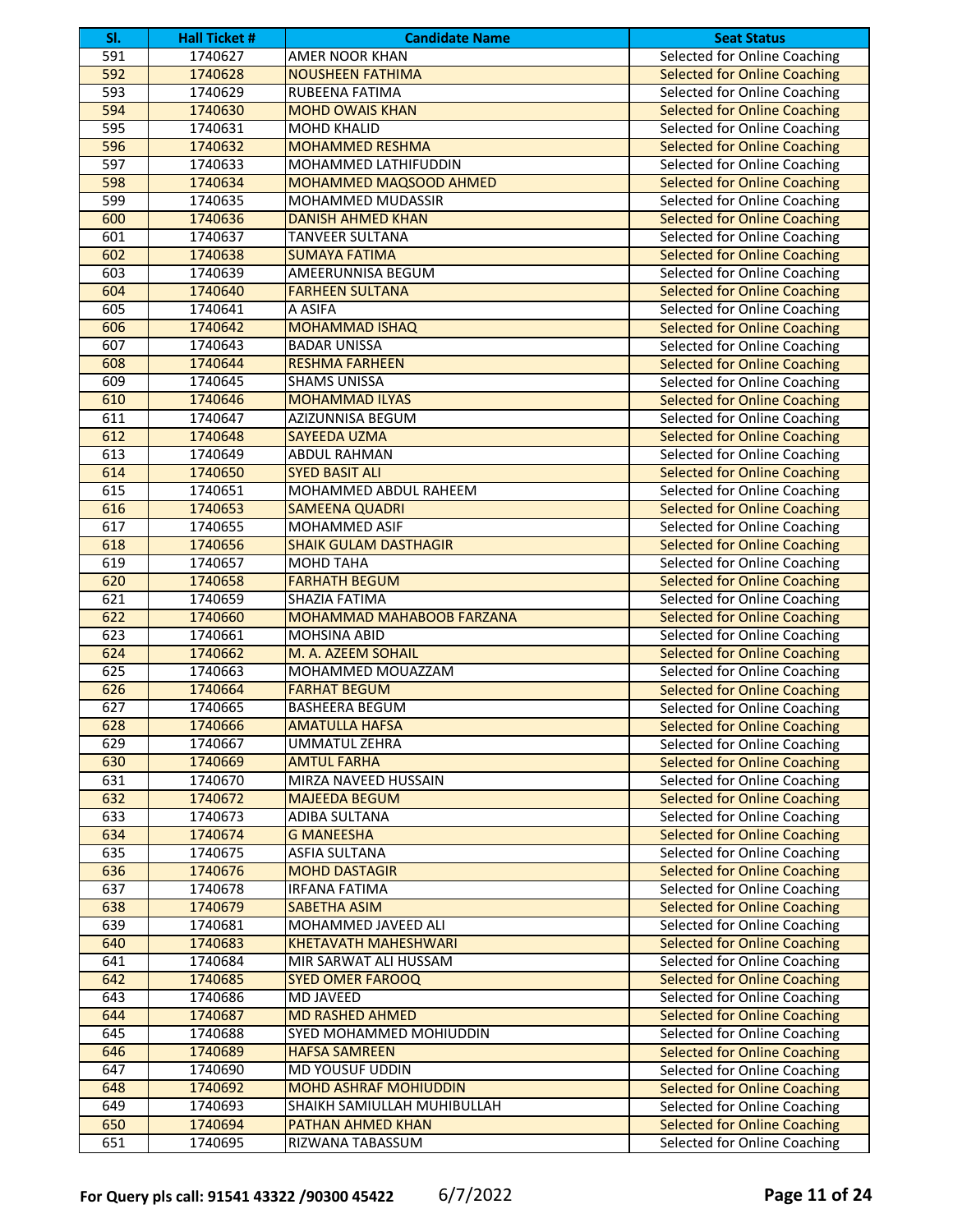| SI.              | <b>Hall Ticket #</b> | <b>Candidate Name</b>         | <b>Seat Status</b>                  |
|------------------|----------------------|-------------------------------|-------------------------------------|
| 652              | 1740696              | <b>SYED MAHMOOD ALI</b>       | <b>Selected for Online Coaching</b> |
| 653              | 1740698              | MOHAMMED EISA RAHEEMI         | Selected for Online Coaching        |
| 654              | 1740699              | <b>MOHD ABDUR RAZZAK</b>      | <b>Selected for Online Coaching</b> |
| 655              | 1740700              | <b>SHAHEDUNNISA</b>           | Selected for Online Coaching        |
| 656              | 1740701              | <b>SHAIK SHADAB AHMED</b>     | <b>Selected for Online Coaching</b> |
| 657              | 1740702              | <b>SYED ABDUL REHMAN ANAS</b> | Selected for Online Coaching        |
| 658              | 1740703              | <b>RAZIA SULTANA</b>          | <b>Selected for Online Coaching</b> |
| 659              | 1740704              | MD ETHASHAM AHMED             | Selected for Online Coaching        |
| 660              | 1740705              | <b>MOHAMMED HANIF SHAHBAZ</b> | <b>Selected for Online Coaching</b> |
| 661              | 1740706              | <b>FARAAZ AHMED</b>           | Selected for Online Coaching        |
| 662              | 1740707              | <b>ZAKIA NISHATH</b>          | <b>Selected for Online Coaching</b> |
| 663              | 1740709              | <b>ASRA SADIYA</b>            | Selected for Online Coaching        |
| 664              | 1740710              | MOHAMMED SHABAAZ AHMED        | <b>Selected for Online Coaching</b> |
| 665              | 1740711              | RAFIA FIRDOUSE                | Selected for Online Coaching        |
| 666              | 1740712              | <b>MOHD ABDUL BARIQ</b>       | <b>Selected for Online Coaching</b> |
| 667              | 1740713              | AHMED HUSAIN SIDDIQUI         | Selected for Online Coaching        |
| 668              | 1740714              | <b>MOHD FAROOQ ALI SAJID</b>  | <b>Selected for Online Coaching</b> |
| 669              | 1740715              | <b>ABDUL VASEEM</b>           | Selected for Online Coaching        |
| 670              | 1740717              | <b>MOHAMMED ZAFAR ALI</b>     | <b>Selected for Online Coaching</b> |
| 671              | 1740719              | <b>SHAIK KHALEEL</b>          | Selected for Online Coaching        |
| 672              | 1740720              | <b>MOHAMMED AHMED</b>         | <b>Selected for Online Coaching</b> |
| 673              | 1740721              | NAZIA AMJADI                  | Selected for Online Coaching        |
| 674              | 1740722              | <b>MUBEENA PARVEEN</b>        | <b>Selected for Online Coaching</b> |
| 675              | 1740724              | PARVEZ AHMED KHALIDI          | Selected for Online Coaching        |
| 676              | 1740725              | <b>SHAIK SHAMIR ARFATH</b>    | <b>Selected for Online Coaching</b> |
| 677              | 1740726              | KHAJA ABU NASER SHAKEEL       | Selected for Online Coaching        |
| 678              | 1740727              | <b>FARHA NAAZ</b>             | <b>Selected for Online Coaching</b> |
| 679              | 1740728              | MOHD ZUBAIR MOHIUDDIN         | Selected for Online Coaching        |
| 680              | 1740729              | MOHAMMED MUJAHED MOHIUDDIN    | <b>Selected for Online Coaching</b> |
| 681              | 1740730              | <b>KALEEM</b>                 | Selected for Online Coaching        |
| 682              | 1740731              | <b>MOHAMMAD KALEEMUDDIN</b>   | <b>Selected for Online Coaching</b> |
| 683              | 1740732              | RAFIUDDIN AHMED               | Selected for Online Coaching        |
| 684              | 1740733              | <b>MOHD AMEER ULLAH KHAN</b>  | <b>Selected for Online Coaching</b> |
| 685              | 1740734              | <b>NEETHU RAJPUTH</b>         | Selected for Online Coaching        |
| 686              | 1740735              | <b>MOHD SHOUKATH HUSSAIN</b>  | <b>Selected for Online Coaching</b> |
| 687              | 1740736              | <b>ISHAQ ANSARI</b>           | Selected for Online Coaching        |
| 688              | 1740737              | <b>MIRZA SULTAN BAIG</b>      | <b>Selected for Online Coaching</b> |
| 689              | 1740739              | <b>AKHIL AFZAL</b>            | <b>Selected for Online Coaching</b> |
| 690              | 1740741              | <b>SYED ABRAR AHMED</b>       | <b>Selected for Online Coaching</b> |
| 691              | 1740742              | <b>AMREEN NAAZ</b>            | Selected for Online Coaching        |
| 692              | 1740743              | MOHAMMED WAHEEDUDDIN AHMED    | <b>Selected for Online Coaching</b> |
| 693              | 1740744              | SYED KAREEM                   | Selected for Online Coaching        |
| 694              | 1740745              | <b>HAJERA BEGUM</b>           | <b>Selected for Online Coaching</b> |
| 695              | 1740746              | SYED AZIZ                     | Selected for Online Coaching        |
| 696              | 1740747              | <b>AZEEM ALI</b>              | <b>Selected for Online Coaching</b> |
| 697              | 1740748              | MUJAHED MOHIUDDIN             | Selected for Online Coaching        |
| 698              | 1740749              | <b>AFFIFA AZMI</b>            | <b>Selected for Online Coaching</b> |
| 699              | 1740750              | <b>MOHD YAKUB KHAN</b>        | Selected for Online Coaching        |
| 700              | 1740752              | <b>HAJERA BEGUM</b>           | <b>Selected for Online Coaching</b> |
| 701              | 1740753              | SYEDA FASIHA KOUSER           | Selected for Online Coaching        |
| 702              | 1740754              | <b>ASHRAF BEGUM</b>           | <b>Selected for Online Coaching</b> |
| 703              | 1740755              | <b>SHIREEN</b>                | Selected for Online Coaching        |
| 704              | 1740756              | <b>HABEEB UNNISA</b>          | <b>Selected for Online Coaching</b> |
| 705              | 1740757              | <b>HAFSA ZAREEN</b>           | Selected for Online Coaching        |
| 706              | 1740758              | <b>SHAIK IMRAN</b>            | <b>Selected for Online Coaching</b> |
| 707              | 1740759              | FAHAREEN SULTANA              | Selected for Online Coaching        |
| 708              | 1740761              | <b>OBAID ULLAH KHAN</b>       | <b>Selected for Online Coaching</b> |
| 709              | 1740762              | MOHAMMED RAZIUDDIN FARHAN     | Selected for Online Coaching        |
| 710              | 1740764              | <b>MD MEHRAJ</b>              | <b>Selected for Online Coaching</b> |
| 711              | 1740765              | MOHAMMED MOIZ                 | Selected for Online Coaching        |
| $\overline{712}$ | 1740767              | <b>NISHAT FARHEEN</b>         | <b>Selected for Online Coaching</b> |
|                  |                      |                               |                                     |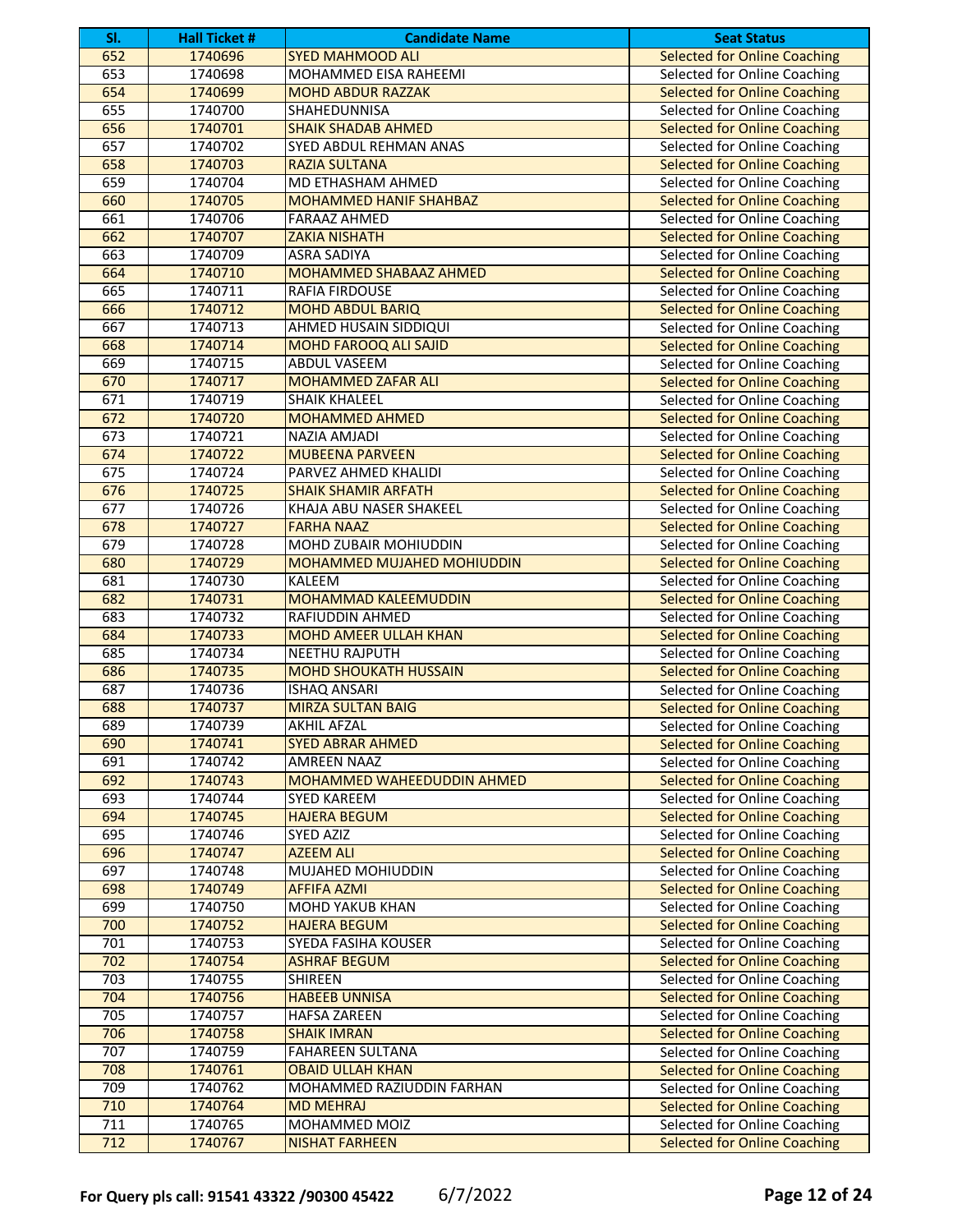| SI.              | <b>Hall Ticket #</b> | <b>Candidate Name</b>                | <b>Seat Status</b>                  |
|------------------|----------------------|--------------------------------------|-------------------------------------|
| $\overline{713}$ | 1740768              | HUMERA FATIMA                        | Selected for Online Coaching        |
| 714              | 1740769              | <b>MOHD HAFEEZ KHAN</b>              | <b>Selected for Online Coaching</b> |
| 715              | 1740770              | <b>HUREEN SULTANA</b>                | Selected for Online Coaching        |
| 716              | 1740771              | <b>AYESHA KAUSER SULTANA</b>         | <b>Selected for Online Coaching</b> |
| $\overline{717}$ | 1740772              | <b>MD IRFAN</b>                      | Selected for Online Coaching        |
| 718              | 1740773              | <b>UMME E HANY</b>                   | <b>Selected for Online Coaching</b> |
| 719              | 1740775              | <b>SHAIK ANEESA</b>                  | Selected for Online Coaching        |
| 720              | 1740776              | YASMEEN WAJIHA                       | <b>Selected for Online Coaching</b> |
| 721              | 1740777              | MOHAMMED SALMAN                      | Selected for Online Coaching        |
| $\overline{722}$ | 1740779              | <b>SHAIK KHAJA NIZAMUDDIN</b>        | <b>Selected for Online Coaching</b> |
| $\overline{723}$ | 1740780              | MOHD IBRAHIM                         | Selected for Online Coaching        |
| 724              | 1740781              | <b>MOHAMMED ISHAQ KHAN</b>           | <b>Selected for Online Coaching</b> |
| 725              | 1740782              | <b>FATIMA BANU</b>                   | <b>Selected for Online Coaching</b> |
| 726              | 1740783              | <b>SYED ALI</b>                      | <b>Selected for Online Coaching</b> |
| 727              | 1740785              | A R TIMOTHY RAJ                      | Selected for Online Coaching        |
| 728              | 1740786              | <b>IRFANUDDIN.MOHD</b>               | <b>Selected for Online Coaching</b> |
| 729              | 1740788              | <b>IQBAL YASMEEN</b>                 | Selected for Online Coaching        |
| 730              | 1740789              | <b>MOHAMMED TALHA AHMED</b>          | <b>Selected for Online Coaching</b> |
| 731              | 1740790              | MIRZA MUNAZZA FARZAIN                | Selected for Online Coaching        |
| 732              | 1740791              | <b>MOHD ILYAS</b>                    | <b>Selected for Online Coaching</b> |
| 733              | 1740792              | AFEEFA SIDDIQUA                      | Selected for Online Coaching        |
| 734              | 1740794              | <b>NASEEM BANU</b>                   | <b>Selected for Online Coaching</b> |
| 735              | 1740795              | MOHD UMAIR ABDULLAH                  | Selected for Online Coaching        |
| 736              | 1740796              | <b>MOHAMMAD ABDUL HAKEEM</b>         | <b>Selected for Online Coaching</b> |
| 737              | 1740797              | <b>TAMKINATH UROOSA</b>              | Selected for Online Coaching        |
| 738              | 1740798              | <b>SHANIZA TAZEEN</b>                | <b>Selected for Online Coaching</b> |
| 739              | 1740799              | <b>SHAIK AKBAR</b>                   | Selected for Online Coaching        |
| 740              | 1740800              | <b>SYEDA SARAMAHVEEN</b>             | <b>Selected for Online Coaching</b> |
| 741              | 1740801              | MOHD ABDUL RAHEEM                    | Selected for Online Coaching        |
| 742              | 1740802              | <b>MOHAMMED SHAREEF</b>              | <b>Selected for Online Coaching</b> |
| 743              | 1740803              | MOHAMMED ABDULLAH                    | Selected for Online Coaching        |
| 744              | 1740804              | <b>MOHD KALEEMUDDIN</b>              | <b>Selected for Online Coaching</b> |
| 745              | 1740805              | <b>MANSOOR ALI SIDDIQUI</b>          | Selected for Online Coaching        |
| 746              | 1740806              | <b>SAIEEMAH FARHEEN</b>              | <b>Selected for Online Coaching</b> |
| 747              | 1740807              | LATHEEF UDDIN MOHD                   | Selected for Online Coaching        |
| 748              | 1740809              | <b>MIR WAJAHATH ALI SHAH IMTIYAZ</b> | <b>Selected for Online Coaching</b> |
| 749              | 1740810              | SYED YAQOOB ALI                      | Selected for Online Coaching        |
| 750              | 1740811              | <b>SYED ARFAD AHMED</b>              | <b>Selected for Online Coaching</b> |
| 751              | 1740812              | <b>AMTUL MUJEEB SARWATH</b>          | Selected for Online Coaching        |
| 752              | 1740813              | <b>SK JAVED</b>                      | <b>Selected for Online Coaching</b> |
| 753              | 1740814              | YASMEEN SULTANA                      | Selected for Online Coaching        |
| 754              | 1740815              | <b>MOHD GAFOORULLAH</b>              | <b>Selected for Online Coaching</b> |
| 755              | 1740816              | <b>NAJIA BANO</b>                    | Selected for Online Coaching        |
| 756              | 1740817              | <b>SHABANA BEGUM</b>                 | <b>Selected for Online Coaching</b> |
| 757              | 1740818              | SRINIVAS REDDY P                     | Selected for Online Coaching        |
| 758              | 1740819              | <b>MOHD AMAIR</b>                    | <b>Selected for Online Coaching</b> |
| 759              | 1740820              | <b>OBAID ULLAH KHAN</b>              | Selected for Online Coaching        |
| 760              | 1740821              | <b>SHAIK RIZWANUDDIN</b>             | <b>Selected for Online Coaching</b> |
| 761              | 1740822              | <b>FHARANA BEGUM</b>                 | Selected for Online Coaching        |
| 762              | 1740823              | <b>SYED HUSSAIN</b>                  | <b>Selected for Online Coaching</b> |
| 763              | 1740824              | NIDA TAHREEM                         | Selected for Online Coaching        |
| 764              | 1740825              | YASMEEN BEGUM                        | <b>Selected for Online Coaching</b> |
| 765              | 1740826              | MOHAMMED IBRAHIM                     | Selected for Online Coaching        |
| 766              | 1740827              | MOHAMMED NIZAMUDDIN                  | <b>Selected for Online Coaching</b> |
| 767              | 1740828              | HAMED MOHIUDDIN                      | Selected for Online Coaching        |
| 768              | 1740829              | <b>AYESHA TABASSUM</b>               | <b>Selected for Online Coaching</b> |
| 769              | 1740830              | SABA SULTANA                         | Selected for Online Coaching        |
| 770              | 1740832              | <b>SYED SIRAJ</b>                    | <b>Selected for Online Coaching</b> |
| 771              | 1740833              | MOHAMMED UMRAN                       | Selected for Online Coaching        |
| $\overline{772}$ | 1740834              | <b>SYED ADIL HAFEEZ</b>              | <b>Selected for Online Coaching</b> |
| 773              | 1740835              | NAZIMA SULTANA                       | Selected for Online Coaching        |
|                  |                      |                                      |                                     |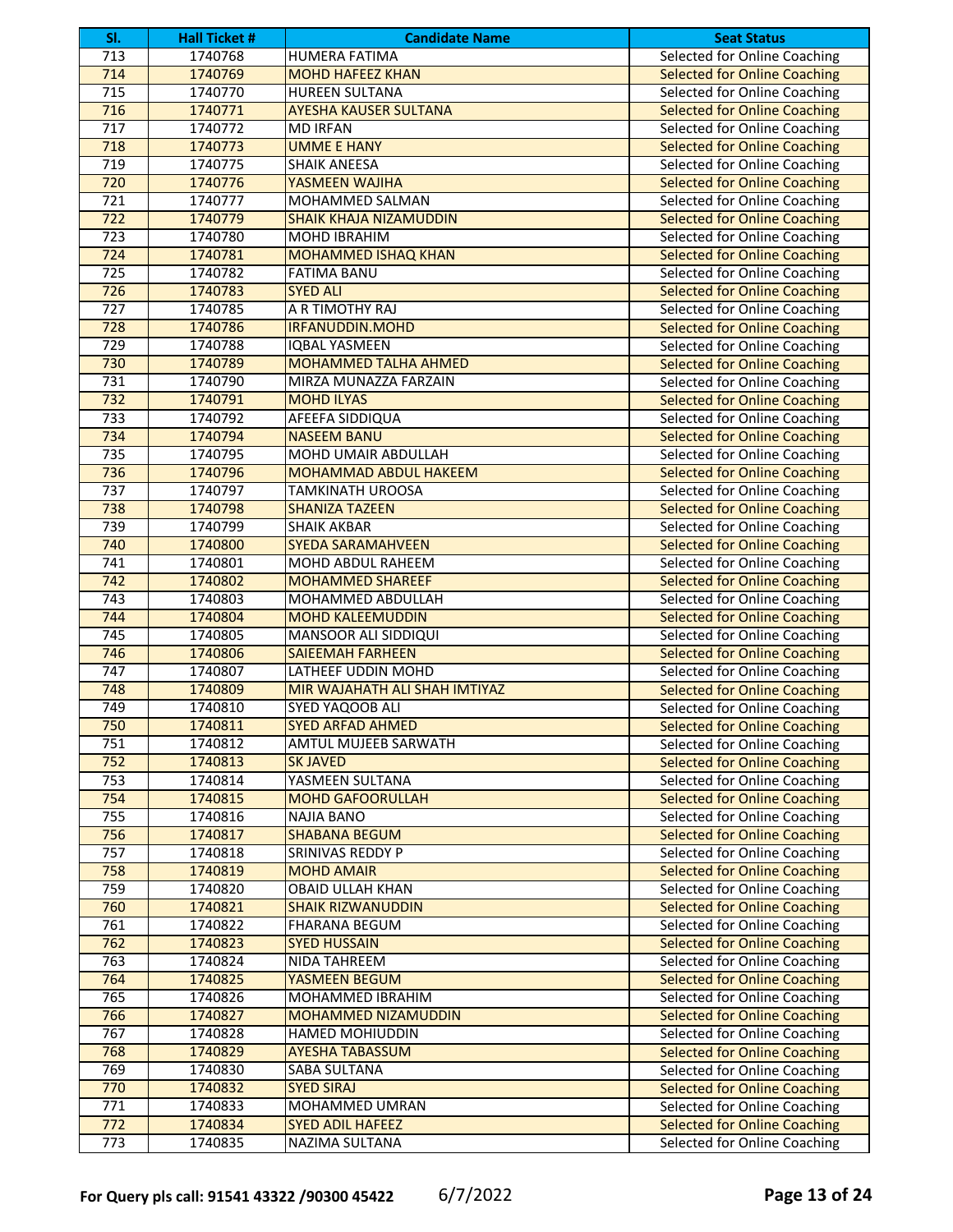| SI. | <b>Hall Ticket #</b> | <b>Candidate Name</b>           | <b>Seat Status</b>                  |
|-----|----------------------|---------------------------------|-------------------------------------|
| 774 | 1740836              | <b>ASIYA ZAREEN</b>             | <b>Selected for Online Coaching</b> |
| 775 | 1740838              | AYESHA BANU                     | Selected for Online Coaching        |
| 776 | 1740839              | <b>SIDRA KHANAM</b>             | <b>Selected for Online Coaching</b> |
| 777 | 1740840              | MK MAQSOOD ALI                  | Selected for Online Coaching        |
| 778 | 1740841              | <b>MOHD SAIF ULLAH</b>          | <b>Selected for Online Coaching</b> |
| 779 | 1740842              | SAFURA BEGUM                    | Selected for Online Coaching        |
| 780 | 1740843              | <b>ARSHIYA FATIMA</b>           | <b>Selected for Online Coaching</b> |
| 781 | 1740846              | MOHAMMED LAYEEQ                 | Selected for Online Coaching        |
| 782 | 1740847              | <b>JUWYRIYA TEHSEEN</b>         | <b>Selected for Online Coaching</b> |
| 783 | 1740848              | SYEDA AFREEN BANU               | Selected for Online Coaching        |
| 784 | 1740849              | <b>MUJAHID KHAN</b>             | <b>Selected for Online Coaching</b> |
| 785 | 1740850              | <b>SUMMAYA KAUSER</b>           | Selected for Online Coaching        |
| 786 | 1740851              | <b>ATHAR SYED</b>               | <b>Selected for Online Coaching</b> |
| 787 | 1740853              | <b>SHAMS AFREEN</b>             | Selected for Online Coaching        |
| 788 | 1740854              | MOHAMMED MUZAMMIL AHMED         | <b>Selected for Online Coaching</b> |
| 789 | 1740855              | MOHD ASLAM                      | Selected for Online Coaching        |
| 790 | 1740856              | <b>ASRA FATIMA</b>              | <b>Selected for Online Coaching</b> |
| 791 | 1740857              | MOHAMMED IMRAN                  | Selected for Online Coaching        |
| 792 | 1740858              | <b>RAZIYA BEGUM</b>             | <b>Selected for Online Coaching</b> |
| 793 | 1740859              | SHAHANA JABEEN                  | Selected for Online Coaching        |
| 794 | 1740860              | SYED ISHTIYAQUDDIN QUASAIN      | <b>Selected for Online Coaching</b> |
| 795 | 1740861              | MOHAMMED YAHYA                  | Selected for Online Coaching        |
| 796 | 1740862              | <b>AMTUL AZIZ</b>               | <b>Selected for Online Coaching</b> |
| 797 | 1740863              | SYED KHAJA NIZAM UDDIN          | Selected for Online Coaching        |
| 798 | 1740864              | <b>MOHAMMAD ISHAQ MOHIUDDIN</b> | <b>Selected for Online Coaching</b> |
| 799 | 1740865              | MIRZA ABDUL SOHAIL BAIG         | Selected for Online Coaching        |
| 800 | 1740866              | <b>MOHAMMED KHALEEL HUSSAIN</b> | <b>Selected for Online Coaching</b> |
| 801 | 1740868              | MOHD OSMAN                      | Selected for Online Coaching        |
| 802 | 1740869              | <b>UZMA NAZNEEN</b>             | <b>Selected for Online Coaching</b> |
| 803 | 1740870              | TAJWAR IRFAN                    | Selected for Online Coaching        |
| 804 | 1740871              | <b>ZUBAIR MOHIUDDIN</b>         | <b>Selected for Online Coaching</b> |
| 805 | 1740872              | MOHD SALMAN SHAHROZE            | Selected for Online Coaching        |
| 806 | 1740873              | <b>SANJEEDA BEGUM</b>           | <b>Selected for Online Coaching</b> |
| 807 | 1740874              | MOHAMMED ASHFAQ SALEEM          | Selected for Online Coaching        |
| 808 | 1740875              | <b>MOHD MUZZAMMIL</b>           | <b>Selected for Online Coaching</b> |
| 809 | 1740876              | MOHAMMED MUBASHIR MOHI UDDIN    | Selected for Online Coaching        |
| 810 | 1740878              | <b>RAHILA ASRA</b>              | <b>Selected for Online Coaching</b> |
| 811 | 1740879              | WAJHIUDDIN AHMED                | Selected for Online Coaching        |
| 812 | 1740880              | <b>MD INTHIYAZ PASHA</b>        | <b>Selected for Online Coaching</b> |
| 813 | 1740881              | MOHD NASEER                     | Selected for Online Coaching        |
| 814 | 1740882              | RAZIUDDIN AHMED                 | <b>Selected for Online Coaching</b> |
| 815 | 1740883              | SAANIA FIRDOUS                  | Selected for Online Coaching        |
| 816 | 1740884              | MOHAMMED FAIZAN MOHIUDDIN       | <b>Selected for Online Coaching</b> |
| 817 | 1740885              | S.BHAVANI                       | Selected for Online Coaching        |
| 818 | 1740886              | <b>SHAFIA BEGUM</b>             | <b>Selected for Online Coaching</b> |
| 819 | 1740887              | MOHAMMED ILIYAS PASHA           | Selected for Online Coaching        |
| 820 | 1740888              | <b>MOHD RASHEED</b>             | <b>Selected for Online Coaching</b> |
| 821 | 1740890              | MOHAMMAD WASEEM                 | Selected for Online Coaching        |
| 822 | 1740891              | <b>MOHD ABU SUFIYAN</b>         | <b>Selected for Online Coaching</b> |
| 823 | 1740892              | SYED ARSHAD HUSSAINI            | Selected for Online Coaching        |
| 824 | 1740893              | <b>NISHA SAMREEN</b>            | <b>Selected for Online Coaching</b> |
| 825 | 1740894              | <b>ADNAN KHAN</b>               | Selected for Online Coaching        |
| 826 | 1740895              | SAYYED DANISH AZEEM             | <b>Selected for Online Coaching</b> |
| 827 | 1740896              | RASULKHAN PATTAN                | Selected for Online Coaching        |
| 828 | 1740897              | <b>NAZIA BEGUM</b>              | <b>Selected for Online Coaching</b> |
| 829 | 1740898              | MOHAMMED KHASIM AHMED           | Selected for Online Coaching        |
| 830 | 1740899              | MOHAMMED JUNAID PASHA           | <b>Selected for Online Coaching</b> |
| 831 | 1740900              | MOHD MANZOOR MEHRAJ             | Selected for Online Coaching        |
| 832 | 1740901              | <b>SHIREEN SULTANA</b>          | <b>Selected for Online Coaching</b> |
| 833 | 1740902              | SYEDA SURAYYA JABEEN            | Selected for Online Coaching        |
| 834 | 1740903              | RUBEENA JABEEN                  | <b>Selected for Online Coaching</b> |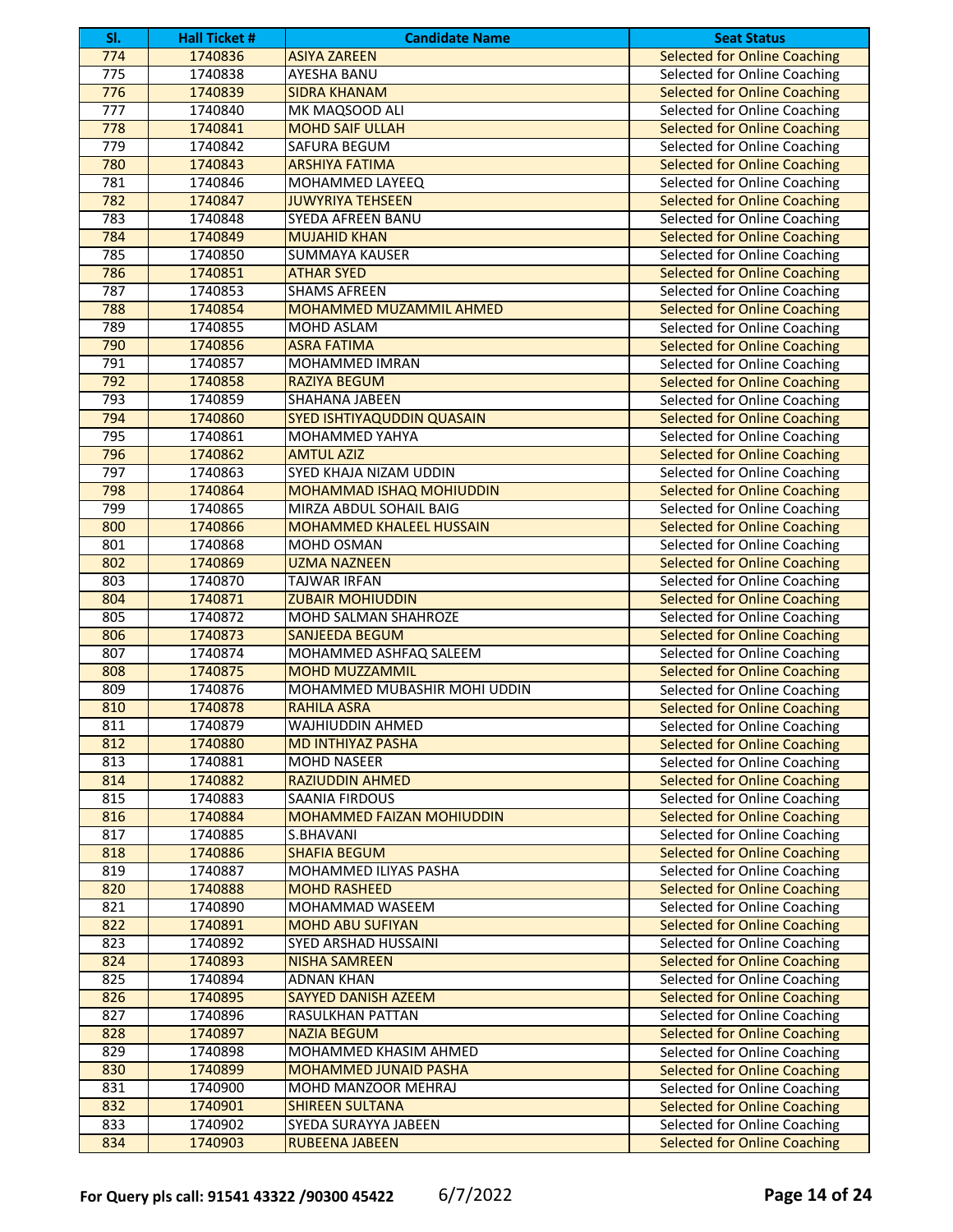| SI. | <b>Hall Ticket #</b> | <b>Candidate Name</b>           | <b>Seat Status</b>                  |
|-----|----------------------|---------------------------------|-------------------------------------|
| 835 | 1740904              | <b>MOHAMMED ABBAS</b>           | <b>Selected for Online Coaching</b> |
| 836 | 1740905              | <b>ASMA FATIMA</b>              | <b>Selected for Online Coaching</b> |
| 837 | 1740906              | <b>HAFEEZA SULTANA</b>          | Selected for Online Coaching        |
| 838 | 1740907              | <b>REYYEN ILLAHI</b>            | <b>Selected for Online Coaching</b> |
| 839 | 1740908              | YASMEENFATHIMA                  | Selected for Online Coaching        |
| 840 | 1740910              | <b>FARHATH FIRDOUS</b>          | <b>Selected for Online Coaching</b> |
| 841 | 1740911              | KHAJA NASEERUDDIN               | Selected for Online Coaching        |
| 842 | 1740912              | <b>SHAIK ZAKEER HUSSAIN</b>     | <b>Selected for Online Coaching</b> |
| 843 | 1740914              | <b>SYED ISRAR</b>               | Selected for Online Coaching        |
| 844 | 1740915              | <b>MOHD ABBAS ALI</b>           | <b>Selected for Online Coaching</b> |
| 845 | 1740916              | MOHD OSMAN KHAN                 | Selected for Online Coaching        |
| 846 | 1740917              | <b>SYED RIAZ UDDIN</b>          | <b>Selected for Online Coaching</b> |
| 847 | 1740918              | SYED SOHAIL ALI                 | Selected for Online Coaching        |
| 848 | 1740920              | <b>MARA SOUNDARYA</b>           | <b>Selected for Online Coaching</b> |
| 849 | 1740923              | SAMEERA BEGUM                   | Selected for Online Coaching        |
| 850 | 1740924              | <b>NASREEN BEGUM</b>            | <b>Selected for Online Coaching</b> |
| 851 | 1740925              | AMERA ANJUM                     | Selected for Online Coaching        |
| 852 | 1740926              | <b>MD NASEER</b>                | <b>Selected for Online Coaching</b> |
| 853 | 1740927              | <b>SYED MASROOR</b>             | Selected for Online Coaching        |
| 854 | 1740928              | <b>MOHD ADNAAN</b>              | <b>Selected for Online Coaching</b> |
| 855 | 1740930              | <b>SYED JUNAID UDDIN</b>        | Selected for Online Coaching        |
| 856 | 1740931              | <b>SYED ASLAM</b>               | <b>Selected for Online Coaching</b> |
| 857 | 1740932              | FARHEEN KAUSAR SHAKEEL AHEMAD   | Selected for Online Coaching        |
| 858 | 1740935              | <b>ABDUL AHAD</b>               | <b>Selected for Online Coaching</b> |
| 859 | 1740936              | <b>NUSRATH TABASSUM</b>         | Selected for Online Coaching        |
| 860 | 1740937              | <b>ARSHIYA FATHIMA</b>          | <b>Selected for Online Coaching</b> |
| 861 | 1740938              | WAHIDA BEGUM                    | Selected for Online Coaching        |
| 862 | 1740939              | <b>TAHERA ABID</b>              | <b>Selected for Online Coaching</b> |
| 863 | 1740941              | SYED ABDUR RAHMAN               | Selected for Online Coaching        |
| 864 | 1740942              | <b>MD KHAJA FASI UDDIN</b>      | <b>Selected for Online Coaching</b> |
| 865 | 1740943              | <b>SYED AHMED BASHA</b>         | Selected for Online Coaching        |
| 866 | 1740945              | <b>MIRZA SULTAN BAIG</b>        | <b>Selected for Online Coaching</b> |
| 867 | 1740946              | SYED MOHAMMED HUSSAINI          | Selected for Online Coaching        |
| 868 | 1740947              | <b>MOHAMMED MUDASSIR GHOURI</b> | <b>Selected for Online Coaching</b> |
| 869 | 1740948              | MOHAMMED SAMEER GHOURI          | Selected for Online Coaching        |
| 870 | 1740949              | <b>VASEEM</b>                   | <b>Selected for Online Coaching</b> |
| 871 | 1740951              | <b>SANA SULTANA</b>             | Selected for Online Coaching        |
| 872 | 1740952              | <b>MOHAMMED RAFEEQ UDDIN</b>    | <b>Selected for Online Coaching</b> |
| 873 | 1740954              | MOHAMMED ABDUL FAISAL           | Selected for Online Coaching        |
| 874 | 1740955              | <b>ASAD MOHIUDDIN</b>           | <b>Selected for Online Coaching</b> |
| 875 | 1740956              | AFRAH ALI KHAN                  | Selected for Online Coaching        |
| 876 | 1740958              | <b>MD MAHABOOB</b>              | <b>Selected for Online Coaching</b> |
| 877 | 1740959              | UMME ROMAN ASMA                 | Selected for Online Coaching        |
| 878 | 1740960              | <b>UMME HANI ASRA</b>           | <b>Selected for Online Coaching</b> |
| 879 | 1740961              | S.NISSAR                        | Selected for Online Coaching        |
| 880 | 1740962              | <b>MD SAMI UL HASSAN</b>        | <b>Selected for Online Coaching</b> |
| 881 | 1740963              | SYED AHMED                      | Selected for Online Coaching        |
| 882 | 1740964              | <b>MOHAMMED ZUBAIR ALI KHAN</b> | <b>Selected for Online Coaching</b> |
| 883 | 1740965              | <b>SYED MAZHER UDDIN</b>        | Selected for Online Coaching        |
| 884 | 1740966              | MOHAMMED SARFARAZ ALI           | <b>Selected for Online Coaching</b> |
| 885 | 1740967              | MOHAMMED MAHMOOD QURAISHI       | Selected for Online Coaching        |
| 886 | 1740969              | <b>MOHSINA BEGUM</b>            | <b>Selected for Online Coaching</b> |
| 887 | 1740970              | VADTHYA                         | Selected for Online Coaching        |
| 888 | 1740971              | <b>MOHAMMED ABDUL HAFEEZ</b>    | <b>Selected for Online Coaching</b> |
| 889 | 1740972              | SOFIA NAAZ                      | Selected for Online Coaching        |
| 890 | 1740973              | <b>KAUSAR FATIMA</b>            | <b>Selected for Online Coaching</b> |
| 891 | 1740974              | <b>GULAM MUSTAFA QURESHI</b>    | Selected for Online Coaching        |
| 892 | 1740976              | <b>FARUZAN ANJUM</b>            | <b>Selected for Online Coaching</b> |
| 893 | 1740977              | SYEDA SAMEEN WASEFA             | Selected for Online Coaching        |
| 894 | 1740978              | <b>SUNIL SHARMA</b>             | <b>Selected for Online Coaching</b> |
| 895 | 1740979              | MOHD FAROOQ ALI SAJID           | Selected for Online Coaching        |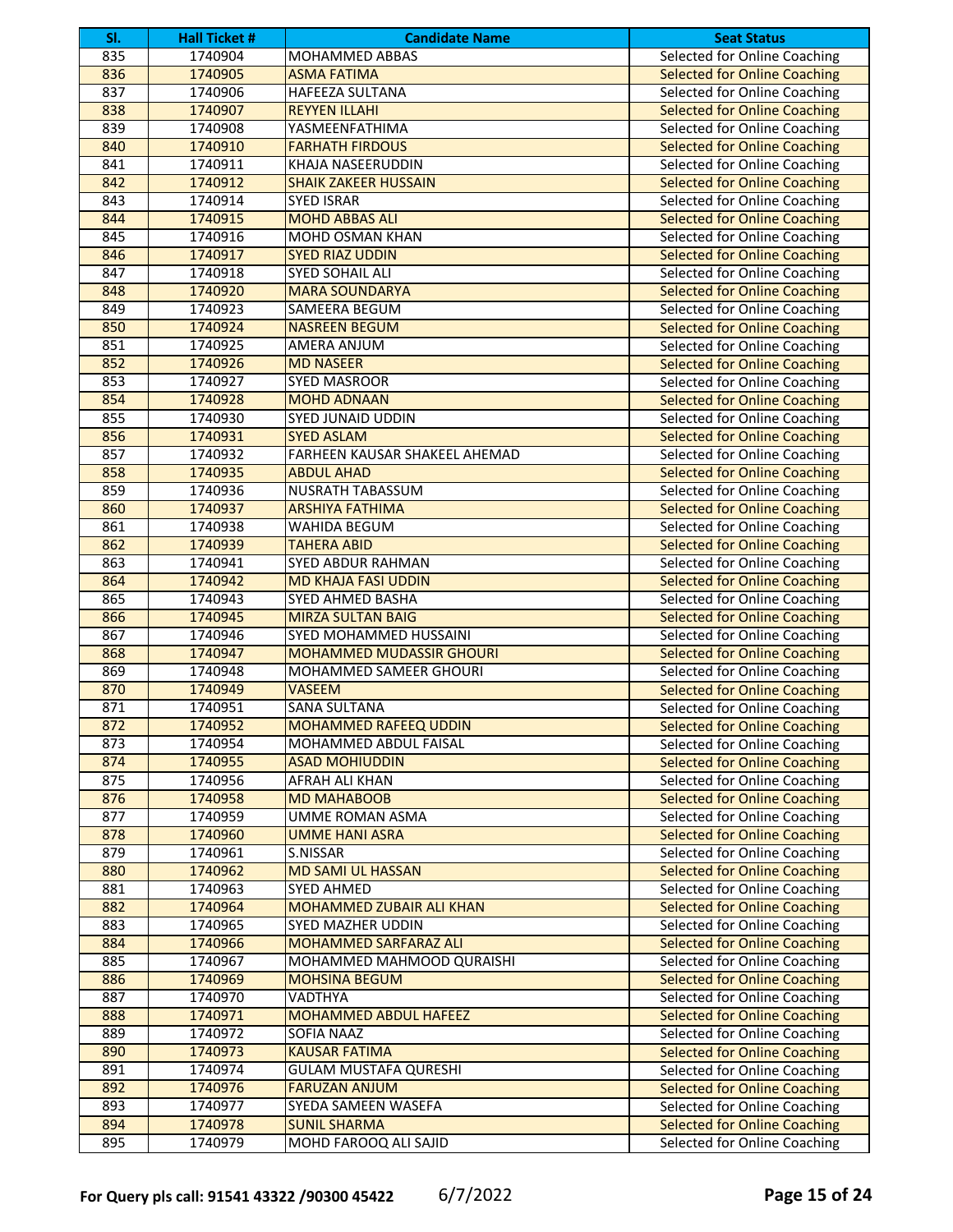| SI.              | <b>Hall Ticket #</b> | <b>Candidate Name</b>         | <b>Seat Status</b>                  |
|------------------|----------------------|-------------------------------|-------------------------------------|
| 896              | 1740981              | <b>SHAIK ARSHAD KHAN</b>      | <b>Selected for Online Coaching</b> |
| 897              | 1740983              | <b>MOHD PARVEZ AHMED</b>      | Selected for Online Coaching        |
| 898              | 1740984              | <b>MOHD PARVEZ AHMED</b>      | <b>Selected for Online Coaching</b> |
| 899              | 1740985              | <b>ARSHIYA SULTANA</b>        | Selected for Online Coaching        |
| 900              | 1740986              | <b>ARSHIYA BANU</b>           | <b>Selected for Online Coaching</b> |
| 901              | 1740987              | <b>SACHIN KUMAR</b>           | Selected for Online Coaching        |
| 902              | 1740988              | <b>MOHD AMER HUSSAIN</b>      | <b>Selected for Online Coaching</b> |
| 903              | 1740989              | <b>AYESHA AFREEN</b>          | Selected for Online Coaching        |
| 904              | 1740990              | <b>MOHD ABDUL MAHID</b>       | <b>Selected for Online Coaching</b> |
| 905              | 1740991              | SADDAM HUSSAIN                | Selected for Online Coaching        |
| 906              | 1740992              | <b>MOHD SAADATH ALI</b>       | <b>Selected for Online Coaching</b> |
| 907              | 1740993              | <b>SHOAIB KHAN</b>            | Selected for Online Coaching        |
| 908              | 1740995              | MOHAMMAD AJAAZ AHMED          | <b>Selected for Online Coaching</b> |
| 909              | 1740996              | KHULUD BANU                   | Selected for Online Coaching        |
| 910              | 1740997              | <b>MEHNAAZ SALEEM</b>         | <b>Selected for Online Coaching</b> |
| 911              | 1740998              | NABEELA SALEEM                | Selected for Online Coaching        |
| 912              | 1740999              | <b>SYED ARSHAD ALI</b>        | <b>Selected for Online Coaching</b> |
| 913              | 1741101              | <b>SYED AKBAR</b>             | Selected for Online Coaching        |
| 914              | 1741102              | <b>DURDANA BEGUM</b>          | <b>Selected for Online Coaching</b> |
| 915              | 1741103              | <b>MOHD UZAIR</b>             | Selected for Online Coaching        |
| 916              | 1741104              | <b>SHAIK MOHAMMED ALI</b>     | <b>Selected for Online Coaching</b> |
| 917              | 1741105              | MOHAMMAD IRFAN                | Selected for Online Coaching        |
| 918              | 1741106              | <b>TAHNIYATH FATIMA</b>       | <b>Selected for Online Coaching</b> |
| 919              | 1741108              | <b>AFIYA FATIMA</b>           | Selected for Online Coaching        |
| 920              | 1741109              | <b>NUZHAT KHANAM</b>          | <b>Selected for Online Coaching</b> |
| 921              | 1741110              | <b>WAJAHAT HADIYA</b>         | Selected for Online Coaching        |
| 922              | 1741111              | <b>MD SAIF ALI</b>            | <b>Selected for Online Coaching</b> |
| 923              | 1741112              | SK SALEEM AHMED               | Selected for Online Coaching        |
| 924              | 1741113              | <b>SHAIK ADEEB</b>            | <b>Selected for Online Coaching</b> |
| 925              | 1741114              | NIKHAT PARVEEN                | Selected for Online Coaching        |
| 926              | 1741115              | <b>SHAIK SULTAN</b>           | <b>Selected for Online Coaching</b> |
| 927              | 1741116              | IMAD UDDIN FAROOQUI           | Selected for Online Coaching        |
| 928              | 1741117              | <b>MD JUNAID</b>              | <b>Selected for Online Coaching</b> |
| 929              | 1741118              | <b>SHAIK HAFEEZ</b>           | Selected for Online Coaching        |
| 930              | 1741119              | <b>SHAIK JUNAID UR RAHMAN</b> | <b>Selected for Online Coaching</b> |
| 931              | 1741120              | <b>HUDA ADIBA</b>             | Selected for Online Coaching        |
| 932              | 1741121              | <b>SHABINA KOUSER</b>         | <b>Selected for Online Coaching</b> |
| 933              | 1741122              | MOHAMMED AWAIS                | Selected for Online Coaching        |
| 934              | 1741123              | <b>MOHAMMED FAIZUDDIN</b>     | <b>Selected for Online Coaching</b> |
| 935              | 1741125              | MOHAMMED FAIZ                 | Selected for Online Coaching        |
| 936              | 1741126              | <b>WAJIDBAIG</b>              | <b>Selected for Online Coaching</b> |
| $\overline{937}$ | 1741127              | MOHAMMAD WAHED ALI            | Selected for Online Coaching        |
| 938              | 1741128              | <b>SHAIK AZHARUDDIN</b>       | <b>Selected for Online Coaching</b> |
| 939              | 1741129              | ABDUL SOFIYAN                 | Selected for Online Coaching        |
| 940              | 1741130              | <b>SHEIK JAFFAR</b>           | <b>Selected for Online Coaching</b> |
| 941              | 1741131              | <b>MOHD AMER HUSSAIN</b>      | Selected for Online Coaching        |
| 942              | 1741132              | <b>NEHA SADAF</b>             | <b>Selected for Online Coaching</b> |
| 943              | 1741133              | SYEDA SADATH NOORAIN          | Selected for Online Coaching        |
| 944              | 1741134              | <b>RASHED AHMED</b>           | <b>Selected for Online Coaching</b> |
| 945              | 1741135              | SAMREEN NAAZ                  | Selected for Online Coaching        |
| 946              | 1741136              | <b>MD REHANUDDIN</b>          | <b>Selected for Online Coaching</b> |
| 947              | 1741137              | MOHAMMED ABDUL JAVVAD         | Selected for Online Coaching        |
| 948              | 1741138              | MOHAMMED AIJAZ MOHIUDDIN      | <b>Selected for Online Coaching</b> |
| 949              | 1741139              | <b>HAYYAN KHAN</b>            | Selected for Online Coaching        |
| 950              | 1741140              | <b>SHAIK ABDUL RAZZAK</b>     | <b>Selected for Online Coaching</b> |
| 951              | 1741141              | MOHD OZAIR                    | Selected for Online Coaching        |
| 952              | 1741143              | <b>ADEEBA FIRDOUSE</b>        | <b>Selected for Online Coaching</b> |
| 953              | 1741144              | <b>SHAIK IMRAN</b>            | Selected for Online Coaching        |
| 954              | 1741145              | <b>MUDASSIR AHMED</b>         | <b>Selected for Online Coaching</b> |
| 955              | 1741146              | MOHAMMED AZHER UDDIN          | Selected for Online Coaching        |
| 956              | 1741148              | <b>MOHAMMED JUNAID</b>        | <b>Selected for Online Coaching</b> |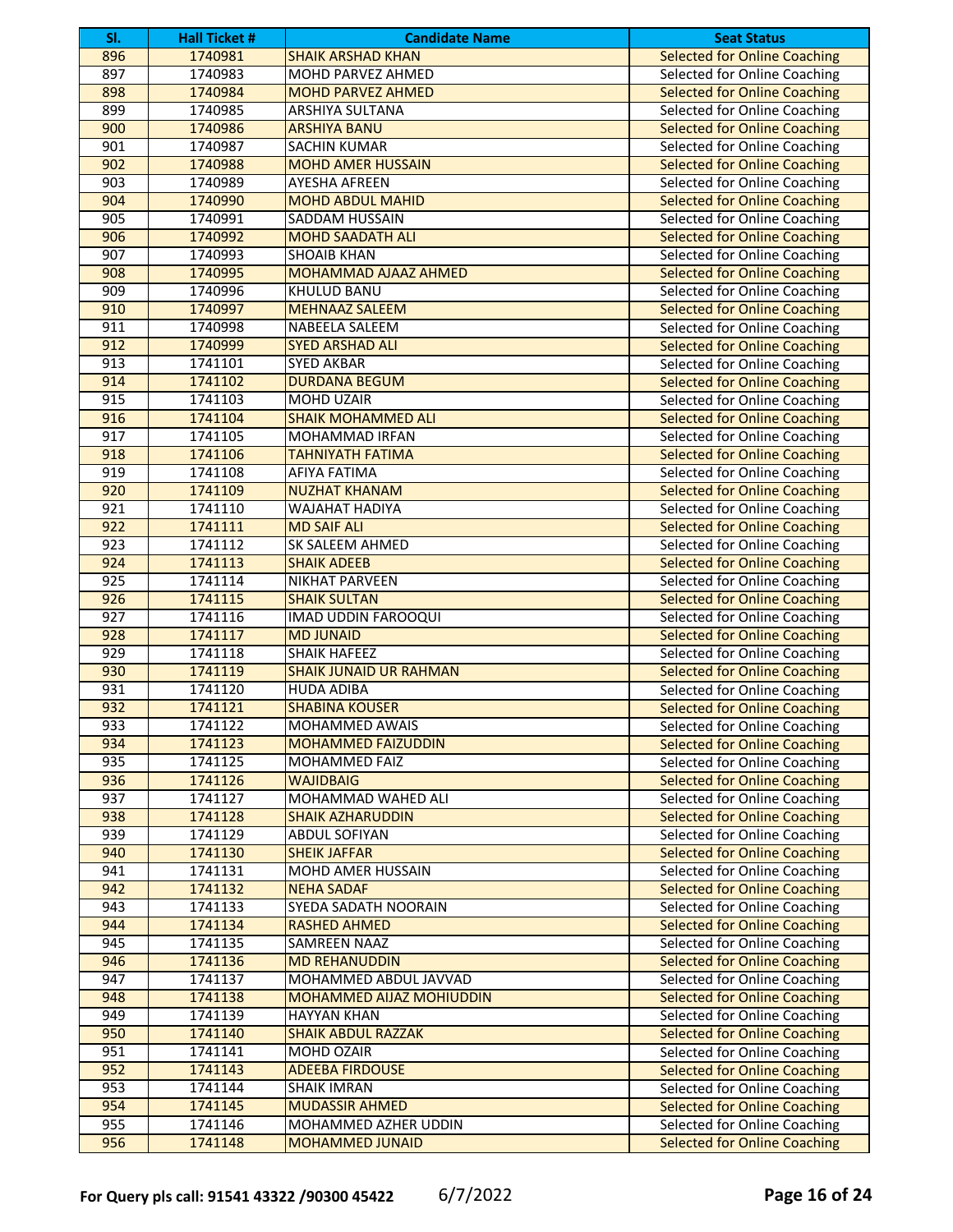| SI.  | <b>Hall Ticket #</b> | <b>Candidate Name</b>           | <b>Seat Status</b>                  |
|------|----------------------|---------------------------------|-------------------------------------|
| 957  | 1741149              | <b>SYED AYAAN SAYEED</b>        | <b>Selected for Online Coaching</b> |
| 958  | 1741150              | <b>SARA SAMREEN</b>             | <b>Selected for Online Coaching</b> |
| 959  | 1741151              | <b>SAMREEN NAAZ</b>             | Selected for Online Coaching        |
| 960  | 1741152              | <b>HUMA SAMEERA</b>             | <b>Selected for Online Coaching</b> |
| 961  | 1742101              | <b>SANA KOUSAR</b>              | Selected for Online Coaching        |
| 962  | 1742102              | <b>BAYYA SRINIDHI</b>           | <b>Selected for Online Coaching</b> |
| 963  | 1742103              | MUBEENA MOHAMMED                | Selected for Online Coaching        |
| 964  | 1742104              | <b>AHLA SHAZMEEN</b>            | <b>Selected for Online Coaching</b> |
| 965  | 1742105              | <b>MD SAJID</b>                 | Selected for Online Coaching        |
| 966  | 1742106              | <b>MOHAMMAD SOHAIL SIDDIQUI</b> | <b>Selected for Online Coaching</b> |
| 967  | 1742107              | NAJMA FARHEEN                   | Selected for Online Coaching        |
| 968  | 1742108              | MOHAMMED ABDUL HASEEB UDDIN     | <b>Selected for Online Coaching</b> |
| 969  | 1742109              | VANDANA ADDAGATLA               | Selected for Online Coaching        |
| 970  | 1742110              | <b>MOHAMMAD SAMEER SOHAIL</b>   | <b>Selected for Online Coaching</b> |
| 971  | 1742111              | SALWA FATHIMA                   | Selected for Online Coaching        |
| 972  | 1742112              | <b>MD SHAAFI UDDIN</b>          | <b>Selected for Online Coaching</b> |
| 973  | 1742113              | <b>QAREENA HAFEEZ</b>           | Selected for Online Coaching        |
| 974  | 1742114              | MOHAMMED MUDABIR UL HAQUE       | <b>Selected for Online Coaching</b> |
| 975  | 1742115              | <b>MISBHAUDDIN ZAKI</b>         | Selected for Online Coaching        |
| 976  | 1742116              | <b>SYEDA NAZREEN</b>            | <b>Selected for Online Coaching</b> |
| 977  | 1742117              | <b>FAKIHA SHIREEN</b>           | Selected for Online Coaching        |
| 978  | 1742118              | <b>ARSHIYA FATHIMA</b>          | <b>Selected for Online Coaching</b> |
| 979  | 1742119              | <b>FOUZIA BEGUM</b>             | Selected for Online Coaching        |
| 980  | 1742120              | <b>MD NAZIA KHATOON</b>         | <b>Selected for Online Coaching</b> |
| 981  | 1742121              | <b>SHAZIYA SAMREEN</b>          | Selected for Online Coaching        |
| 982  | 1742122              | <b>SEEMA NAAZ</b>               | <b>Selected for Online Coaching</b> |
| 983  | 1742123              | MOHAMMAD ABDUL ZUBAIRUDDIN      | Selected for Online Coaching        |
| 984  | 1742124              | <b>MOHAMMED ZAHEER ABBAS</b>    | <b>Selected for Online Coaching</b> |
| 985  | 1742125              | RAIREDDY SAIKRISHNA             | Selected for Online Coaching        |
| 986  | 1742126              | MOHAMMAD ABDUL YASEEN MALIK     | <b>Selected for Online Coaching</b> |
| 987  | 1743101              | <b>KHATEEJA TASKEEN</b>         | Selected for Online Coaching        |
| 988  | 1743102              | <b>JAWAD SIDDIQUI</b>           | <b>Selected for Online Coaching</b> |
| 989  | 1743103              | MOHAMMED OWAIS AHMED            | Selected for Online Coaching        |
| 990  | 1743104              | <b>SARWATH SARA</b>             | <b>Selected for Online Coaching</b> |
| 991  | 1743105              | AYESHA                          | Selected for Online Coaching        |
| 992  | 1743106              | <b>TANZILA HUDA SIDDIQUA</b>    | <b>Selected for Online Coaching</b> |
| 993  | 1743107              | <b>MD MUJEEB</b>                | Selected for Online Coaching        |
| 994  | 1743108              | <b>AFREEN BEGUM</b>             | <b>Selected for Online Coaching</b> |
| 995  | 1743109              | SYEDA SABANAAZ                  | Selected for Online Coaching        |
| 996  | 1743110              | <b>SYED FURQANUDDIN</b>         | <b>Selected for Online Coaching</b> |
| 997  | 1743111              | YASMEEN BEGUM                   | Selected for Online Coaching        |
| 998  | 1743112              | <b>ARSHIYA BEGUM</b>            | <b>Selected for Online Coaching</b> |
| 999  | 1743113              | <b>IMRAN</b>                    | Selected for Online Coaching        |
| 1000 | 1743114              | <b>NIHARUNNISA BEGUM</b>        | <b>Selected for Online Coaching</b> |
| 1001 | 1743115              | <b>MD IRFAN</b>                 | Selected for Online Coaching        |
| 1002 | 1743116              | <b>BADER UNNISA BEGUM</b>       | <b>Selected for Online Coaching</b> |
| 1003 | 1743117              | MOHD ALEEMUDDIN AHMED           | Selected for Online Coaching        |
| 1004 | 1743118              | <b>MADIHA FIRNAZ</b>            | <b>Selected for Online Coaching</b> |
| 1005 | 1743119              | <b>RUBEENA BEGUM</b>            | Selected for Online Coaching        |
| 1006 | 1743120              | <b>NAFEES FATHIMA</b>           | <b>Selected for Online Coaching</b> |
| 1007 | 1743121              | MOHD ZEESHAN ALI                | Selected for Online Coaching        |
| 1008 | 1743122              | <b>SAYYAD SHAMSHUDDIN</b>       | <b>Selected for Online Coaching</b> |
| 1009 | 1743123              | SHAIK MOHAMMED ADIL             | Selected for Online Coaching        |
| 1010 | 1743124              | <b>R SURESH</b>                 | <b>Selected for Online Coaching</b> |
| 1011 | 1743125              | <b>HAJIRUNNISSA BEGUM</b>       | <b>Selected for Online Coaching</b> |
| 1012 | 1743126              | <b>SAAD ALI</b>                 | <b>Selected for Online Coaching</b> |
| 1013 | 1743127              | MD MAHABOOB PASHA               | Selected for Online Coaching        |
| 1014 | 1743129              | <b>ABDUL RAZZAK</b>             | <b>Selected for Online Coaching</b> |
| 1015 | 1743130              | MOHAMMED GOUSE                  | Selected for Online Coaching        |
| 1016 | 1743131              | <b>MOHD TAQUI</b>               | <b>Selected for Online Coaching</b> |
| 1017 | 1743132              | RAHILA TABASSUM                 | Selected for Online Coaching        |
|      |                      |                                 |                                     |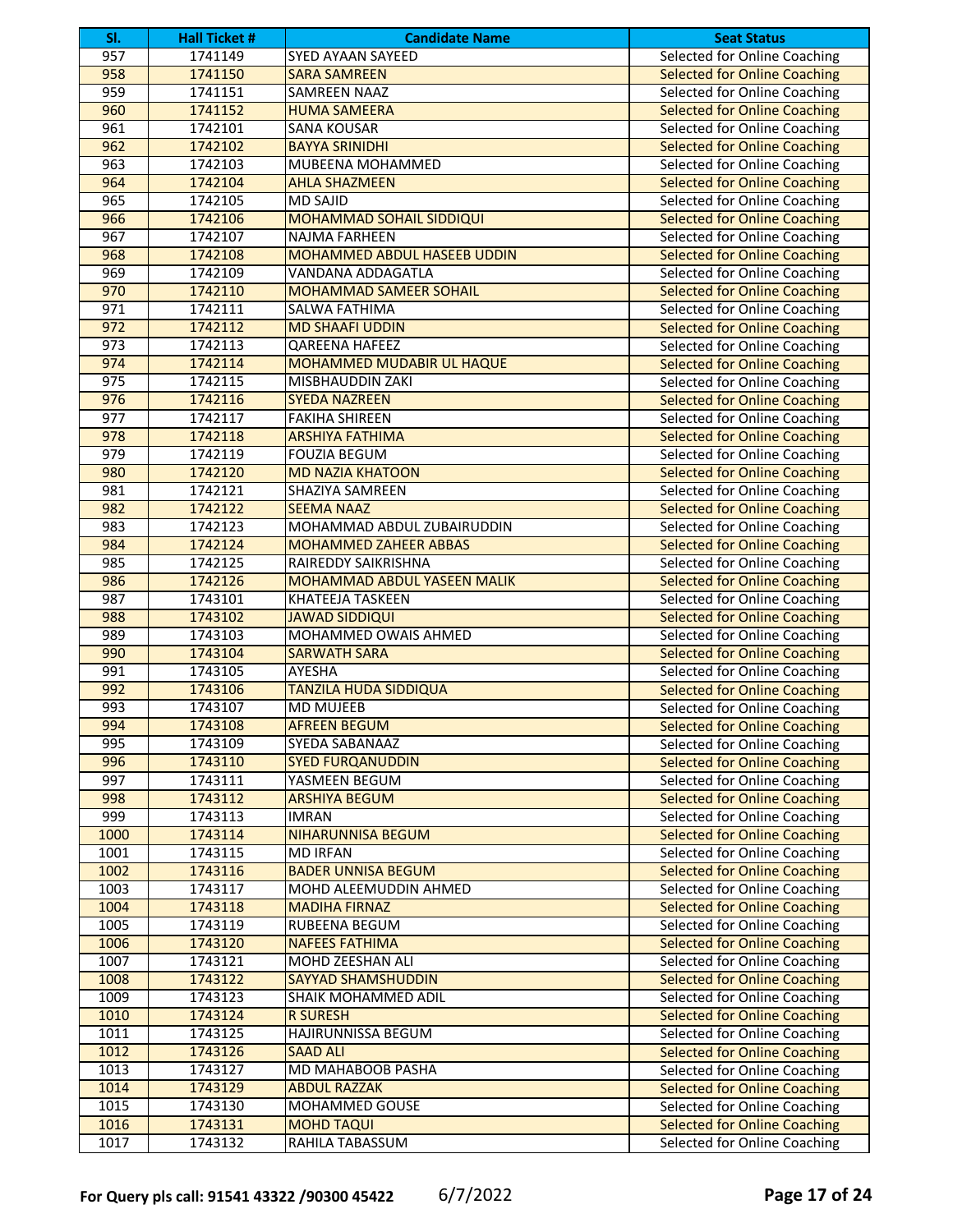| SI.          | <b>Hall Ticket #</b> | <b>Candidate Name</b>                   | <b>Seat Status</b>                                                  |
|--------------|----------------------|-----------------------------------------|---------------------------------------------------------------------|
| 1018         | 1743133              | <b>MD GHOUSE</b>                        | <b>Selected for Online Coaching</b>                                 |
| 1019         | 1743134              | <b>MOMINA BEGUM</b>                     | Selected for Online Coaching                                        |
| 1020         | 1743135              | <b>NIKHAT NAZNEEN</b>                   | <b>Selected for Online Coaching</b>                                 |
| 1021         | 1743136              | SAYEEDA SAJEEDUNNISA                    | Selected for Online Coaching                                        |
| 1022         | 1743137              | <b>STABASSUM</b>                        | <b>Selected for Online Coaching</b>                                 |
| 1023         | 1743139              | <b>HUMERA AIJAZ</b>                     | Selected for Online Coaching                                        |
| 1024         | 1743140              | <b>QAULA MAQSOOD BAHIYAL</b>            | <b>Selected for Online Coaching</b>                                 |
| 1025         | 1743141              | S SABHIUNNISA                           | Selected for Online Coaching                                        |
| 1026         | 1743142              | <b>MOHD FAREED SIDDIQUI</b>             | <b>Selected for Online Coaching</b>                                 |
| 1027         | 1743143              | <b>BADER</b>                            | Selected for Online Coaching                                        |
| 1028         | 1743144              | <b>BADER</b>                            | <b>Selected for Online Coaching</b>                                 |
| 1029         | 1743145              | <b>ZEBA NAAZ</b>                        | Selected for Online Coaching                                        |
| 1030         | 1743146              | MOHAMMAD ABDUL SAMI                     | <b>Selected for Online Coaching</b>                                 |
| 1031         | 1743147              | MD HABEEB UR RAHMAN                     | Selected for Online Coaching                                        |
| 1032         | 1743148              | <b>VASEEMA BEGUM</b>                    | <b>Selected for Online Coaching</b>                                 |
| 1033         | 1743149              | MOHAMMED ABDUR RAHEEM                   | Selected for Online Coaching                                        |
| 1034         | 1744101              | <b>ARUN</b>                             | <b>Selected for Online Coaching</b>                                 |
| 1035         | 1744102              | <b>MOHD NASEERUDDIN</b>                 | Selected for Online Coaching                                        |
| 1036         | 1744103              | <b>MOHAMMED SOHAIL IBRAHIM</b>          | <b>Selected for Online Coaching</b>                                 |
| 1037         | 1744104              | MOHAMMAD RIYAZ AHMED                    | Selected for Online Coaching                                        |
| 1038         | 1744105              | <b>WASEEMA SULTANA</b>                  | <b>Selected for Online Coaching</b>                                 |
| 1039         | 1744106              | MOHAMMED CHANPASHA                      | Selected for Online Coaching                                        |
| 1040         | 1744107              | <b>TAYYABA MOHD</b>                     | <b>Selected for Online Coaching</b>                                 |
| 1041         | 1744108              | MOHD AMER GHOUSE MOHIUDDIN              | Selected for Online Coaching                                        |
| 1042         | 1744109              | <b>MOHAMMED KHALEEL UDDIN</b>           | <b>Selected for Online Coaching</b>                                 |
| 1043         | 1744110              | <b>NAZNEEN NAWAZ</b>                    | Selected for Online Coaching                                        |
| 1044         | 1744111              | <b>MOHAMMED AEJAZ ALI</b>               | <b>Selected for Online Coaching</b>                                 |
| 1045         | 1744112              | <b>TAHENIYATH AFREEN</b>                | Selected for Online Coaching                                        |
| 1046         | 1744113              | <b>MOHAMMAD HASEENA</b>                 | <b>Selected for Online Coaching</b>                                 |
| 1047         | 1744114              | RAMAGIRI BHARATH                        | Selected for Online Coaching                                        |
| 1048         | 1744115              | <b>MOHAMMAD SAIFUDDIN</b>               | <b>Selected for Online Coaching</b>                                 |
| 1049         | 1744116              | MOHAMMED FUZAIL ASHRAF                  | Selected for Online Coaching                                        |
| 1050         | 1744117              | <b>MOHD KHAJA IMTIYAZUDDIN</b>          | <b>Selected for Online Coaching</b>                                 |
| 1051<br>1052 | 1744118<br>1744119   | MOHAMMED AAMIR QAYYUMI<br><b>NAFIAH</b> | Selected for Online Coaching                                        |
| 1053         | 1744120              | RAHATH UNNISA                           | <b>Selected for Online Coaching</b><br>Selected for Online Coaching |
| 1054         | 1744121              | <b>MOHAMMAD ABDUL KHADER</b>            | <b>Selected for Online Coaching</b>                                 |
| 1055         | 1744122              | MOHAMMED AEJAZ ALJ                      | Selected for Online Coaching                                        |
| 1056         | 1744123              | <b>MOHAMMAD FAYAZ ANWAR</b>             | <b>Selected for Online Coaching</b>                                 |
| 1057         | 1744124              | <b>SK TAHER SHARIFF</b>                 | Selected for Online Coaching                                        |
| 1058         | 1744125              | <b>MOHAMMAD AZAHAR PASHA</b>            | <b>Selected for Online Coaching</b>                                 |
| 1059         | 1744126              | <b>JOWHAR UNNISA</b>                    | Selected for Online Coaching                                        |
| 1060         | 1744127              | <b>MOHD SHARJIL ALI AHMED</b>           | <b>Selected for Online Coaching</b>                                 |
| 1061         | 1744128              | MOHAMMED NAJEEB KHAN                    | Selected for Online Coaching                                        |
| 1062         | 1745101              | <b>MOHAMMED SOHAIL</b>                  | <b>Selected for Online Coaching</b>                                 |
| 1063         | 1745102              | MD RAHEEM PASHA                         | Selected for Online Coaching                                        |
| 1064         | 1745103              | <b>MD ANWAR AHMED KHAN</b>              | <b>Selected for Online Coaching</b>                                 |
| 1065         | 1770101              | MD RIZWAN ASHRAF                        | Selected for Online Coaching                                        |
| 1066         | 1770102              | MOHAMMAD MUZAKKIR ALU                   | <b>Selected for Online Coaching</b>                                 |
| 1067         | 1770103              | <b>ARSHIA PARVEEN</b>                   | Selected for Online Coaching                                        |
| 1068         | 1770104              | <b>TARUQ AHMED</b>                      | <b>Selected for Online Coaching</b>                                 |
| 1069         | 1770105              | MOHAMMED FIRASATH                       | Selected for Online Coaching                                        |
| 1070         | 1770106              | <b>UBAID ULLAH KHAN</b>                 | <b>Selected for Online Coaching</b>                                 |
| 1071         | 1770107              | <b>TANAZ ZUFEEN</b>                     | Selected for Online Coaching                                        |
| 1072         | 1770108              | <b>FARAZ SHIFANI</b>                    | <b>Selected for Online Coaching</b>                                 |
| 1073         | 1770109              | MOHAMMAD HUZEFA                         | Selected for Online Coaching                                        |
| 1074         | 1770110              | <b>UMAR PASHA</b>                       | <b>Selected for Online Coaching</b>                                 |
| 1075         | 1770111              | SABA                                    | Selected for Online Coaching                                        |
| 1076         | 1770112              | <b>QUDSIA FARHAT</b>                    | <b>Selected for Online Coaching</b>                                 |
| 1077         | 1770113              | <b>BILAL RABA</b>                       | Selected for Online Coaching                                        |
| 1078         | 1770114              | MOHAMMAD KHALID SAIFULLAH               | <b>Selected for Online Coaching</b>                                 |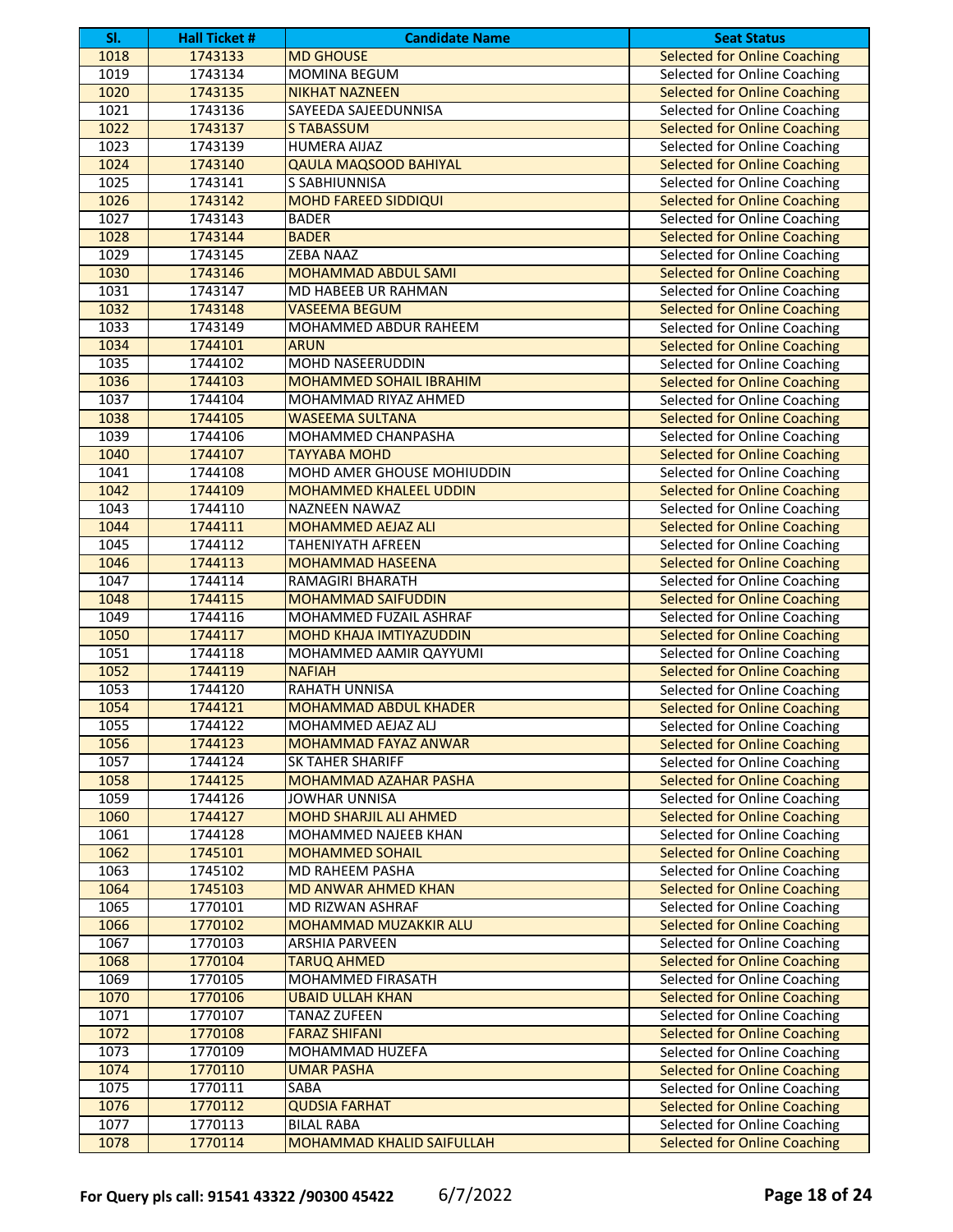| SI.  | <b>Hall Ticket #</b> | <b>Candidate Name</b>            | <b>Seat Status</b>                  |
|------|----------------------|----------------------------------|-------------------------------------|
| 1079 | 1770115              | <b>MIRZA FARUQ BAIG</b>          | Selected for Online Coaching        |
| 1080 | 1770116              | <b>SK OSMAN</b>                  | <b>Selected for Online Coaching</b> |
| 1081 | 1770117              | <b>SHAIK RAQUEEB RASHEED</b>     | Selected for Online Coaching        |
| 1082 | 1770118              | <b>MUNSIF AHMED</b>              | <b>Selected for Online Coaching</b> |
| 1083 | 1770119              | <b>ABDUL</b>                     | Selected for Online Coaching        |
| 1084 | 1770120              | <b>MOHD ABRAR AHMED</b>          | <b>Selected for Online Coaching</b> |
| 1085 | 1770121              | <b>SHADAN FATIMA</b>             | Selected for Online Coaching        |
| 1086 | 1770122              | <b>MD SADIQ BAIG</b>             | <b>Selected for Online Coaching</b> |
| 1087 | 1770123              | RASHIDA BANU                     | Selected for Online Coaching        |
| 1088 | 1770124              | <b>AHMED ABBAS KHAN</b>          | <b>Selected for Online Coaching</b> |
| 1089 | 1770125              | <b>BUSHRA FATIMA</b>             | Selected for Online Coaching        |
| 1090 | 1770126              | <b>SHAIK MAZHAR</b>              | <b>Selected for Online Coaching</b> |
| 1091 | 1770127              | <b>ABDUL MAJEED</b>              | Selected for Online Coaching        |
| 1092 | 1770128              | <b>SYED ARSALAAN SAYEED</b>      | <b>Selected for Online Coaching</b> |
| 1093 | 1770129              | <b>MD ABBAS KHAN</b>             | Selected for Online Coaching        |
| 1094 | 1770130              | MUHAMMAD MAZHAR HUSSAIAN         | <b>Selected for Online Coaching</b> |
| 1095 | 1770131              | MOHAMMED ALLAUDDIN               | Selected for Online Coaching        |
| 1096 | 1798101              | <b>RASHED MOIZUDDIN</b>          | <b>Selected for Online Coaching</b> |
| 1097 | 1798102              | <b>ABDUL RIZWAN</b>              | Selected for Online Coaching        |
| 1098 | 1798103              | <b>MOHAMMED SUMER HUSSAIN</b>    | <b>Selected for Online Coaching</b> |
| 1099 | 1798105              | MOHAMMED ABDUL FARHAN            | Selected for Online Coaching        |
| 1100 | 1798106              | <b>ABDUL MAJEED</b>              | <b>Selected for Online Coaching</b> |
| 1101 | 1799101              | <b>ZAIB UNNISA</b>               | Selected for Online Coaching        |
| 1102 | 1799102              | <b>JASMEEN</b>                   | <b>Selected for Online Coaching</b> |
| 1103 | 1799103              | AMREEN SULTANA                   | Selected for Online Coaching        |
| 1104 | 1799105              | <b>SHAIKH SAYEED</b>             | <b>Selected for Online Coaching</b> |
| 1105 | 1799106              | <b>SHAIK</b>                     | Selected for Online Coaching        |
| 1106 | 17100101             | <b>MOHAMMAD RAUF AHMED</b>       | <b>Selected for Online Coaching</b> |
| 1107 | 17100102             | RESHMA TABASSUM                  | Selected for Online Coaching        |
| 1108 | 17100103             | <b>MUBASHIR AHMED AWAIS</b>      | <b>Selected for Online Coaching</b> |
| 1109 | 17100104             | <b>ABDUL RAHMAN</b>              | Selected for Online Coaching        |
| 1110 | 17101101             | <b>ABDULLAH SHAREEF MOHAMMED</b> | <b>Selected for Online Coaching</b> |
| 1111 | 17101102             | <b>BUSHRA CHISATHY</b>           | Selected for Online Coaching        |
| 1112 | 17101103             | <b>SHAIK IBRAHIM</b>             | <b>Selected for Online Coaching</b> |
| 1113 | 17101104             | MOHAMMAD RAASHID MUQTADIR        | Selected for Online Coaching        |
| 1114 | 17101105             | <b>RAFATH SULTANA</b>            | <b>Selected for Online Coaching</b> |
| 1115 | 17101106             | MAHAMMAD MAZAHARUDDIN            | Selected for Online Coaching        |
| 1116 | 17101107             | <b>SHAIK SAMEER</b>              | <b>Selected for Online Coaching</b> |
| 1117 | 17101108             | SHAZIYA BEGUM                    | Selected for Online Coaching        |
| 1118 | 17101109             | M A KHALAQUE                     | <b>Selected for Online Coaching</b> |
| 1119 | 17101110             | <b>SAMEERA THAHSEEN</b>          | Selected for Online Coaching        |
| 1120 | 17102101             | <b>MEKALA PRATHIBHA</b>          | <b>Selected for Online Coaching</b> |
| 1121 | 17102102             | <b>GUGULOTH SANDEEP</b>          | Selected for Online Coaching        |
| 1122 | 17102103             | <b>AYESHA SULTHANA</b>           | <b>Selected for Online Coaching</b> |
| 1123 | 17102104             | SYED MUDASSIR AFZAL              | Selected for Online Coaching        |
| 1124 | 17102105             | <b>MOHAMMAD MOIZUDDIN</b>        | <b>Selected for Online Coaching</b> |
| 1125 | 17102106             | RIZWANA THAHESEEN                | Selected for Online Coaching        |
| 1126 | 17102107             | <b>ANSERUNNISA BEGUM</b>         | <b>Selected for Online Coaching</b> |
| 1127 | 17102108             | PELLAMERY VENKAT BHAVANI         | Selected for Online Coaching        |
| 1128 | 17102109             | DR. SYED MUZAMMIL AFZAL          | <b>Selected for Online Coaching</b> |
| 1129 | 17102110             | SYEDA MERAJ                      | Selected for Online Coaching        |
| 1130 | 17102111             | <b>SAFURA MEHNAAZ</b>            | <b>Selected for Online Coaching</b> |
| 1131 | 17102112             | <b>SYED SHAFI</b>                | Selected for Online Coaching        |
| 1132 | 17102113             | <b>RESHMA FATHIMA</b>            | <b>Selected for Online Coaching</b> |
| 1133 | 17102114             | SHAIK ASIF MOINUDDIN             | Selected for Online Coaching        |
| 1134 | 17102115             | <b>SYED GHOUSE PASHA</b>         | <b>Selected for Online Coaching</b> |
| 1135 | 17103101             | MAHAMMED JAMEELAHMED             | Selected for Online Coaching        |
| 1136 | 17103102             | MOHAMMED ZUBER AHMED             | <b>Selected for Online Coaching</b> |
| 1137 | 17103103             | MOHAMMAD KALEEMUDDIN             | Selected for Online Coaching        |
| 1138 | 17103104             | <b>ABDUL RAHEEM</b>              | <b>Selected for Online Coaching</b> |
| 1139 | 17103105             | ABDUL RAHEEM                     | Selected for Online Coaching        |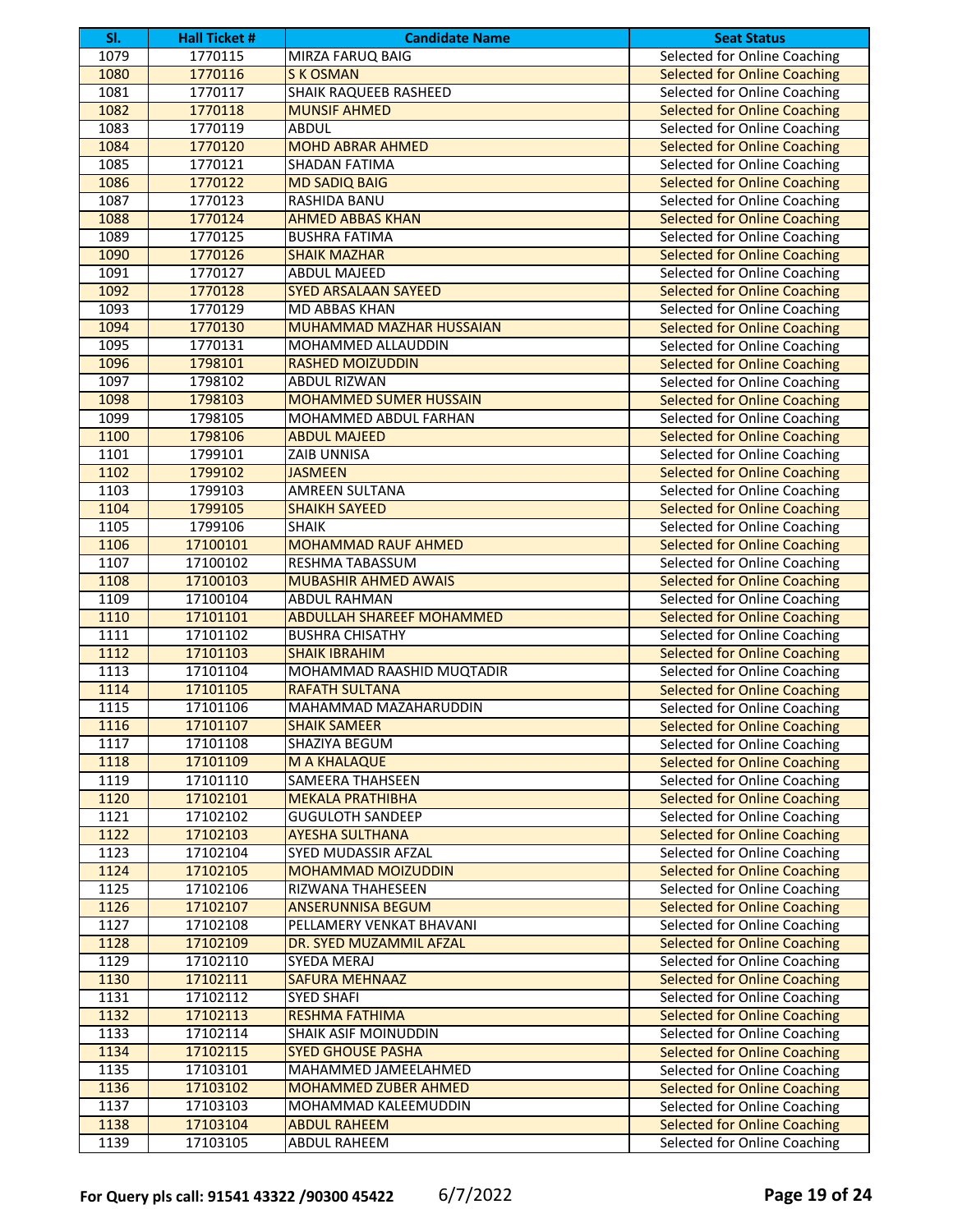| SI.  | <b>Hall Ticket #</b> | <b>Candidate Name</b>       | <b>Seat Status</b>                  |
|------|----------------------|-----------------------------|-------------------------------------|
| 1140 | 17103106             | <b>MOHD SULTHAN</b>         | <b>Selected for Online Coaching</b> |
| 1141 | 17103108             | <b>SHAIK IMRAN</b>          | Selected for Online Coaching        |
| 1142 | 17103109             | <b>MOHAMMED AKRAM</b>       | <b>Selected for Online Coaching</b> |
| 1143 | 17103110             | M.A. FAZAL                  | Selected for Online Coaching        |
| 1144 | 17103112             | <b>SAYYAD SAMEER</b>        | <b>Selected for Online Coaching</b> |
| 1145 | 17103113             | MOHAMMED NAZIMUDDIN         | Selected for Online Coaching        |
| 1146 | 17103114             | <b>ASMA BANU</b>            | <b>Selected for Online Coaching</b> |
| 1147 | 17103115             | <b>MOHAMMAD SAHIL</b>       | Selected for Online Coaching        |
| 1148 | 17103116             | MOHAMMAD AHMAD JALAL KHAN   | <b>Selected for Online Coaching</b> |
| 1149 | 17103117             | <b>SUBIYA TANIYA</b>        | Selected for Online Coaching        |
| 1150 | 17103118             | <b>SHIREEN</b>              | <b>Selected for Online Coaching</b> |
| 1151 | 17104101             | SHAIK NIZAMUDDIN            | Selected for Online Coaching        |
| 1152 | 17104102             | <b>SHAIK MOIN</b>           | <b>Selected for Online Coaching</b> |
| 1153 | 17104103             | MOHAMMAD SAMEER             | Selected for Online Coaching        |
| 1154 | 17104104             | <b>MOHAMMAD FAYAZUDDIN</b>  | <b>Selected for Online Coaching</b> |
| 1155 | 17104105             | MUDASSAR HUSSAIN MOHAMMAD   | Selected for Online Coaching        |
| 1156 | 17104106             | <b>SHAIK IMRAN</b>          | <b>Selected for Online Coaching</b> |
| 1157 | 17104107             | MOHAMMED ABDUL GAFFAR KHAN  | Selected for Online Coaching        |
| 1158 | 17104108             | <b>QATOON AMEENA</b>        | <b>Selected for Online Coaching</b> |
| 1159 | 17104109             | <b>AYESHA KHATOON</b>       | Selected for Online Coaching        |
| 1160 | 17104110             | <b>JUVERIYA ANJUM</b>       | <b>Selected for Online Coaching</b> |
| 1161 | 17104111             | MOHAMMAD ZEBA RUHI          | Selected for Online Coaching        |
| 1162 | 17104112             | <b>SHAIK KOUNAIN JAHAN</b>  | <b>Selected for Online Coaching</b> |
| 1163 | 17104113             | <b>SHAIK SADIQ PASHA</b>    | Selected for Online Coaching        |
| 1164 | 17104114             | <b>SHAIK JUVERIA</b>        | <b>Selected for Online Coaching</b> |
| 1165 | 17104115             | MOHAMMAD KHAJABEE           | Selected for Online Coaching        |
| 1166 | 17104116             | <b>SAYYAD HAJRA</b>         | <b>Selected for Online Coaching</b> |
| 1167 | 17104117             | <b>FARHEEN SULTANA</b>      | Selected for Online Coaching        |
| 1168 | 17104118             | MOHAMMED ABDUL RAZAK        | <b>Selected for Online Coaching</b> |
| 1169 | 17104119             | <b>SK AFREEN</b>            | <b>Selected for Online Coaching</b> |
| 1170 | 17105101             | <b>MD ZAHEERUDDIN BABAR</b> | <b>Selected for Online Coaching</b> |
| 1171 | 17105102             | MOHAMMED ASIF ALI           | Selected for Online Coaching        |
| 1172 | 17105103             | <b>ISRA MAHVEEN KHANAM</b>  | <b>Selected for Online Coaching</b> |
| 1173 | 17105104             | MOHD ABDUL RAHMAN           | Selected for Online Coaching        |
| 1174 | 17105105             | <b>RAFED UZ ZAMA KHAN</b>   | <b>Selected for Online Coaching</b> |
| 1175 | 17107101             | ZAHUR AHMED TACHI           | Selected for Online Coaching        |
| 1176 | 17107102             | <b>MOHD AQEEL NASERI</b>    | <b>Selected for Online Coaching</b> |
| 1177 | 17107103             | ASRA BEGUM                  | Selected for Online Coaching        |
| 1178 | 17107104             | <b>SHAIK FAYAZUDDIN</b>     | <b>Selected for Online Coaching</b> |
| 1179 | 17107105             | ZAREENA BEGUM               | Selected for Online Coaching        |
| 1180 | 17107106             | <b>MD SAMIUDDIN</b>         | <b>Selected for Online Coaching</b> |
| 1181 | 17109101             | MOHAMMAD AJAAZ AHMED        | Selected for Online Coaching        |
| 1182 | 17109102             | <b>SYED AZHAR</b>           | <b>Selected for Online Coaching</b> |
| 1183 | 17109103             | SHABANA BEGUM               | Selected for Online Coaching        |
| 1184 | 17109104             | <b>ZAHEER AHMED</b>         | <b>Selected for Online Coaching</b> |
| 1185 | 17109105             | HUMERA KHANAM               | Selected for Online Coaching        |
| 1186 | 17109106             | <b>MOHAMMED MASOOD ALI</b>  | <b>Selected for Online Coaching</b> |
| 1187 | 17109107             | <b>SHAIK IMRANUDDIN</b>     | Selected for Online Coaching        |
| 1188 | 17109108             | <b>SHANAWAZ KHAN</b>        | <b>Selected for Online Coaching</b> |
| 1189 | 17109109             | MUSKAN TABASSUM             | Selected for Online Coaching        |
| 1190 | 17109110             | <b>SHAZIYA BEGUM</b>        | <b>Selected for Online Coaching</b> |
| 1191 | 17109111             | MOHD SHAHABAJ AHMED         | Selected for Online Coaching        |
| 1192 | 17109112             | <b>ALIYA KOUSAR</b>         | <b>Selected for Online Coaching</b> |
| 1193 | 17111101             | TOUHEED NISHAAT             | Selected for Online Coaching        |
| 1194 | 17111102             | <b>MOHAMMED SAMEER</b>      | <b>Selected for Online Coaching</b> |
| 1195 | 17111103             | MD REHAN ASLAM              | Selected for Online Coaching        |
| 1196 | 17111104             | <b>NILAGONDA SAI KUMAR</b>  | <b>Selected for Online Coaching</b> |
| 1197 | 17111105             | MUZAFFAR JAHAN BEGUM        | Selected for Online Coaching        |
| 1198 | 17111106             | <b>ATHER JAHAN BEGUM</b>    | <b>Selected for Online Coaching</b> |
| 1199 | 17111107             | MOHD PARVEZ AHMED           | Selected for Online Coaching        |
| 1200 | 17112101             | <b>FAISAL BIN HUSSAIN</b>   | <b>Selected for Online Coaching</b> |
|      |                      |                             |                                     |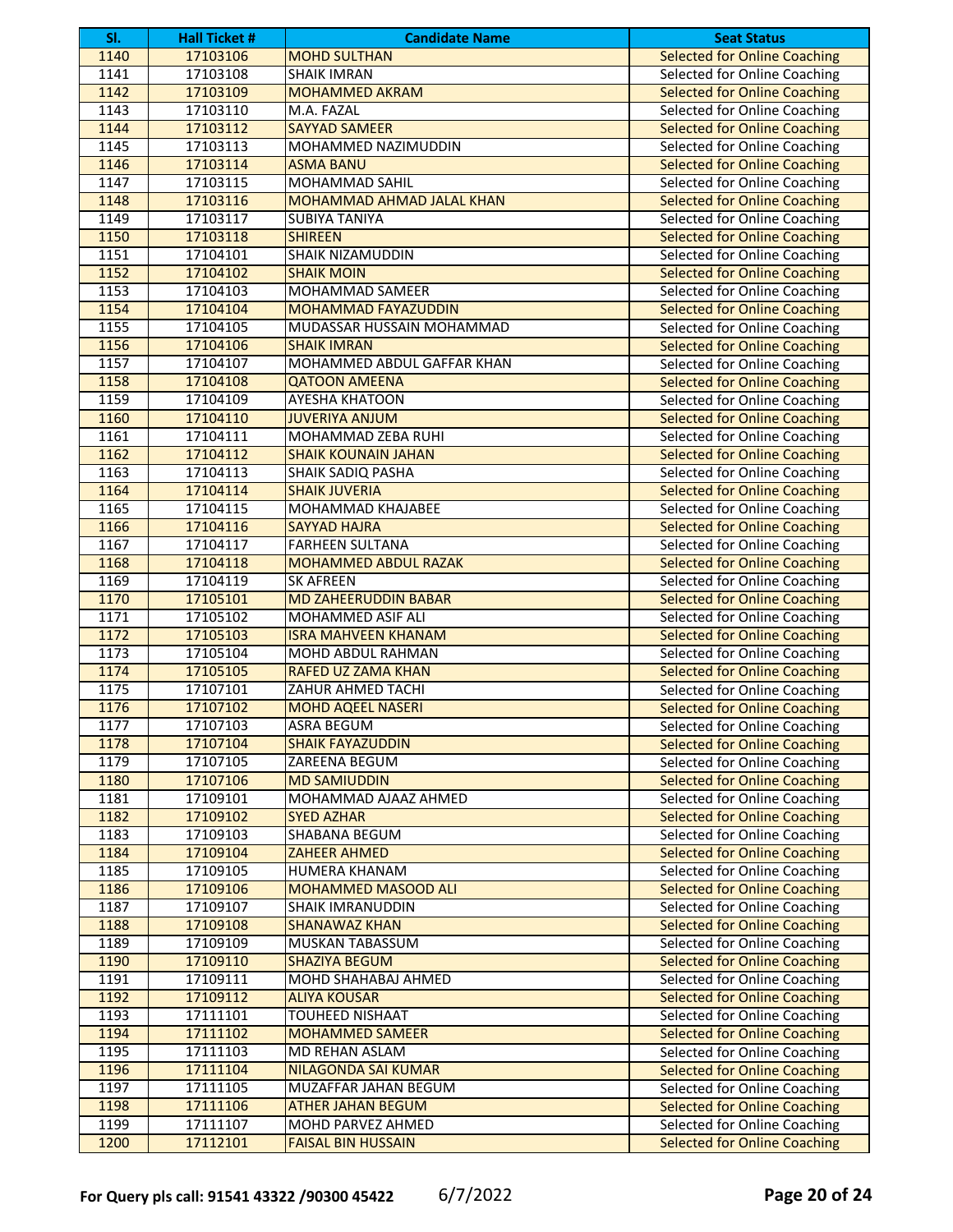| SI.          | <b>Hall Ticket #</b> | <b>Candidate Name</b>                          | <b>Seat Status</b>                                                  |
|--------------|----------------------|------------------------------------------------|---------------------------------------------------------------------|
| 1201         | 17112102             | <b>ASRA JABEEN</b>                             | Selected for Online Coaching                                        |
| 1202         | 17112103             | <b>MOHAMMED ZEESHAN</b>                        | <b>Selected for Online Coaching</b>                                 |
| 1203         | 17112104             | <b>MOHAMMED FAZIL ALI</b>                      | Selected for Online Coaching                                        |
| 1204         | 17112105             | <b>FURKHAAN MUJEEB</b>                         | <b>Selected for Online Coaching</b>                                 |
| 1205         | 17112106             | MOHAMMAD UMER ALI                              | Selected for Online Coaching                                        |
| 1206         | 17112107             | <b>AQSA RAHEEN</b>                             | <b>Selected for Online Coaching</b>                                 |
| 1207         | 17112108             | <b>NASRIN</b>                                  | Selected for Online Coaching                                        |
| 1208         | 17112109             | <b>MOHAMMED AZEEM UDDIN</b>                    | <b>Selected for Online Coaching</b>                                 |
| 1209         | 17112110             | <b>MOHD FAIZAN ALI</b>                         | Selected for Online Coaching                                        |
| 1210         | 17112111             | <b>SARA FATHIMA</b>                            | <b>Selected for Online Coaching</b>                                 |
| 1211         | 17112112             | SIBGATHULLAH KHAN                              | Selected for Online Coaching                                        |
| 1212         | 17112113             | <b>SAMEER</b>                                  | <b>Selected for Online Coaching</b>                                 |
| 1213         | 17112114             | ABDUL MUTAKKABIR                               | Selected for Online Coaching                                        |
| 1214         | 17112115             | <b>MD ABDUL FURQAN</b>                         | <b>Selected for Online Coaching</b>                                 |
| 1215         | 17112116             | <b>MOHD FASSIUDDIN</b>                         | Selected for Online Coaching                                        |
| 1216         | 17112117             | <b>THANMAYEE</b>                               | <b>Selected for Online Coaching</b>                                 |
| 1217         | 17114101             | MOHAMMED NAVEED                                | Selected for Online Coaching                                        |
| 1218         | 17114102             | <b>MD SOFI BABA</b>                            | <b>Selected for Online Coaching</b>                                 |
| 1219         | 17114103             | <b>MUBEEN AHMED</b>                            | Selected for Online Coaching                                        |
| 1220         | 17115101             | <b>MD IRSHAD</b>                               | <b>Selected for Online Coaching</b>                                 |
| 1221         | 17115102             | MOHAMMED SALMAN KHURESHI                       | Selected for Online Coaching                                        |
| 1222         | 17115103             | <b>MOHAMMED SAMEER</b>                         | <b>Selected for Online Coaching</b>                                 |
| 1223         | 17115104             | <b>MOHAMMED AIJAZ GHOURI</b>                   | Selected for Online Coaching                                        |
| 1224         | 17115105             | <b>SYED ASIF PASHA</b>                         | <b>Selected for Online Coaching</b>                                 |
| 1225         | 17115106             | <b>S A QUADEER</b>                             | Selected for Online Coaching                                        |
| 1226         | 17115107             | <b>MOHD AZHARUDDIN</b>                         | <b>Selected for Online Coaching</b>                                 |
| 1227         | 17115108             | MD.ZUBAIR.AHMRD                                | Selected for Online Coaching                                        |
| 1228         | 17115109             | <b>MOHD ISMAIL</b>                             | <b>Selected for Online Coaching</b>                                 |
| 1229         | 17115110             | <b>FIRDOUS FATIMA</b>                          | Selected for Online Coaching                                        |
| 1230         |                      |                                                |                                                                     |
| 1231         | 17115111<br>17115112 | MOHAMMED ZAFAR AHMED                           | <b>Selected for Online Coaching</b><br>Selected for Online Coaching |
| 1232         |                      | MOHD AMER AHMED                                |                                                                     |
| 1233         | 17401000<br>17401002 | <b>MOHAMMED RUKHYA NAWAZ</b>                   | <b>Selected for Online Coaching</b><br>Selected for Online Coaching |
|              | 17401006             | <b>GULAM ATHER KHAN</b>                        |                                                                     |
| 1234<br>1235 | 17401007             | <b>MD KARAMAT ULLAH</b><br><b>NAZEMA BEGUM</b> | <b>Selected for Online Coaching</b>                                 |
| 1236         | 17401008             | <b>MOHAMMED KHALEEL AHMED</b>                  | Selected for Online Coaching                                        |
|              |                      |                                                | <b>Selected for Online Coaching</b>                                 |
| 1237         | 17401009             | <b>SHAIK ABDUL RASHEED</b>                     | Selected for Online Coaching                                        |
| 1238         | 17401010             | SHAIK ABDUL RAZZAQ AFHAM                       | <b>Selected for Online Coaching</b>                                 |
| 1239         | 17401011             | SYED AZHARUDDIN                                | Selected for Online Coaching                                        |
| 1240         | 17401012             | <b>AYESHA FATIMA</b>                           | <b>Selected for Online Coaching</b>                                 |
| 1241         | 17401013             | MD AREEFODDIN                                  | Selected for Online Coaching                                        |
| 1242         | 17401014             | <b>ASIYA MERAJ</b>                             | <b>Selected for Online Coaching</b>                                 |
| 1243         | 17401016             | MIR AMER ALI                                   | Selected for Online Coaching                                        |
| 1244         | 17401017             | <b>MASARATH LAEEQUE</b>                        | <b>Selected for Online Coaching</b>                                 |
| 1245         | 17401018             | MOHAMMAD SOHAIL                                | Selected for Online Coaching                                        |
| 1246         | 17401019             | <b>SYED ZEESHAN</b>                            | <b>Selected for Online Coaching</b>                                 |
| 1247         | 17401021             | <b>MOHD ABDUL KALEEM</b>                       | Selected for Online Coaching                                        |
| 1248         | 17401022             | <b>MOHAMMAD NADEEM PASHA</b>                   | <b>Selected for Online Coaching</b>                                 |
| 1249         | 17401023             | MOHAMMED OMER                                  | Selected for Online Coaching                                        |
| 1250         | 17401024             | <b>SULTAN FURKHAN</b>                          | <b>Selected for Online Coaching</b>                                 |
| 1251         | 17401025             | <b>SULTAN RIZWAN</b>                           | Selected for Online Coaching                                        |
| 1252         | 17401026             | <b>AFTAB ALAM</b>                              | <b>Selected for Online Coaching</b>                                 |
| 1253         | 17401027             | SAMEERA FATIMA                                 | Selected for Online Coaching                                        |
| 1254         | 17401028             | <b>SYED AHIL BASHA</b>                         | <b>Selected for Online Coaching</b>                                 |
| 1255         | 17401031             | MOHD AZIZ UDDIN                                | <b>Selected for Online Coaching</b>                                 |
| 1256         | 17401032             | <b>MK.SIRAJUDDIN</b>                           | <b>Selected for Online Coaching</b>                                 |
| 1257         | 17401033             | MOHAMMED YOUNUS NAWAB                          | Selected for Online Coaching                                        |
| 1258         | 17401035             | MOHAMMED ISHAQ AHMED                           | <b>Selected for Online Coaching</b>                                 |
| 1259         | 17401036             | KULSUM NAZIA HASAN                             | Selected for Online Coaching                                        |
| 1260         | 17401037             | <b>MOHAMMED ABDUL AZEEM IMRAN</b>              | <b>Selected for Online Coaching</b>                                 |
| 1261         | 17401038             | MOHD SAYEED IMROZE                             | Selected for Online Coaching                                        |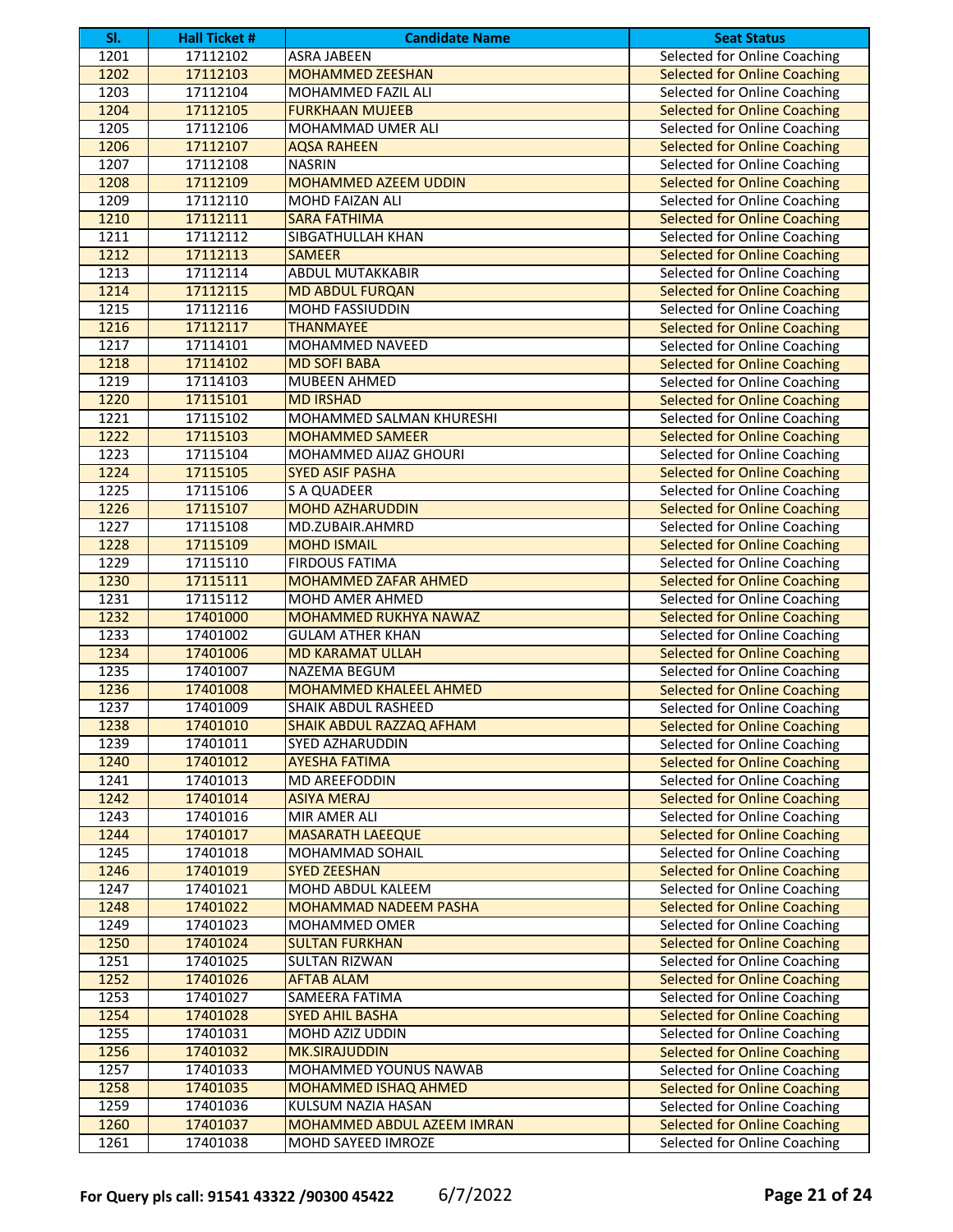| SI.  | <b>Hall Ticket #</b> | <b>Candidate Name</b>                  | <b>Seat Status</b>                  |
|------|----------------------|----------------------------------------|-------------------------------------|
| 1262 | 17401040             | <b>MANIAR SAMEER AHMED</b>             | <b>Selected for Online Coaching</b> |
| 1263 | 17401041             | <b>AMTUL AZEEM SAFIA</b>               | Selected for Online Coaching        |
| 1264 | 17401042             | <b>SHAIK ATIYA TUR RAHMAN</b>          | <b>Selected for Online Coaching</b> |
| 1265 | 17401043             | SAMEERA BEGUM                          | Selected for Online Coaching        |
| 1266 | 17401044             | <b>SYED MOHD KALEEMULLAH</b>           | <b>Selected for Online Coaching</b> |
| 1267 | 17401045             | SYEDA UZMA AFREEN                      | Selected for Online Coaching        |
| 1268 | 17401047             | <b>ALI AHMED ABDUL WASE</b>            | <b>Selected for Online Coaching</b> |
| 1269 | 17401048             | <b>ASIYA BEGUM</b>                     | Selected for Online Coaching        |
| 1270 | 17401049             | MOHD EHTESHAM AZAM                     | <b>Selected for Online Coaching</b> |
| 1271 | 17401050             | NAWAZ AHMED                            | Selected for Online Coaching        |
| 1272 | 17401051             | <b>FAWAZ AHMED</b>                     | <b>Selected for Online Coaching</b> |
| 1273 | 17401052             | MAHEVEEN ANJUM                         | <b>Selected for Online Coaching</b> |
| 1274 | 17401053             | <b>SAYYAD SIDDIK</b>                   | <b>Selected for Online Coaching</b> |
| 1275 | 17401056             | MOHAMMED AMEER AHMED                   | Selected for Online Coaching        |
| 1276 | 17401057             | YASEEN BIN ALI                         | <b>Selected for Online Coaching</b> |
| 1277 | 17401058             | SHAIK KHAJA PASHA                      | Selected for Online Coaching        |
| 1278 | 17401059             | <b>KHADEEJA SIDDIQUA</b>               | <b>Selected for Online Coaching</b> |
| 1279 | 17401060             | <b>SARAH AFNAN SAYEED</b>              | Selected for Online Coaching        |
| 1280 | 17401061             | <b>MOHAMMED IMAD ALI</b>               | <b>Selected for Online Coaching</b> |
| 1281 | 17401062             | TANVEER JUVERIA                        | Selected for Online Coaching        |
| 1282 | 17401063             | <b>ABDUL MATEEN</b>                    | <b>Selected for Online Coaching</b> |
| 1283 | 17401064             | MOHD AMEENUDDIN                        | Selected for Online Coaching        |
| 1284 | 17401065             | <b>MOHAMMED KHAJA MOIN UDDIN</b>       | <b>Selected for Online Coaching</b> |
| 1285 | 17401066             | MIR MUSADDIQ ALI                       | Selected for Online Coaching        |
| 1286 | 17401067             | <b>SYED NOMAN AHMED</b>                | <b>Selected for Online Coaching</b> |
| 1287 | 17401068             | HUMERA SIDDIQUA                        | Selected for Online Coaching        |
| 1288 | 17401069             | <b>MOHD FASI UDDIN</b>                 | <b>Selected for Online Coaching</b> |
| 1289 | 17401073             | <b>RIZWAN AHMED</b>                    | Selected for Online Coaching        |
| 1290 | 17401074             | <b>QUDOOS UR RAHMAN QURESHI FAISAL</b> | <b>Selected for Online Coaching</b> |
| 1291 | 17401075             | <b>SHAIK JAFFAR</b>                    | Selected for Online Coaching        |
| 1292 | 17401076             | <b>MOHD ABDUL IMRAN</b>                | <b>Selected for Online Coaching</b> |
| 1293 | 17401077             | <b>ABDUL AZIZ</b>                      | Selected for Online Coaching        |
| 1294 | 17401078             | <b>SHABANA SAYYED</b>                  | <b>Selected for Online Coaching</b> |
| 1295 | 17401079             | SHAIK HAJI AFROZ                       | Selected for Online Coaching        |
| 1296 | 17401080             | <b>SYED ABDUL WAHAB MUDDASIR</b>       | <b>Selected for Online Coaching</b> |
| 1297 | 17401081             | SYED ABDUL MOHI MUZZAMIMIL             | Selected for Online Coaching        |
| 1298 | 17401082             | <b>MOHAMMED FAHEEM MOHIUDDIN</b>       | <b>Selected for Online Coaching</b> |
| 1299 | 17401083             | MOHAMMED AMEEN UDDIN                   | <b>Selected for Online Coaching</b> |
| 1300 | 17401084             | MOHAMMED MUDABBIR HUSAIN               | <b>Selected for Online Coaching</b> |
| 1301 | 17401085             | MOHAMMED KALEEM                        | Selected for Online Coaching        |
| 1302 | 17401087             | <b>SHARQIYA NOORA</b>                  | <b>Selected for Online Coaching</b> |
| 1303 | 17401088             | MOHAMMAD NAZER HUSSAIN                 | Selected for Online Coaching        |
| 1304 | 17401089             | <b>SYED GULAM MOHAMMED</b>             | <b>Selected for Online Coaching</b> |
| 1305 | 17401090             | RAHATH UNNISA                          | Selected for Online Coaching        |
| 1306 | 17401091             | <b>MOHAMMED ABDUL BARI</b>             | <b>Selected for Online Coaching</b> |
| 1307 | 17401092             | <b>SYED ABDUL MANNAN</b>               | Selected for Online Coaching        |
| 1308 | 17401093             | <b>SABA KAUSER</b>                     | <b>Selected for Online Coaching</b> |
| 1309 | 17401094             | ARFIA FATIMA                           | Selected for Online Coaching        |
| 1310 | 17401095             | <b>HALEEMA BEGUM</b>                   | <b>Selected for Online Coaching</b> |
| 1311 | 17401096             | AHMED ABDUL MUQEEM                     | Selected for Online Coaching        |
| 1312 | 17401097             | <b>SHAIK FAROOQ</b>                    | <b>Selected for Online Coaching</b> |
| 1313 | 17401098             | <b>ABDUL FIRDOUS</b>                   | Selected for Online Coaching        |
| 1314 | 17401099             | <b>QAREENA HAFEEZ</b>                  | <b>Selected for Online Coaching</b> |
| 1315 | 17401100             | MOHAMMAD RAFI                          | Selected for Online Coaching        |
| 1316 | 17401101             | <b>NAWEED KHAN</b>                     | <b>Selected for Online Coaching</b> |
| 1317 | 17401105             | AFSHAN KHAIRUNNISA                     | Selected for Online Coaching        |
| 1318 | 17401107             | <b>SAFIA BEGUM</b>                     | <b>Selected for Online Coaching</b> |
| 1319 | 17401108             | MOHAMMED IFTEQUAR UDDIN                | Selected for Online Coaching        |
| 1320 | 17401109             | <b>ISHRATH UNNISA BEGUM</b>            | <b>Selected for Online Coaching</b> |
| 1321 | 17401110             | ASRA FATIMA                            | Selected for Online Coaching        |
| 1322 | 17401111             | <b>SYEDA MUSKAN</b>                    | <b>Selected for Online Coaching</b> |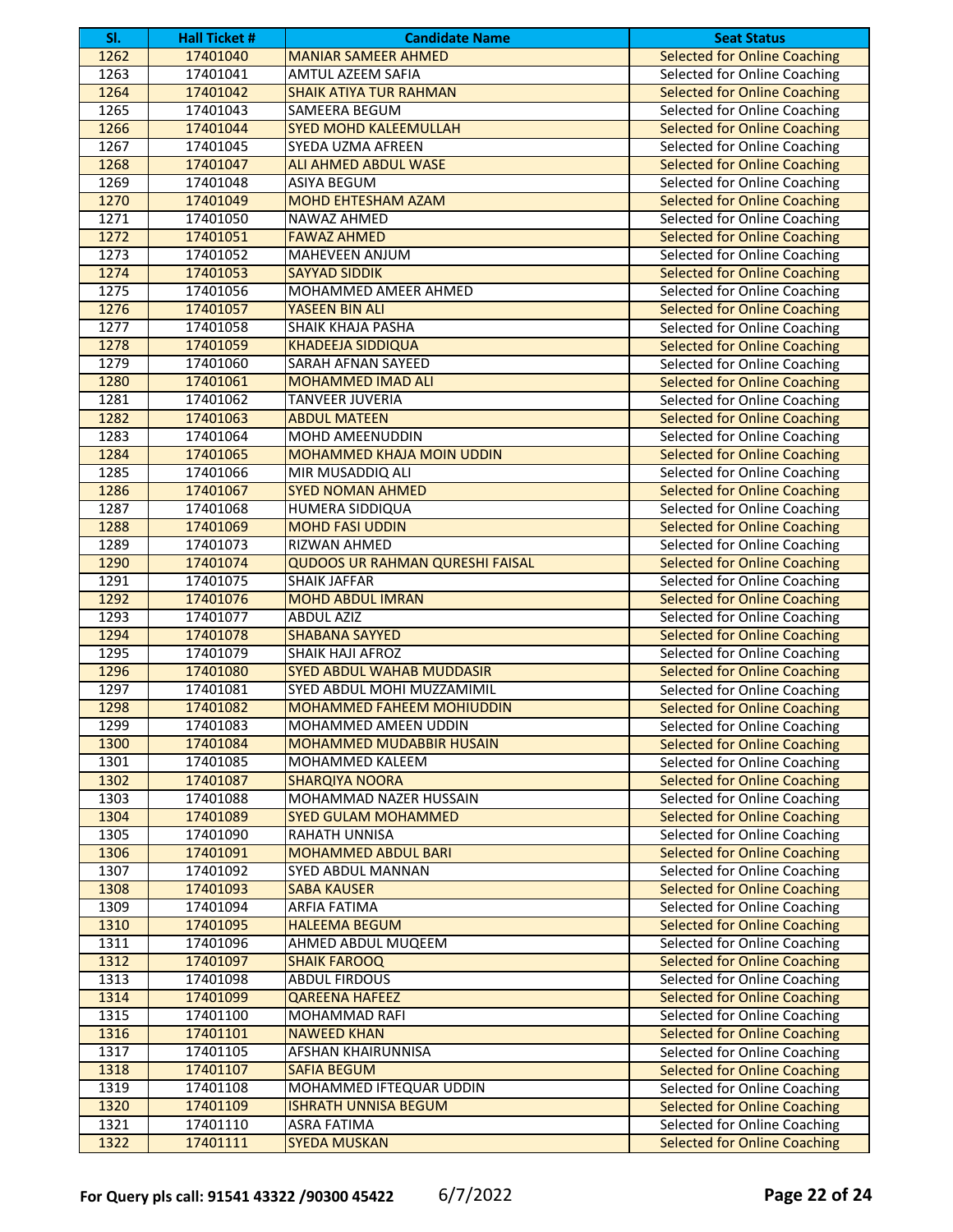| SI.  | <b>Hall Ticket #</b> | <b>Candidate Name</b>              | <b>Seat Status</b>                  |
|------|----------------------|------------------------------------|-------------------------------------|
| 1323 | 17401112             | SHAHANA BEGUM                      | <b>Selected for Online Coaching</b> |
| 1324 | 17401113             | <b>MOHAMMED ABDUL JUNAID</b>       | <b>Selected for Online Coaching</b> |
| 1325 | 17401114             | <b>MOHD ABDUL RAZZAK</b>           | Selected for Online Coaching        |
| 1326 | 17401115             | MOHAMMAD.KHAMURUNNISA              | <b>Selected for Online Coaching</b> |
| 1327 | 17401116             | RIZWANA BEGUM                      | Selected for Online Coaching        |
| 1328 | 17401117             | <b>SHAIK SHAFIQ UDDDN MOIZ</b>     | <b>Selected for Online Coaching</b> |
| 1329 | 17401118             | MD RAHMATH UR RAHMAN               | Selected for Online Coaching        |
| 1330 | 17401119             | <b>OMER AHMED KHAN</b>             | <b>Selected for Online Coaching</b> |
| 1331 | 17401120             | MOHD HAROON SALMAN                 | Selected for Online Coaching        |
| 1332 | 17401121             | <b>IRFANA BEGUM</b>                | <b>Selected for Online Coaching</b> |
| 1333 | 17401122             | MOHD SAMIULLAH                     | Selected for Online Coaching        |
| 1334 | 17401123             | <b>MOHAMMED SHAKEEL AHAMED</b>     | <b>Selected for Online Coaching</b> |
| 1335 | 17401124             | <b>SHAMS UNNISA</b>                | Selected for Online Coaching        |
| 1336 | 17401125             | <b>MEHRAJ HUSSAIN</b>              | <b>Selected for Online Coaching</b> |
| 1337 | 17401126             | ZOHA NAYEEMUNISSA                  | Selected for Online Coaching        |
| 1338 | 17401127             | <b>HUMA FATIMA</b>                 | <b>Selected for Online Coaching</b> |
| 1339 | 17401128             | SYEDA DEEBA MATEEN                 | Selected for Online Coaching        |
| 1340 | 17401130             | <b>MD YOUSUFUDDIN</b>              | <b>Selected for Online Coaching</b> |
| 1341 | 17401131             | <b>KULSOOM SUMERA KHATOON</b>      | Selected for Online Coaching        |
| 1342 | 17401132             | <b>MIRZA JEELANI BAIG</b>          | <b>Selected for Online Coaching</b> |
| 1343 | 17401133             | KHAJA JAFFER ALI                   | Selected for Online Coaching        |
| 1344 | 17401134             | <b>MIRZA JEELANI BAIG</b>          | <b>Selected for Online Coaching</b> |
| 1345 | 17401135             | <b>AYMAN SHARIF</b>                | Selected for Online Coaching        |
| 1346 | 17401136             | <b>WAJED ALI QURESHI</b>           | <b>Selected for Online Coaching</b> |
| 1347 | 17401137             | <b>KULSOOM SUMERA KHATOON</b>      | Selected for Online Coaching        |
| 1348 | 17401138             | <b>ABDUL RAHMAN HASAN AL HAMED</b> | <b>Selected for Online Coaching</b> |
| 1349 | 17401139             | AZRA AMREEN                        | Selected for Online Coaching        |
| 1350 | 17401141             | <b>MOHD FASIUDDIN KHAN</b>         | <b>Selected for Online Coaching</b> |
| 1351 | 17401142             | <b>SHAROZ KHAN</b>                 | Selected for Online Coaching        |
| 1352 | 17401143             | <b>DR HUMERA BEGUM</b>             | <b>Selected for Online Coaching</b> |
| 1353 | 17401144             | <b>JAINODDIN MD</b>                | Selected for Online Coaching        |
| 1354 | 17401145             | <b>JUVERIA NAAZ</b>                | <b>Selected for Online Coaching</b> |
| 1355 | 17401146             | <b>MOHD OBAID</b>                  | Selected for Online Coaching        |
| 1356 | 17401147             | <b>SIRAJAM MUNEER FATIMA</b>       | <b>Selected for Online Coaching</b> |
| 1357 | 17401148             | DR FARHEEN JAHAN                   | Selected for Online Coaching        |
| 1358 | 17401149             | <b>SYED RAHEEM</b>                 | <b>Selected for Online Coaching</b> |
| 1359 | 17401151             | AZRA BEGUM                         | Selected for Online Coaching        |
| 1360 | 17401152             | <b>TASI FFM SULTANA</b>            | <b>Selected for Online Coaching</b> |
| 1361 | 17401153             | KAHKASHAN ANJUM SHAMSI             | Selected for Online Coaching        |
| 1362 | 17401154             | <b>AJAZ HUSSAIN</b>                | <b>Selected for Online Coaching</b> |
| 1363 | 17401156             | SUMERA SAMREEN                     | Selected for Online Coaching        |
| 1364 | 17401157             | MOHAMMED FAIZAN PASHA              | <b>Selected for Online Coaching</b> |
| 1365 | 17401158             | AYESHA TABASSUM                    | Selected for Online Coaching        |
| 1366 | 17401160             | MOHAMMED ABRAR MOHIUDDIN           | <b>Selected for Online Coaching</b> |
| 1367 | 17401161             | MOHD AHSAN MOHIUDDIN               | Selected for Online Coaching        |
| 1368 | 17401162             | MOHAMMED ABDUL SAMEER              | <b>Selected for Online Coaching</b> |
| 1369 | 17401163             | <b>SANA FATIMA</b>                 | Selected for Online Coaching        |
| 1370 | 17401164             | <b>SHAIK AZHERUDDIN</b>            | <b>Selected for Online Coaching</b> |
| 1371 | 17401165             | SHAKEER BIN MAHAMMAD               | Selected for Online Coaching        |
| 1372 | 17401167             | MOHD ABDUL HAFEEZ LUQMAN           | <b>Selected for Online Coaching</b> |
| 1373 | 17401168             | <b>ASRA FATIMA</b>                 | Selected for Online Coaching        |
| 1374 | 17401169             | <b>SHAIK YOUSUF UDDIN</b>          | <b>Selected for Online Coaching</b> |
| 1375 | 17401170             | <b>MADIHA SIRAJ</b>                | Selected for Online Coaching        |
| 1376 | 17401171             | MOHAMMED MOHIUDDIN EJAZ            | <b>Selected for Online Coaching</b> |
| 1377 | 17401173             | SYED MUSTAQ HUSSAIN                | Selected for Online Coaching        |
| 1378 | 17401174             | <b>WADIA MUJAHED</b>               | <b>Selected for Online Coaching</b> |
| 1379 | 17401175             | MOHAMMAD.SANIYA TABASSUM           | Selected for Online Coaching        |
| 1380 | 17401176             | <b>FARHEEN JAHAN</b>               | <b>Selected for Online Coaching</b> |
| 1381 | 17401177             | ARSHIYA SHEERIN                    | Selected for Online Coaching        |
| 1382 | 17401178             | <b>MOHD ARIF</b>                   | <b>Selected for Online Coaching</b> |
| 1383 | 17401179             | TATIPAKA SRINIVAS RAO              | Selected for Online Coaching        |
|      |                      |                                    |                                     |